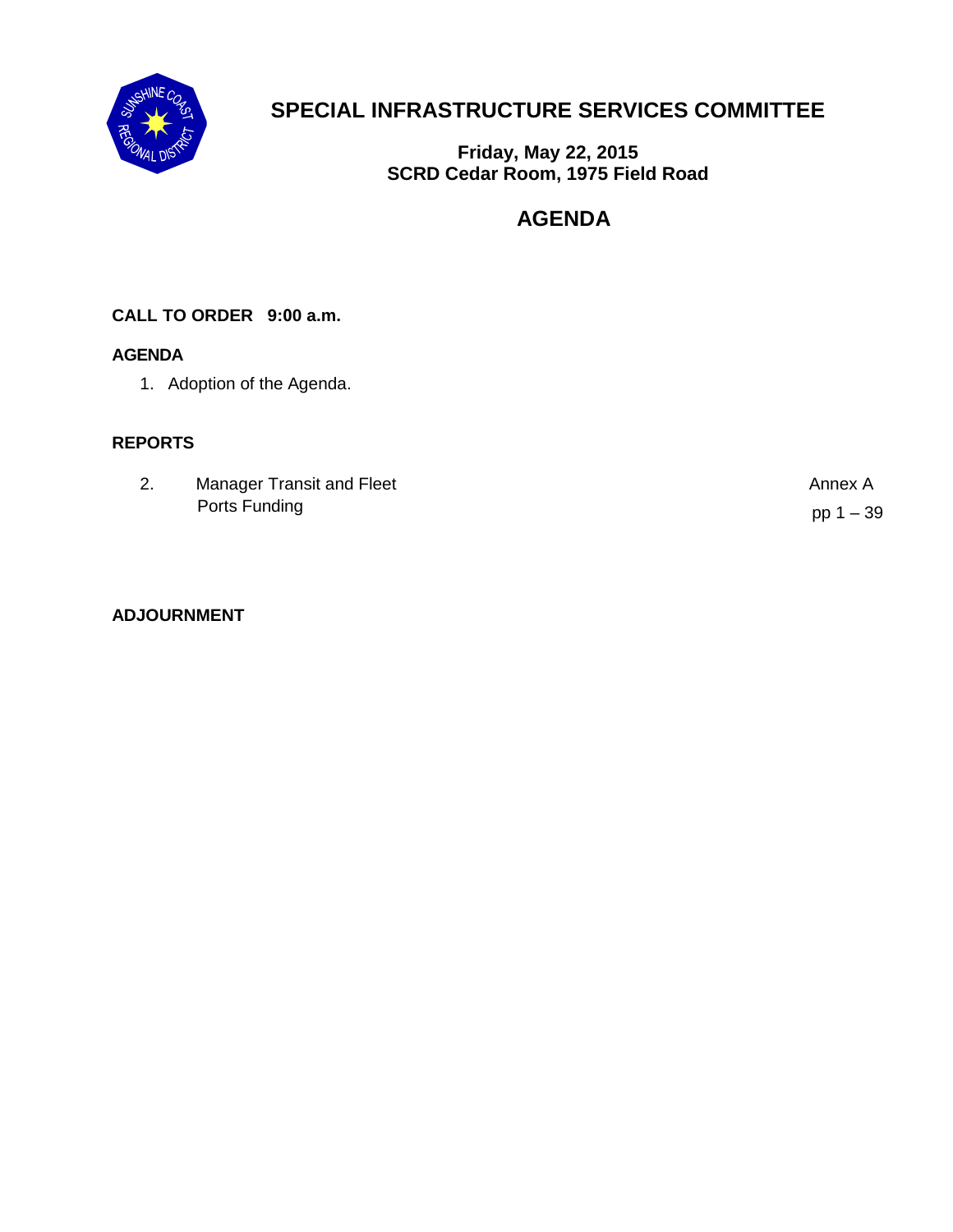#### <span id="page-1-0"></span>**SCRD STAFF REPORT**

| <b>DATE:</b> | May 11, 2015                                      |
|--------------|---------------------------------------------------|
| TO:          | Infrastructure Services Committee - May 22, 2015  |
| <b>FROM:</b> | <b>Rob Williams, Manager of Transit and Fleet</b> |
| RE:          | <b>Ports Funding</b>                              |

#### **RECOMMENDATION(S)**

**THAT the Manager of Transit and Fleets' report dated May 11, 2015, titled "Ports Funding" be received for information.** 

#### **BACKGROUND**

The SCRD Board adopted the following resolution at their regular meeting on May 14, 2015:

#### ???/15 **Recommendation No. 6** *Ports Function*

The Infrastructure Services Committee recommended that the Administrative Assistant's report dated April 21, 2015 titled "Ports Function" be received;

AND THAT a Special Infrastructure Services Committee meeting be held to discuss past service withdrawals and funding allocation changes started in 2015 and proposed for 2016;

AND THAT the following additional items be discussed at the Special Infrastructure Services Committee meeting:

- 1. Asset values in the Ports Function including a breakdown by each of the nine docks;
- 2. Comparison of similar valued assets in the SCRD and how the maintenance and operations budgets for those assets is proportionally funded;
- 3. Items and issues identified in the February 10, 2015 staff report from the Manager of Transit and Fleet;
- 4. Concerns raised by the Town of Gibsons in 2008 and 2013 regarding their funding contribution and subsequent withdrawal of the Function;
- 5. The status of the letter sent to the Squamish Nation in January 2015 regarding their possible interest in doing contract maintenance work of the docks;
- 6. Opportunities for divestiture of assets, outsourcing of maintenance and an associated business case analysis, water taxi user fees analysis and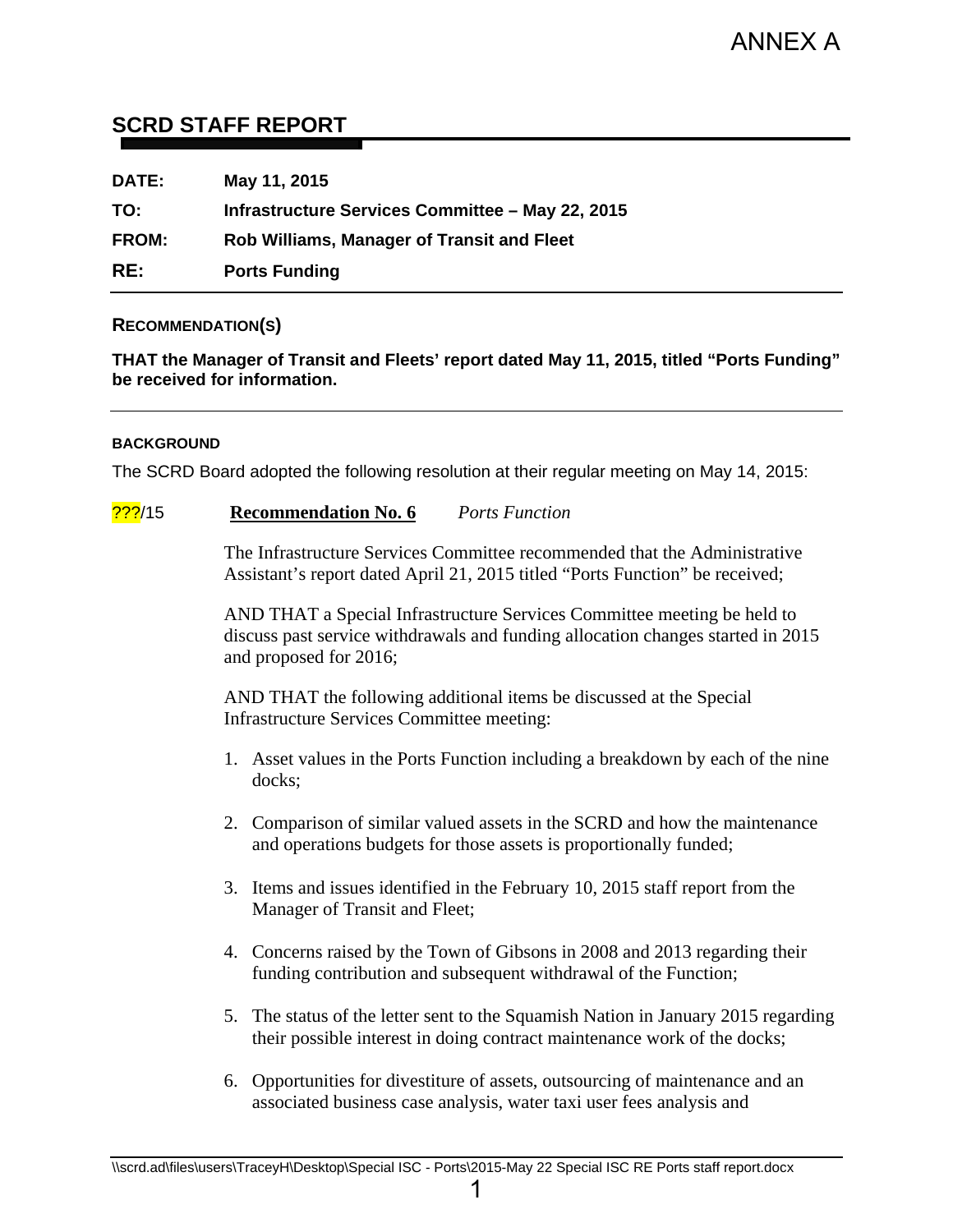implementation plan, camp use contracts analysis and implementation plan, and other items significant to the ongoing operations and maintenance of the Ports Function assets;

AND THAT the Special Infrastructure Services Committee meeting be convened in the next 4 to 6 weeks;

AND FURTHER THAT the results of the referendum that led to the establishment of the Ports Function be available at the meeting.

#### **1. Ports Asset Values**

The following is a breakdown of 2013 estimated replacement values for all 9 SCRD docks:

| <b>Dock</b>            | <b>Replacement Value</b><br>$(2013 \text{ } $)$ |
|------------------------|-------------------------------------------------|
| Vaucroft               | \$486,000                                       |
| Halfmoon Bay           | \$1,345,000                                     |
| <b>Keats Landing</b>   | \$1,024,000                                     |
| <b>Hopkins Landing</b> | \$1,163,000                                     |
| <b>Gambier Harbour</b> | \$1,051,000                                     |
| <b>West Bay</b>        | \$1,141,000                                     |
| <b>Port Graves</b>     | \$1,176,000                                     |
| <b>Halkett Bay</b>     | \$657,000                                       |
| Eastbourne             | \$462,000                                       |
| Total                  | \$8,500,000                                     |

#### **2. Comparison of SCRD Assets**

The 9 SCRD docks are unique infrastructure assets which make it challenging to compare to other assets. However, looking at SCRD utilities, the total 2013 replacement value for all SCRD water systems is \$162,032,000 and \$11,952,000 for all wastewater systems. Annual projected operating costs are based on prior year average and actual budget figures. Utility operating cost are covered through user fees, parcel taxes, and grants.

As for SCRD building assets, these fall within each applicable service budget (recreation, utilities, transit, etc.) and therefore operating and capital costs are covered through associated revenue structures that include user fees and taxation. Total 2013 replacement values for all SCRD facilities is \$50,262,000. Facility operating budgets vary but can be based on prior year figures as well as capital and preventative maintenance plans.

It should also be noted that the SCRD has adopted an asset management plan in order to help guide the future management of all SCRD infrastructure assets.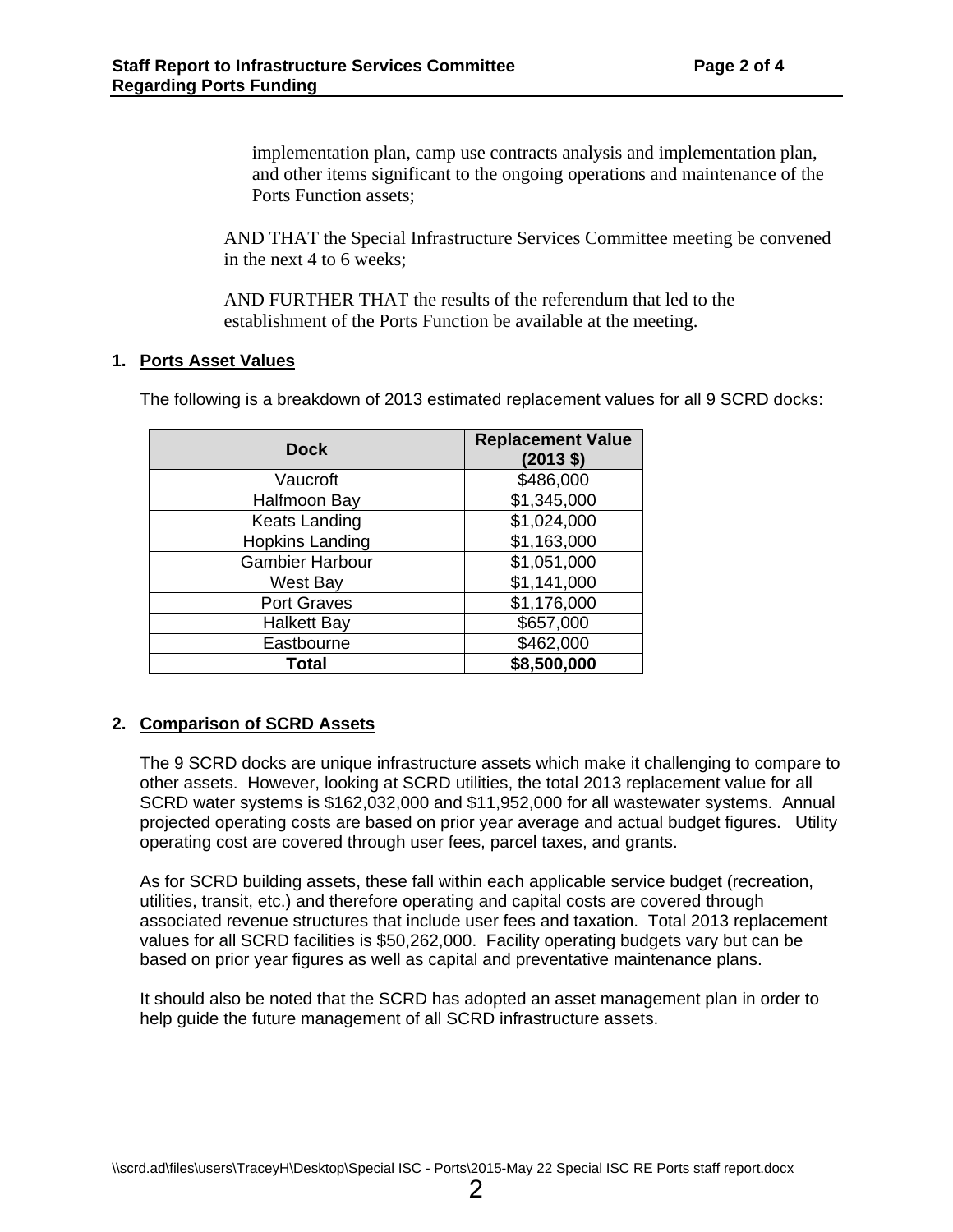#### 3. Items Identified in February 10<sup>th</sup>, 2015 Ports Funding History Staff Report

A staff report was presented to the Infrastructure Services Committee on March 5, 2015, regarding recent proposed changes to the funding allocations for the Ports Function. In summary, the report outlined the chronology of SCRD Board resolutions that lead to the Town of Gibsons withdrawing from the Ports Function and the recent proposed changes to the ports funding allocation (see Attachment A).

#### **4. Concerns that Lead to the Town of Gibsons Withdrawal**

A Ports Services Review Committee was established in 2007 in order to work through the service review requested by the Town of Gibsons due to escalading cost of providing the service and lack of direct benefits to the Town. Several meetings took place between 2007 and 2008 and on June  $5<sup>th</sup>$ , 2008 a staff report was presented to the Committee providing a history of specific events associated with the management of the SCRD Ports Function (see Attachment B). The Board adopted the following resolution at their June 26, 2008, regular meeting:

#### 307/08 **Recommendation No. 11** *Ports Service Review*

THAT the referral from the Ports Service Review Committee meeting of June 5, 2008 be received for information;

AND THAT the Board advise the Town of Gibsons that the issues they brought forward have been addressed and are being monitored and that there are no grounds for their withdrawal from the Ports Service;

AND THAT a letter be sent to the Town of Gibsons requesting they reconsider their position based on the issues addressed by the process.

As noted in the February 10<sup>th</sup>, 2015 staff report, a second formal request by the Town of Gibsons to withdraw from the Ports Function was received by letter dated September 4, 2013, stating a priority by the Town to focus resources on their own Small Craft Harbours dock over the SCRD's regional ports service (see Attachment C).

#### **5. Possible Maintenance Contract with Squamish Nation**

An email was sent to the Squamish Nation back in January inquiring if they had an interest in providing maintenance services for SCRD docks, should the SCRD move towards outsourcing the general maintenance of the assets. A follow up email was also sent but to date no response has been received. Regardless if the Squamish Nation was interested, a formal bidding process would be required under the SCRD Purchasing Policy in order to outsource general maintenance for Ports assets. We are currently working on a Request for Proposals (RFP) for general dock maintenance in order to test the market for such services. This has been pursued in the past without success due to a lack of interested service providers in the area.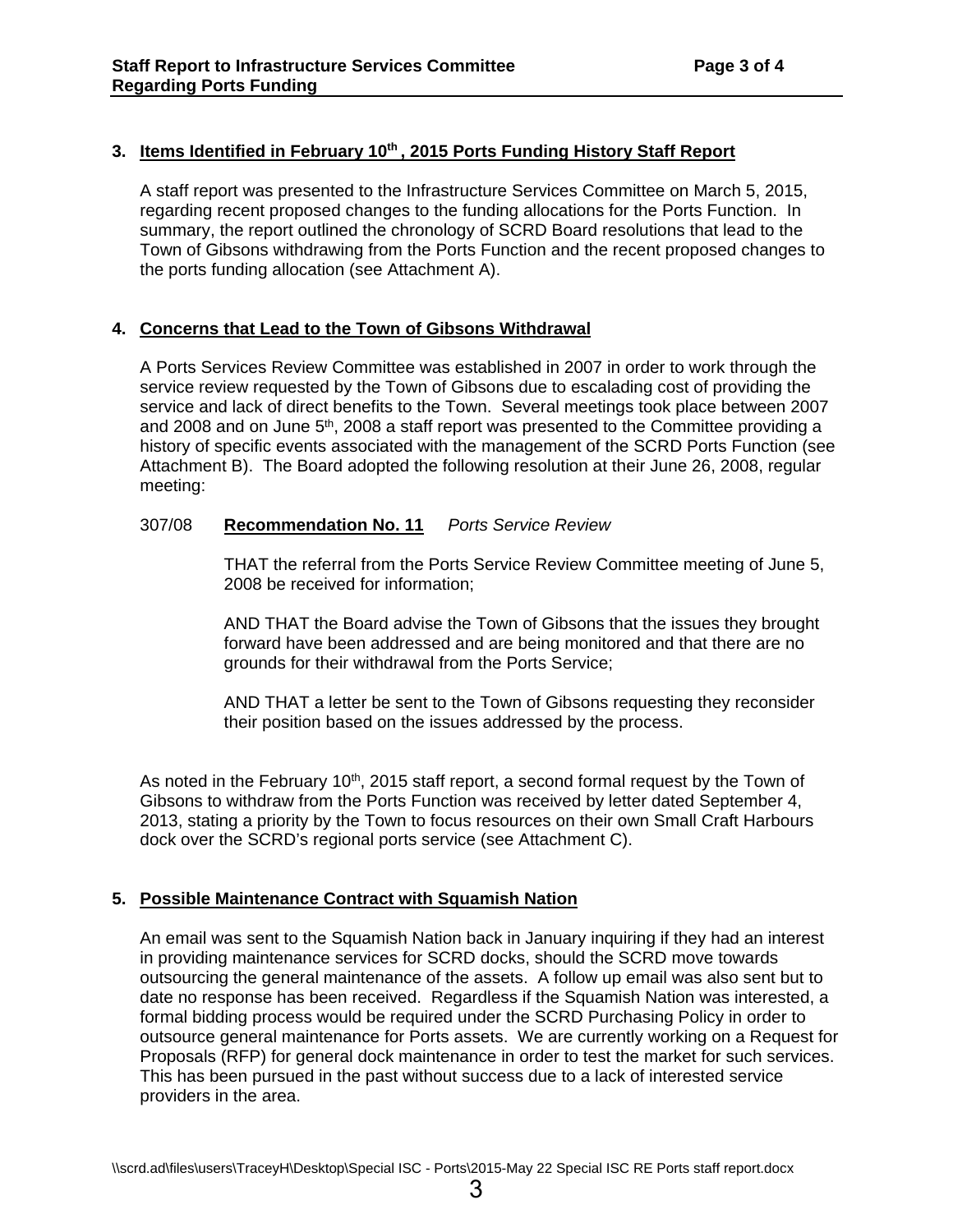#### **6. Divestiture, Outsourcing, and Revenue Opportunities**

In July 2007 the SCRD undertook a review to consider divesting all or some of the SCRD dock assets. This process included significant public consultation. A staff report presented to the Infrastructure Services Committee on July 7, 2011, provides an overview and results of the process (Attachment D). Further to this report, the Board adopted the following resolution:

#### 288/11 **Recommendation No. 5** *Dock Divestiture Public Consultation*

THAT the Manager of Transportation and Facilities' report entitled "Dock Divestiture Public Consultation" be received;

AND THAT the SCRD declares that it is committed to retaining ownership of all nine docks currently owned and managed by the SCRD;

AND FURTHER THAT the divestiture issue will not be revisited for at least 10 years.

As mentioned earlier, we are currently working on a RFP for annual general maintenance of all SCRD docks. Major capital maintenance and repairs will continue to tendered separately following the annual program identified through the regular engineering inspection process.

The docks are primarily funded through taxation with a small amount of revenue collected from BC Ferries (\$1,200 annually) for the use of Keats Landing and Eastbourne Docks. There is also a use agreement in place with the Keats Island Moorage Society (\$900 annually) for the attachment of their floats to the Keats Landing Dock. A use agreement is also currently being established with Camp Artaban (\$900 annually) for their floats attached to the Port Graves Dock.

The idea of greater revenue generation from the docks has been previously explored. User fees is the primary opportunity for dock revenue generation. However, this revenue option is not likely to net significant dollars due to the logistics and cost of collection. Further, the usage of the docks is not consistent year around which would lead to an inconsistent revenue stream.

#### **7. Referendum Results of Ports Function Service Establishment Bylaw**

A referendum was held on October 30, 2000, asking residents of the participating areas of Town of Gibsons and Electoral Areas of Halfmoon Bay, Roberts Creek, Elphinstone, and West Howe Sound if they were in favour of the SCRD enacting a Bylaw for the acquisition and operation of ports. The final voting results are listed in Attachment E.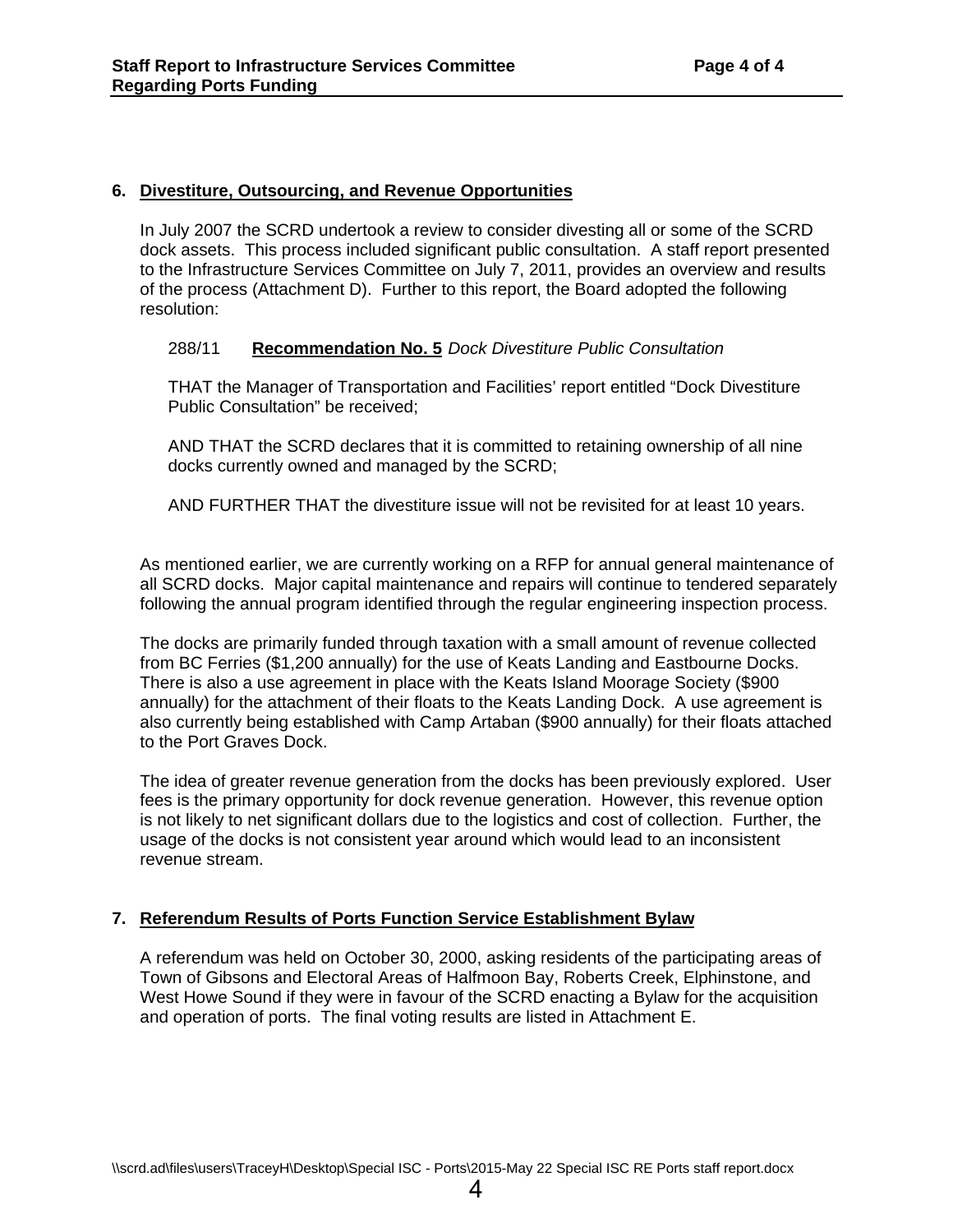#### **SCRD STAFF REPORT**

| DATE:        | <b>February 10, 2015</b>                           |
|--------------|----------------------------------------------------|
| TO:          | Infrastructure Services Committee - March 5, 2015  |
| <b>FROM:</b> | Rob Williams, Manager of Transit and Fleet         |
| RE:          | <b>History of Ports Funding Allocation Changes</b> |

#### **RECOMMENDATION(S)**

**THAT the Manager of Transit and Fleets' report dated February 10, 2015, titled "History of Ports Funding Allocation Changes" be received for information.** 

#### **BACKGROUND**

The SCRD Board approved the following resolutions from the Round 1 budget meeting on February 5<sup>th</sup> 2015:

#### 065/15 **Recommendation No. 9** *Ports [345] – 2015 R1 Budget Proposals*

The Corporate and Administrative Services Committee recommended that the Manager, Transit and Fleet's report titled "Ports [345] – 2015 R1 Budget Proposals" be received;

AND THAT the following budget proposals be referred to 2015 Round 2 Budget pending a staff report to the March 5, 2015 Infrastructure Services Committee Meeting with the history of Ports [345]:

- Budget Proposal 1 MANDATORY 2015 Ports Capital Work Plan, \$120,000 funded through Taxation and Capital Reserves;
- Budget Proposal 2 MANDATORY Bylaw Amendment Regarding Ports Funding allocation, \$3,500 funded through Taxation;
- Budget Proposal 3 Annual Ports Capital Reserve Contribution, \$50,000 funded through Taxation;

#### 065/15 **Recommendation No. 10** *Langdale Dock [346] – 2015 R1 Budget Proposals*

The Corporate and Administrative Services Committee recommended that the Manager, Transit and Fleet's report titled "Langdale Dock [346] – 2015 R1 Budget Proposal" be received;

AND THAT the 2014 Deficit be funded by reducing the contribution to reserves in 2015;

AND THAT the budget for Langdale Dock [346] be moved to adoption;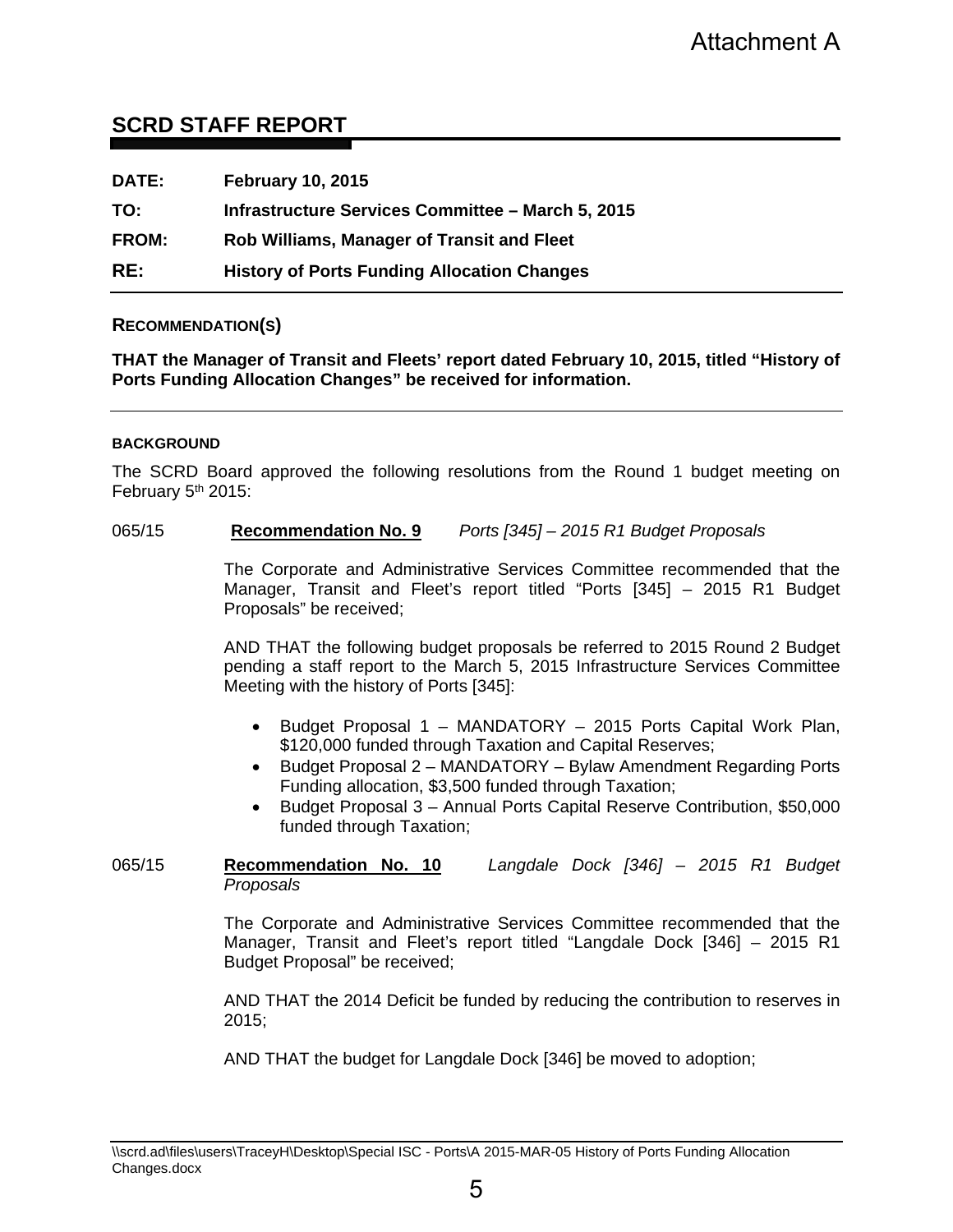AND FURTHER THAT the Ports [345] staff report to the Infrastructure Services Committee Meeting March 5, 2015, include information pertaining to Langdale Dock [346], specifically, components of the function and the total impact on taxation for the islanders.

#### **History of Gibsons Withdrawal & New Funding Allocation**

In 2008 the Town of Gibsons (ToG) expressed concerns to the SCRD regarding their participation in the Ports Function and requested a formal service review. A service review committee was established and a formal service review conducted by the SCRD between 2007- 2008. At the end of the review process, the SCRD Board felt the concerns raised by the ToG had been addressed and were being monitored. The Town was informed of the Board's decision through an official response letter. The following resolution was adopted at the June 26, 2008, Board meeting regarding this matter:

#### 307/08 **Recommendation No. 11** *Ports Service Review*

THAT the referral from the Ports Service Review Committee meeting of June 5, 2008 be received for information;

AND THAT the Board advise the Town of Gibsons that the issues they brought forward have been addressed and are being monitored and that there are no grounds for their withdrawal from the Ports service;

AND THAT a letter be sent to the Town of Gibsons requesting they reconsider their position based on the issues addressed by the process.

The ToG submitted a second formal request to withdraw from the SCRD Ports Function by letter dated September 4, 2013. Following review and discussion of the request, the Board adopted the following resolution at their September 12, 2013 meeting:

#### 394/13 **Recommendation No. 3** *Service Withdrawal – Ports Service*

THAT the correspondence distributed by Director Tretick dated September 4, 2013 from the Town of Gibsons, regarding withdrawal from Ports Service be received;

AND THAT staff prepare a report on process and ramifications of a service withdrawal, for the October 2013 Infrastructure Services Committee meeting.

At the October 3, 2013, ISC meeting a staff report was presented outlining that if the ToG withdrew from the Ports Function the service establishment bylaw would need to be amended through the consent of 2/3 the participants and the approval of the Inspector of Municipalities. A table was also provided illustrating the ToG's 2013 financial contribution of \$44,317 (20%) to the Ports Function and that this amount would be absorbed by the remaining four funding partners if ToG withdrew. The Board then adopted the following resolutions at their October 10, 2013a regular meeting: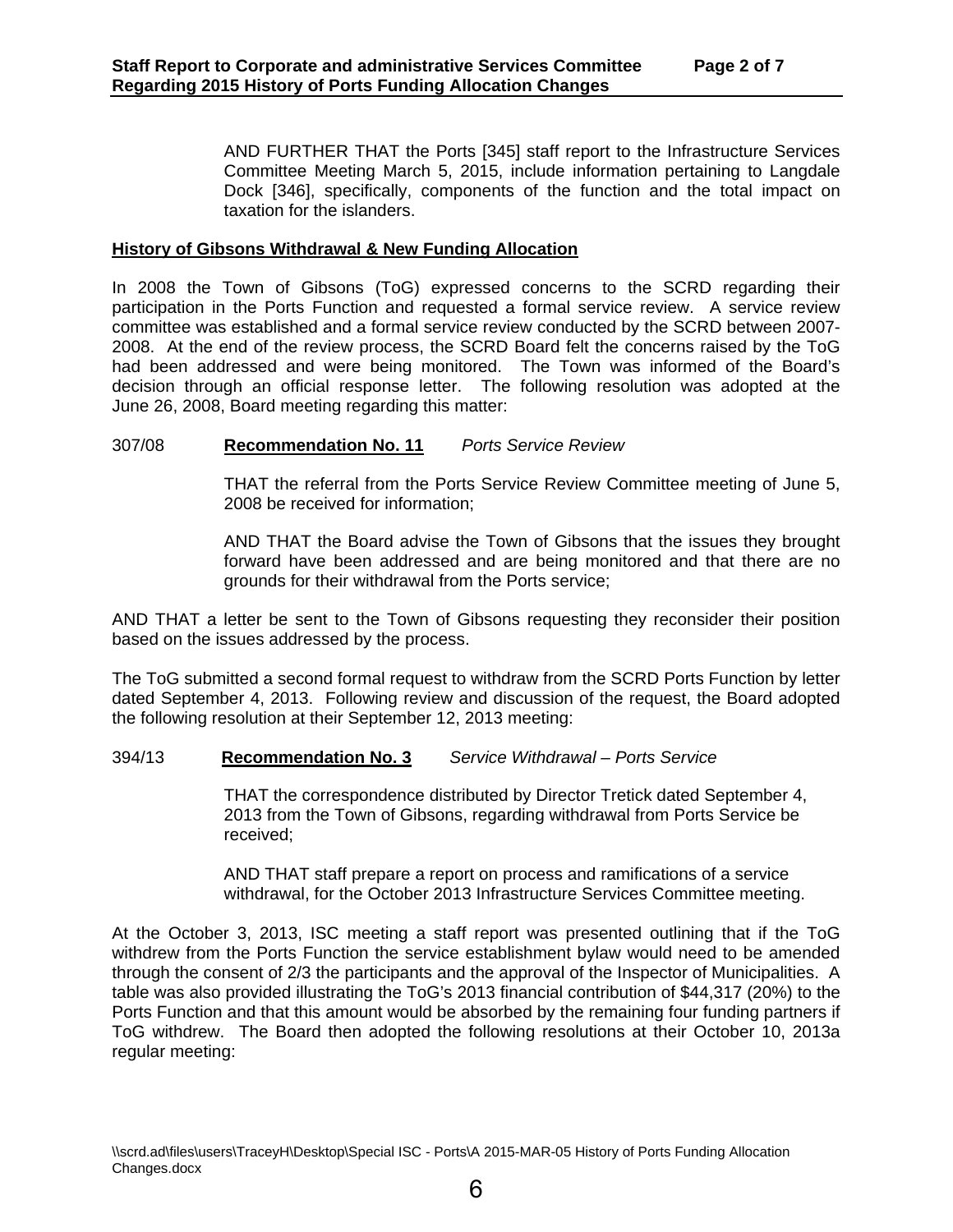449/13 **Recommendation No. 2** *Town of Gibsons Request to Withdraw From Ports Service [345]* 

> THAT the Manager of Transportation and Facilities' report entitled "Town of Gibsons Request to Withdraw from Ports Service [345]" be received;

AND THAT the Town of Gibsons' request to withdraw from the Ports Service function be approved;

AND THAT staff expedite the relevant bylaw and Ministry approval documents in order to complete the withdrawal process by the end of 2013;

AND FURTHER THAT staff provide a report to a future Infrastructure Services Committee that outlines how the Ports Service function will operate in future years utilizing only the current funding contributions from the four participating electoral areas.

At the November 7, 2013, ISC meeting a staff report was provided highlighting the new funding allocations to the remaining four partners with ToG removed from the service. Options regarding the future use of capital reserve funds were also included in the staff report.

A special ISC meeting was held on December 10, 2013, where various Ports items were discussed including remaining 2013 and proposed 2014 work plan items along with the recommendation to update the Ports Business Plan.

At the March 6, 2014, ISC meeting discussion ensued regarding the equity amongst funding partners within the Ports Function and that the Electoral Area Directors for D and E raised an ongoing concern over increasing costs associated with the function. The following resolution was adopted at the March 13, 2014 Regular Board meeting:

#### 164/14 **Recommendation No. 1** *Funding Ports*

THAT a report on the means of mitigating financial contributions to the ports function from Areas D & E be brought forward to the April Infrastructure Services Committee.

A staff report was presented at the April 3, 2014, ISC meeting summarizing the concern raised by Areas D and E regarding the current funding allocation and that an amendment could be made regarding apportionments within the existing service bylaw but this would require due process as per the *Local Government Act*. The following resolutions were approved:

#### 224/14 **Recommendation No. 2** *Funding Ports*

THAT the Manager of Transit and Fleet's report dated March 26, 2014 titled "2015 Ports [345] Funding" be received;

AND THAT a report be brought forward to the June Infrastructure Service Committee providing information on Ports funding apportionment options;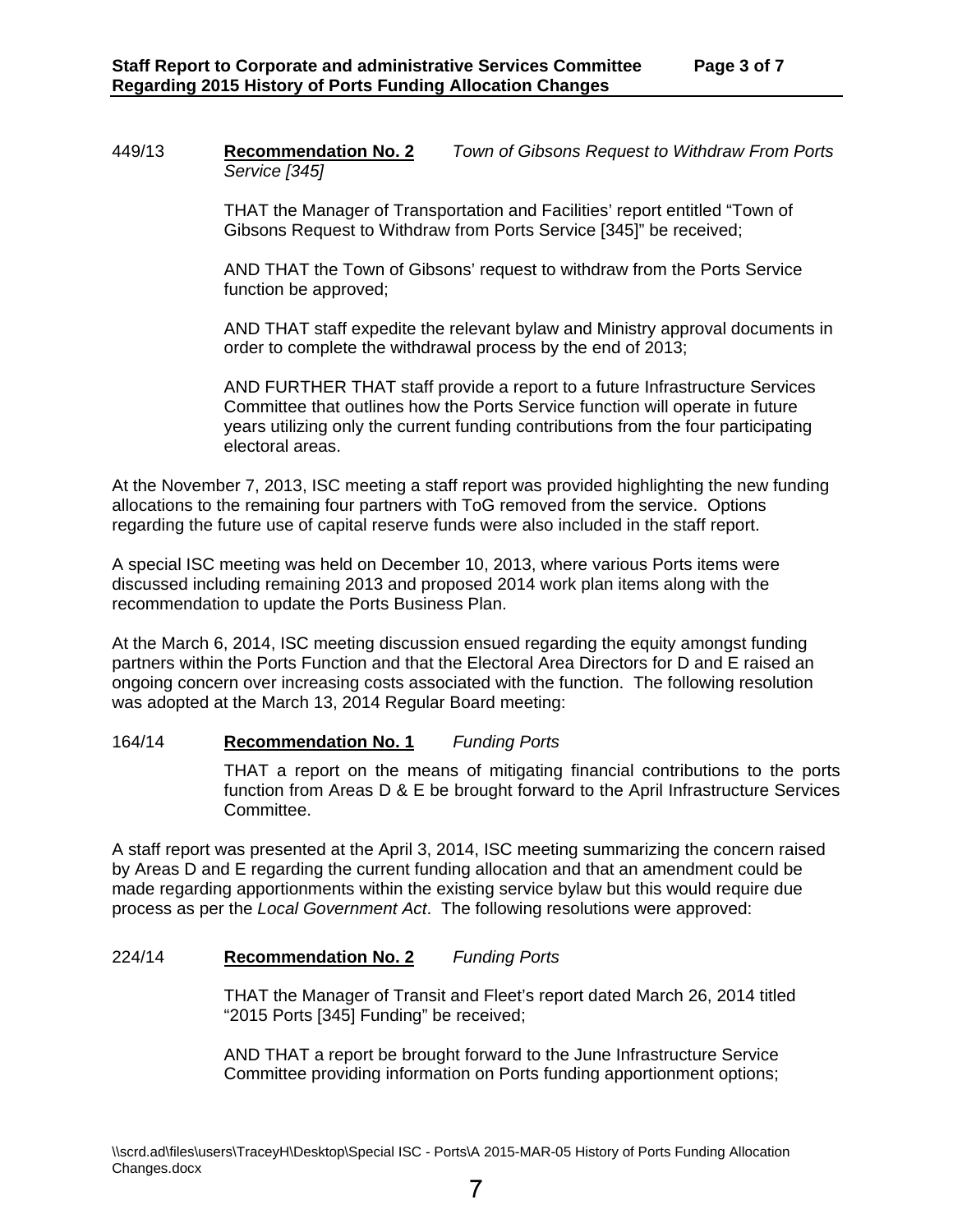AND THAT the report include how funding of extraordinary capital maintenance costs would be addressed.

#### 224/14 **Recommendation No. 3** *Funding Ports – Area B Islands*

THAT the potential for higher funding apportionment to Area B Islands be included in the Funding Ports report for the June Infrastructure Services Committee.

At the June 5, 2014, ISC meeting staff presented several alternate funding apportionment options for the Ports Function including fixed apportionment, set annual contribution, and a budget allocation with multiple factors i.e. (population, assessment, number of ports, etc.). The following resolutions were adopted at the June 12, 2014 regular Board meeting:

#### 325/14 **Recommendation No. 3** *Ports Funding*

The Infrastructure Services Committee recommended that the Manager of Transit and Fleet's report dated May 22, 2014 titled "2015 Ports [345] Funding" be received;

AND THAT the topic of Ports Funding be brought back to the July Infrastructure Services Committee meeting for further discussion.

*Director Turnbull opposed.* 

The June 5, 2014, ISC staff report regarding ports funding was presented again at the July 3, 2014, ISC meeting as the Committee required more time to consider the various ports funding options. No decision could be reached and the following resolution was adopted at the July 10, 2014 regular Board meeting:

#### 385/14 **Recommendation No. 6** 2015 *Ports [345] Funding*

The Infrastructure Services Committee recommended that the Manager of Transit and Fleet's report dated June 24, 2014 titled "2015 Ports [345] Funding" be received;

AND THAT the topic of 2015 Ports [345] Funding be referred to the July Corporate and Administrative Services Committee meeting.

The June 5, 2014, ISC staff report regarding ports funding was presented at the July 24, 2014, Corporate and Administrative Services committee as per the July 3, 2014, Board resolutions. The following resolution was adopted at the July 24, 2014 regular Board meeting:

#### 425/14 **Recommendation No. 5** *2015 Ports [345] Funding*

The Corporate and Administrative Services Committee recommended that the Manager, Transit and Fleet's report titled "2015 Ports [345] Funding" be received;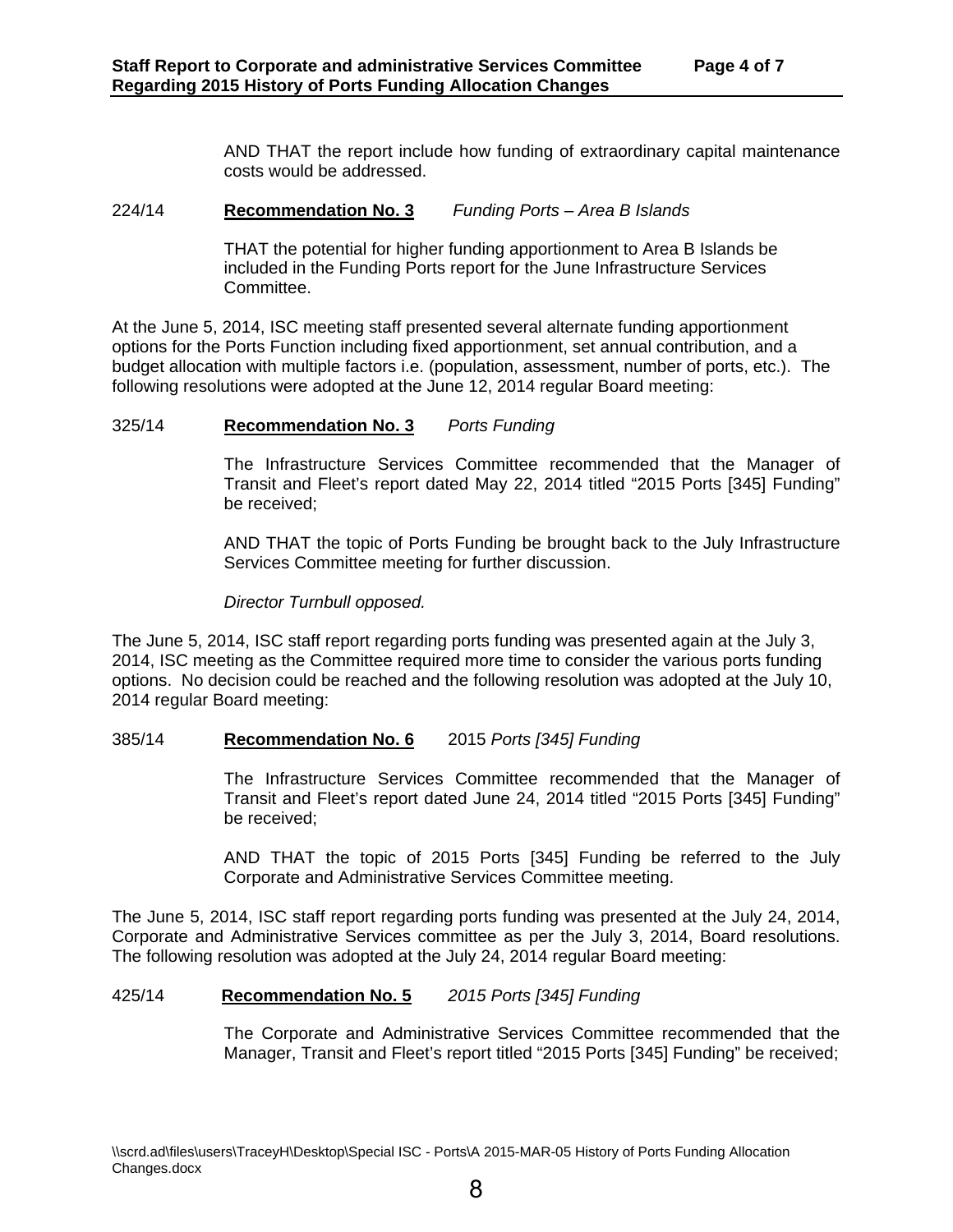AND THAT a workshop be held in September 2014 with staff and all function participants to determine a process for Ports [345] Funding.

A ports funding workshop was held with Directors representing all four Electoral Areas Ports Function participants on September 8, 2014, to further discuss and reach consensus on a new ports funding allocation. The following is an excerpt from the minutes taken from the meeting:

*The Transit Manager gave a brief overview and reason for the workshop.* 

*Discussion ensued regarding ports funding options.* 

- *Areas D & E do not want to contribute towards the Town of Gibsons' funding share of the service.*
- *Areas D & E have no concern contributing their past financial share towards the operation and maintenance of the existing docks to maintain current level of service.*
- *Areas D & E do not want to contribute funds to service or asset enhancements.*
- *Suggested option to satisfy is to fix the percentage contribution from D & E to maintain current level of service and set up a new function to fund enhancements that would only be funded by B & F. Possible AAP required.*

The notes from the September 8, 2014, Ports Funding Workshop were included on October 2, 2014, ISC meeting agenda along with a staff report outlining a new proposed ports funding allocation. . The proposed funding allocation included a 5 year (2009-2013) allocation percentage prior to Gibsons withdrawing for Areas D and E, with Areas B and F splitting the remainder 30/70 based on the number of ports in each area. The following table summarizes the pre-Gibsons withdraw average percentages for all partners between 2009-2013 compared to the 2014 and new proposed percentages:

| Item                                  | Area B | Area D | Area E | Area F | TOG | Total |
|---------------------------------------|--------|--------|--------|--------|-----|-------|
| With Gibsons<br>(5 year Avg, 2009-13) | 20%    | 17%    | 12%    | 31%    | 19% | 100%  |
| Post Gibsons Withdrawal (2014)        | 29%    | 21%    | 15%    | 35%    | 0%  | 100%  |
| <b>New Contribution</b>               | 21%    | 17%    | 12%    | 50%    | 0%  | 100%  |

To deal with ports enhancements, a new service function was proposed for Areas B and F funding partners as agreed during the workshop. The funding allocation would be the same as the allocation proposed for the existing ports service, or Areas B and F would split the total budget 30/70 based on the number of docks in each area. It was recognized that the process to establish a new function for ports enhancements would not be able to be completed in 2014, therefore, the following resolutions were adopted at the October 9, 2014 regular Board meeting:

#### 503/14 **Recommendation No. 8** *Ports [345] Funding Allocation*

The Infrastructure Services Committee recommended that the Manager of Transit and Fleet's report dated September 15, 2014 titled "Ports [345] Funding Allocation" be received for information;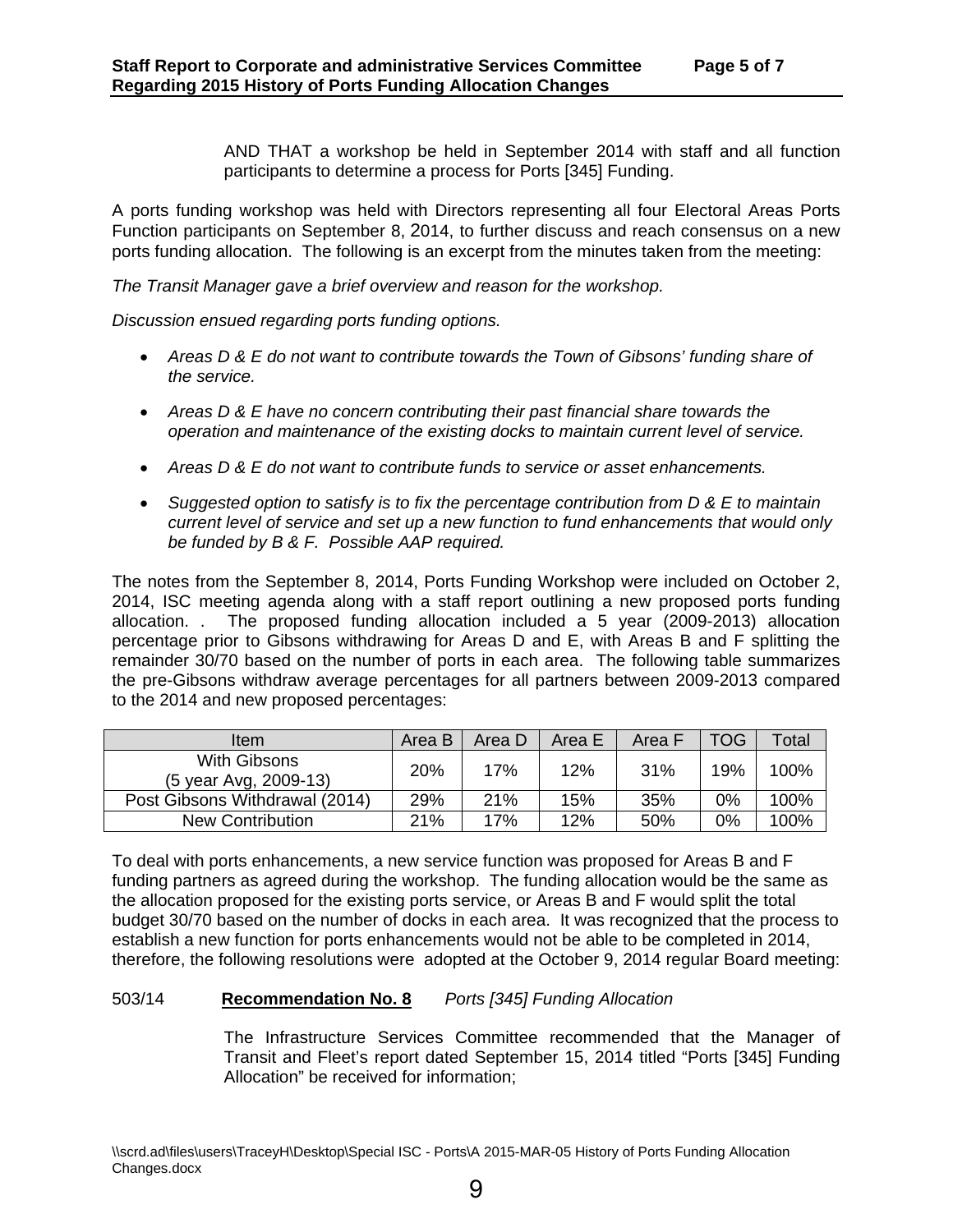AND THAT an amendment to *Ports Local Service Establishment Bylaw No. 1038*  be added to the 2015 work plan to reflect the following cost apportionment:

> Area  $B - 21%$ Area  $D - 17%$ Area  $E - 12%$ Area  $F - 50%$

AND THAT the creation of a new service to fund Ports service level enhancements from Areas B and F be added to the 2015 Work Plan at the November meeting;

AND FURTHER THAT the relative funding apportionment and the relationship to property tax assessments be reviewed every five years.

Amending the current Ports Service Bylaw and the creation of a new Ports Enhancements Service Bylaw has been added to the 2015 staff work plan and is pending budget approval for the additional administrative and legal costs to complete this project. The change in apportionments would not take effect until 2016.

#### **Langdale Dock**

A service establishment bylaw was created in 2011 to enable the entering into a lease agreement with BC Ferries for SCRD Electoral Area F-Islands to have access to the Stormaway marine float. SCRD Electoral Area F-Islands is the sole funding participant in the service. The following table outlines the 2014 and proposed 2015 (R1) total taxation breakdown and budget for the Langdale Dock [346] function:

|           | Tax Rate per \$100,000 of Assessed Value |                |                |                     |
|-----------|------------------------------------------|----------------|----------------|---------------------|
| Year      | Residential                              | Major Industry | Business/Other | <b>Total Budget</b> |
| 2014      | \$7.32                                   | \$24.89        | \$17.93        | \$32,826            |
| 2015 (R1) | \$7.60                                   | \$25.84        | \$18.62        | \$34,401            |
| Variance  | $+$ \$.28                                | $+$ \$.95      | $+ $.69$       | $+$ \$1,575         |

It has recently come to the attention of both BC Ferries and Area F island residents that commercial water taxis from Horseshoe Bay have been using the SCRD leased float. To help recover a portion of the lease fees, the SCRD Board passed the following resolution at their September 11, 2015, meeting:

#### 455/14 **Recommendation No. 7** *Water Taxi Use*

THAT the SCRD submit a formal proposal to BC Ferries to charge commercial water taxis that provide a scheduled service from Horseshoe Bay to Langdale Dock an appropriate user fee for use of Langdale Dock.

A formal letter was sent to BC Ferries on October 1, 2014, requesting approval to implement a \$600 annual fee on Horseshoe Bay commercial water taxis using the Langdale Dock with 100% of the revenue retained by the SCRD. Staff have had several discussions with BC Ferries who have recently agreed to the proposal and will amend the lease agreement once the SCRD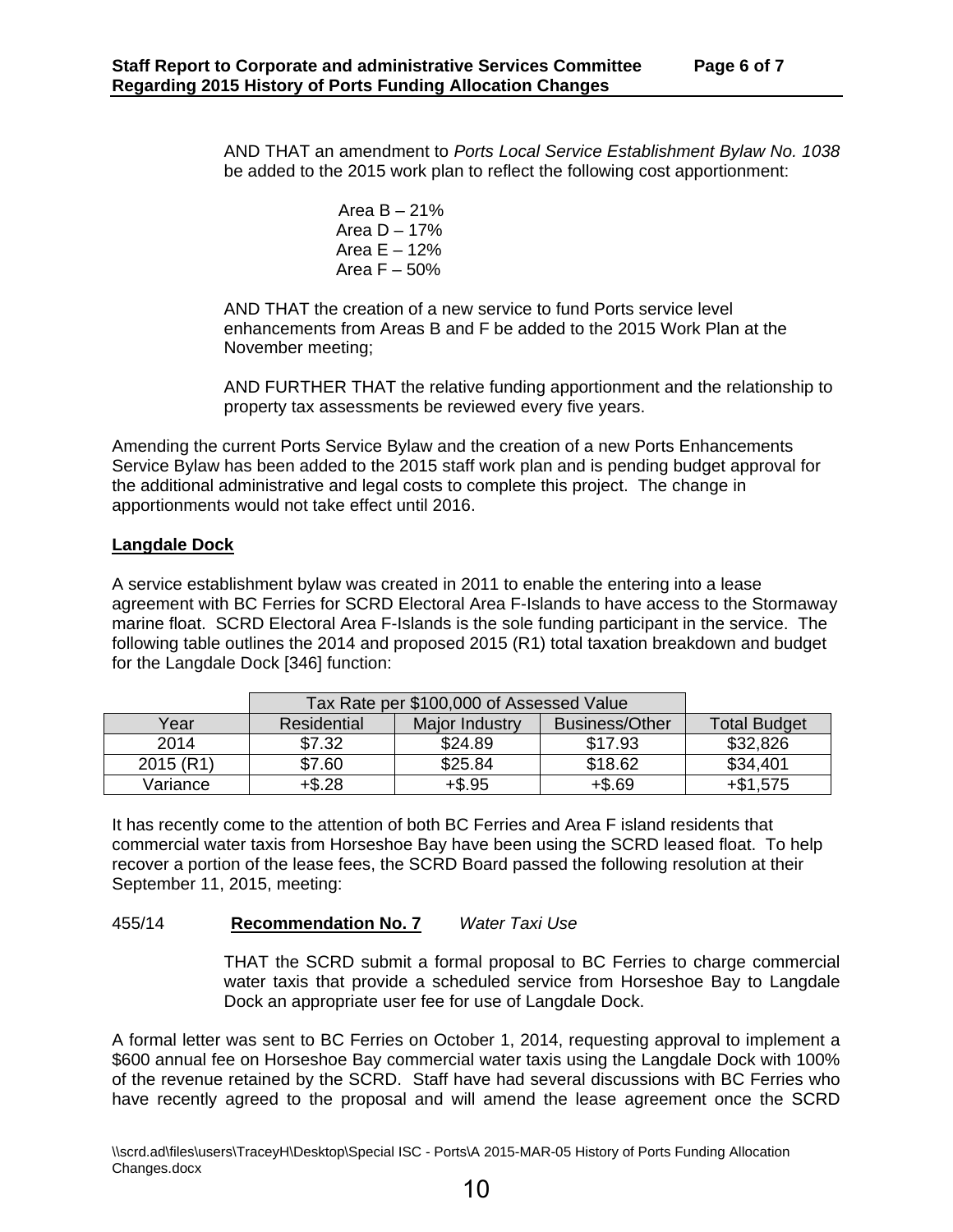confirms the commercial operators that will be charged the user fee. Staff are currently working to confirm the regularly scheduled Horseshoe Bay water taxis using the dock.

#### **New Brighton Dock**

On November 12, 2013, the Squamish Nation entered into a five year transfer agreement with the Federal Ministry of Transportation for the operation and maintenance of the New Brighton Dock on Gambier Island. The SCRD continues to evaluate the future operating direction of the Ports Function and an email was sent on January 23<sup>rd</sup>, 2015, to a Squamish Nation representative inquiring if they would be interested in maintaining some SCRD docks if there was a future decision to outsource the maintenance of the docks. To date, no response has been received from the Squamish Nation regarding this matter.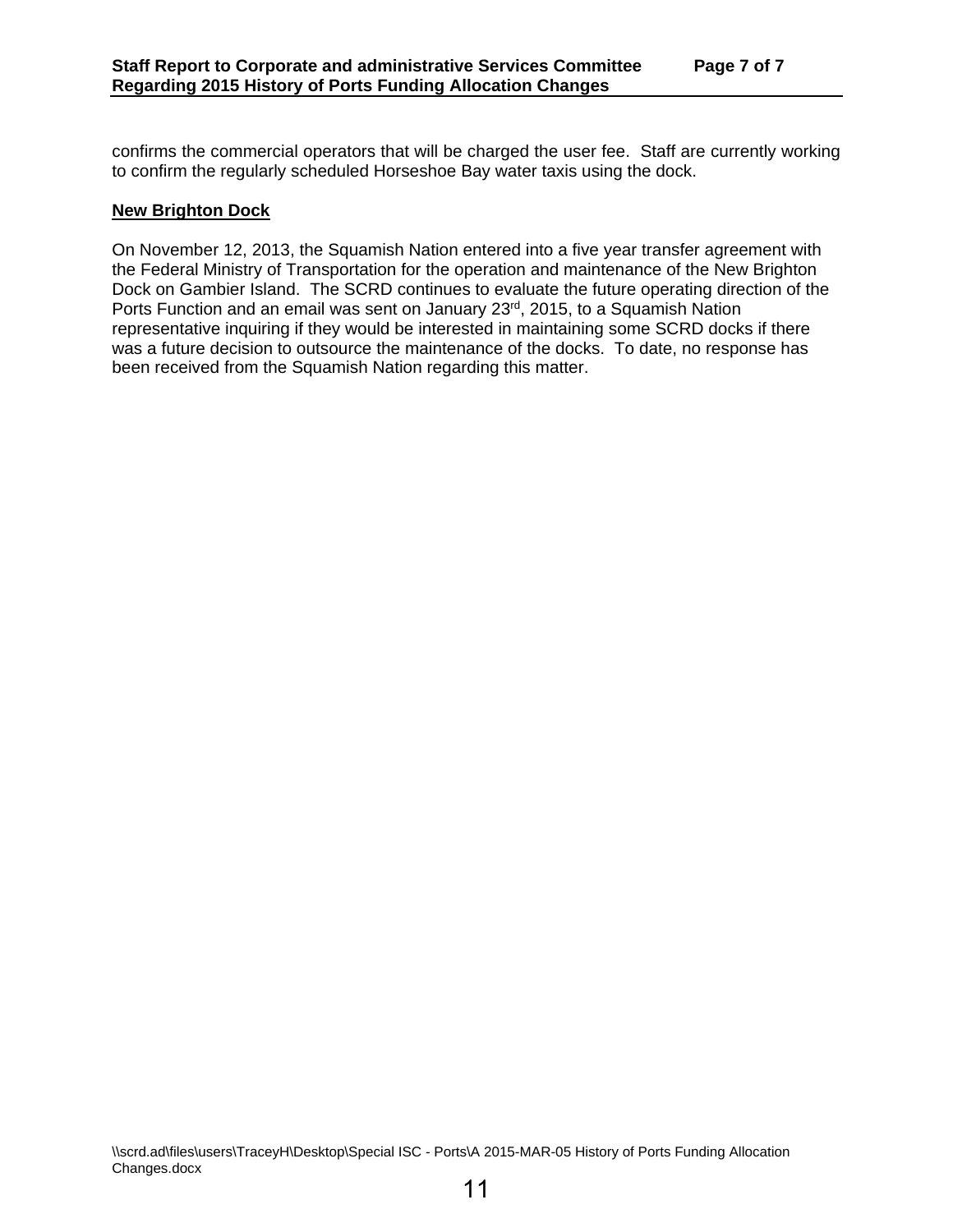#### **SCRD STAFF REPORT**

| RE:          | <b>PORTS SERVICE REVIEW – FINAL REPORT</b>             |
|--------------|--------------------------------------------------------|
| <b>FROM:</b> | Brian K. Sagman, Manager Transportation and Facilities |
| TO:          | Ports Service Review Committee - June 5, 2008          |
| <b>DATE:</b> | May 22, 2008                                           |

#### **RECOMMENDATION(S)**

**THAT THE COMMITTEE RECEIVE THIS REPORT TITLED, PORTS SERVICE REVIEW – FINAL REPORT, FOR INFORMATION;** 

**AND FURTHER THAT THE COMMITTEE REPORT BACK TO THE INFRASTRUCTURE SERVICES COMMITTEE ON ITS FINDINGS.** 

#### **BACKGROUND**

In the late 1990's the SCRD was approached by Transport Canada to determine if there was interest in assuming ownership of several docks on the Sunshine Coast and adjacent islands. In conjunction with the review of the feasibility of assuming ownership of the ports, the SCRD undertook a referendum in those areas and municipalities that had supported the proposal that included:

- 1. Area B Halfmoon Bay
- 2. Area D Roberts Creek
- 3. Area E Elphinstone
- 4. The Town of Gibsons
- 5. Area F West Howe Sound

The referendum was successful and ultimately resulted in the SCRD assuming ownership for nine (9) docks including:

| <b>Gambier Island</b> | Keats Island     | Thormanby Island      | Sunshine Coast     |
|-----------------------|------------------|-----------------------|--------------------|
| 1. Gambier Harbour    | Eastbourne<br>1. | Vaucroft<br>$\sim$ 1. | 1. Halfmoon Bay    |
| 2. West Bay           | 2. Keats Landing |                       | 2. Hopkins Landing |
| 3. Halkett Bay        |                  |                       |                    |
| l 4. Port Graves      |                  |                       |                    |

Transport Canada and the SCRD entered into a Contribution Agreement that established funding levels from Transport Canada and the conditions under which the SCRD would operate and maintain the docks. The funding from Transport Canada limited the SCRD's exposure to unforeseen costs during the initial five year period of ownership. The five year term of contribution agreement was extended from 2006 to September 2008. At the end of the contribution agreement term, Transport Canada would no longer be involved in any aspect of the docks. Attachment B<br>
e – June 5, 2008<br>
Insportation and Facilities<br>
INAL REPORT<br>
INAL REPORT<br>
EPORT TITLED, PORTS SERVICE REVIEW<br>
REPORT BACK TO THE INFRASTRUCTURE<br>
At scan the Sunsing ownership of the ports, the SCRD<br>
of a sumin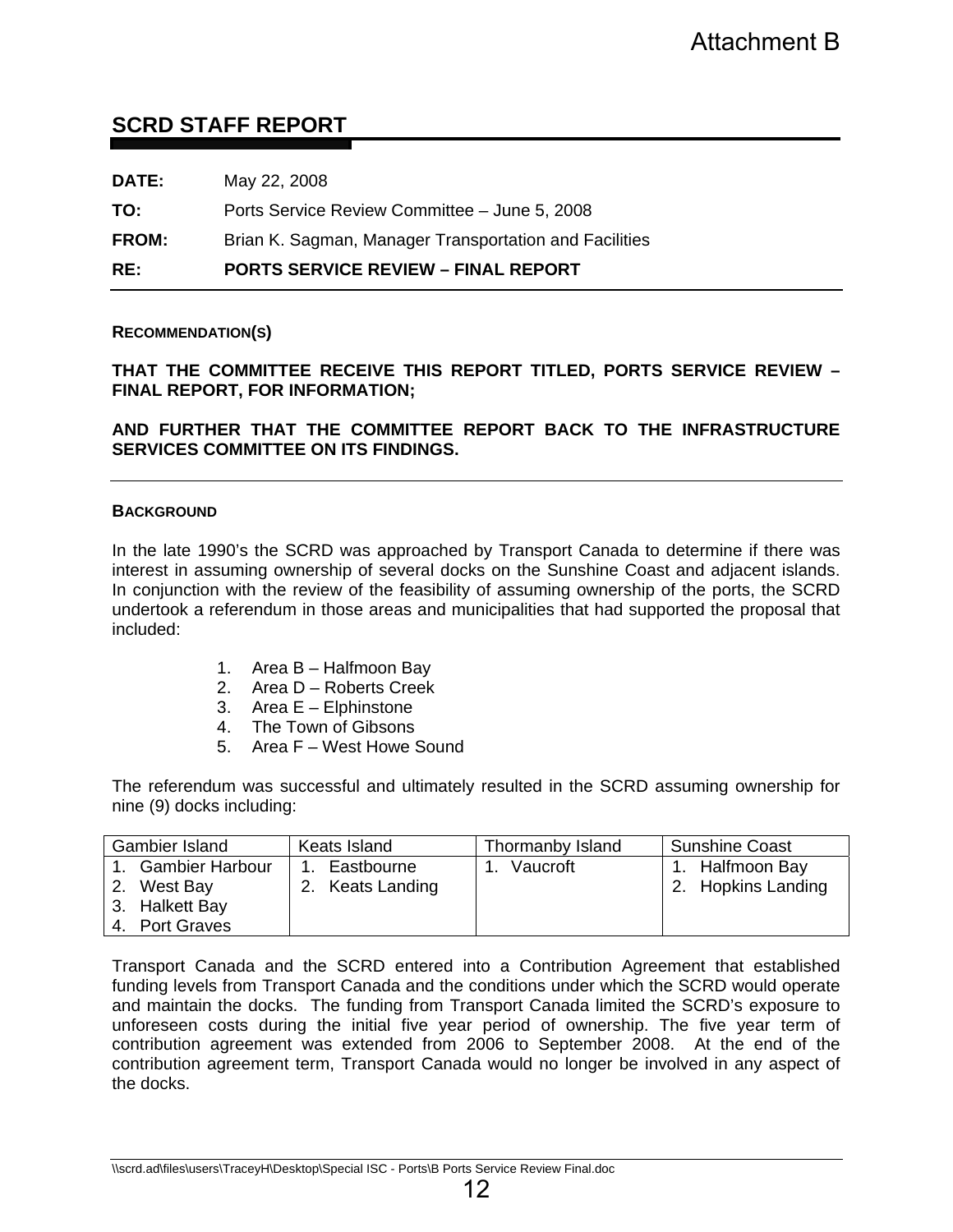#### **PORTS TRANSFER PLAN 1997**

In August 1997 Ference Weicker and Company completed a Port Transfer Proposal that was designed to describe the ports to be acquired by the SCRD and the initial negotiating position for discussion with Transport Canada. In addition the proposal included financial projections of income and expenses, market assessment, support of local communities for divestiture to the SCRD and a governance model. The basis for the report was the acquisition of eight (8) ports from Transport Canada and later from the Department of Fisheries, the West Bay port on Gambier Island.

Public meetings were held and a questionnaire was distributed to gauge support for divestiture of the ports to the SCRD. About 77% of respondents indicated support for this initiative.

#### *Revenues*

The target markets identified for the ports were residents, transient recreational boaters, commercial transportation providers, church camps, and essential service providers who use the ports for short term and overnight moorage. The transient use of docks was determined not to be a key market due to the cost of enforcement.

#### *Expenses*

The report provided cost estimates for the ports for a five year period after divestiture. The projected costs included labour for wharfingers who would be responsible for multiple docks. Other costs included maintenance and repairs, insurance, and utilities.

The table below provides a summary of the financial analysis (see attached copy for details).

| Ports Transfer Proposal                                         |           |           |           |          |           |
|-----------------------------------------------------------------|-----------|-----------|-----------|----------|-----------|
| <b>Revenue:</b>                                                 | Year 1    | Year 2    | Year 3    | Year 4   | Year 5    |
| Moorage Revenue:<br>Subtotal                                    | 14,430    | 21,645    | 28,860    | 33,780   | 34,020    |
| Loading Zone Access:<br>Subtotal                                | 21,038    | 21,756    | 22,475    | 23,003   | 23,614    |
| <b>Other Revenues:</b><br>Subtotal                              | 19,000    | 19,000    | 19,000    | 19,000   | 19,000    |
| <b>Total Revenues</b>                                           | 54,468    | 62,401    | 70,335    | 75,783   | 76,634    |
| Expenses:                                                       |           |           |           |          |           |
| <b>Total Expenses</b>                                           | 118,678   | 122.451   | 126,224   | 128,852  | 129.297   |
| Net Income (Loss) Before<br><b>IManagement and Depreciation</b> | (64, 210) | (60, 050) | (55, 889) | (53,069) | (52, 663) |

#### *Governance*

The proposed management model discussed the establishment of a Sunshine Coast Port Commission with representation from all communities involved with the Ports function. Direct management by the SCRD has since been implemented as the governance model.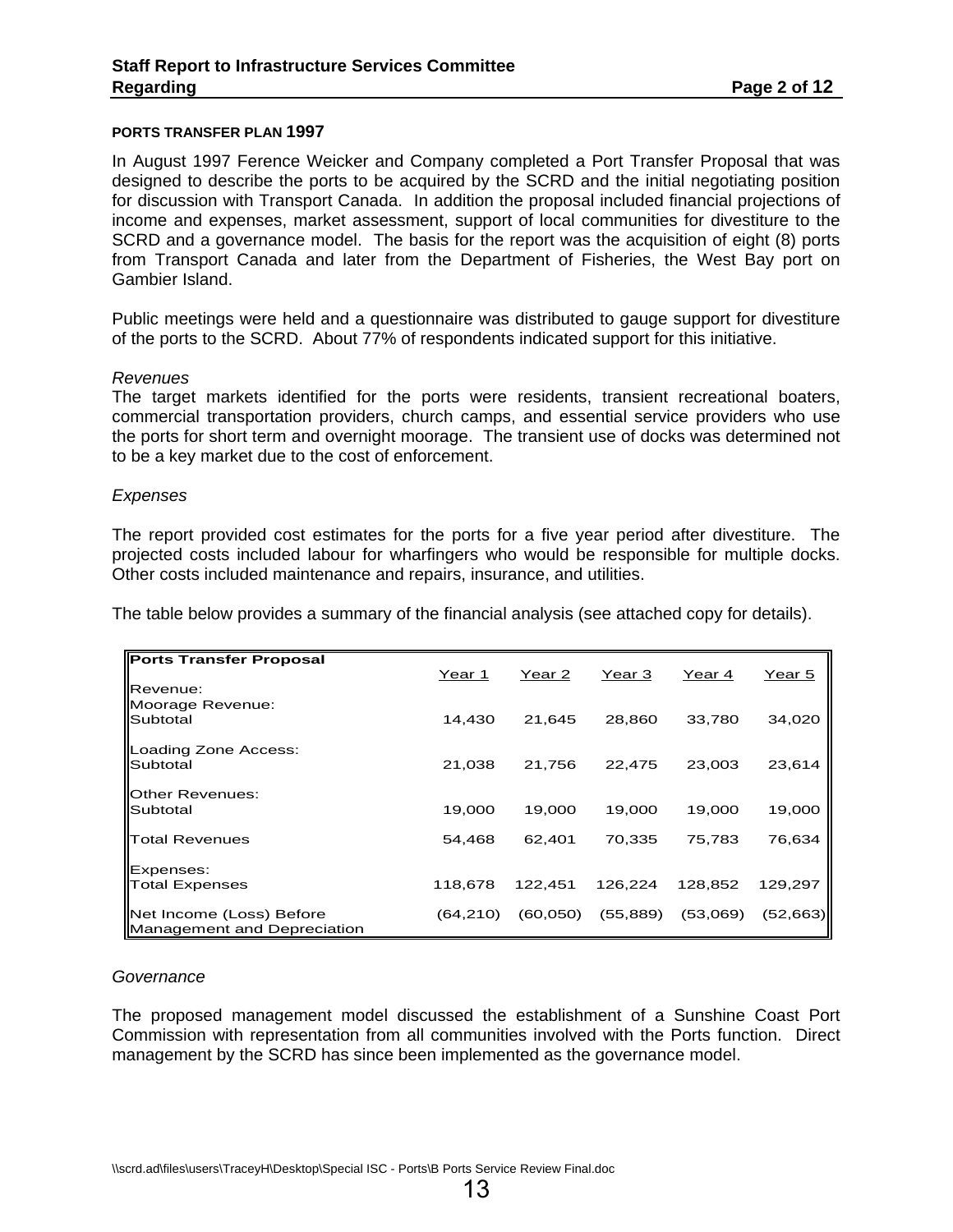#### **PORTS DIVESTITURE FINANCIAL ANALYSIS**

In July 1999 Ference Weicker and Company completed a 10 year financial projection for the ports including options for taxation. This report applied to eight docks that excluded New Brighton and West Bay docks. Ten different funding scenarios were included in the analysis. Expenses were based on the data included in the Port Transfer Proposal study and extended from a five to a ten year horizon. The scenarios were based on different funding formulas including region-wide funding to funding for each dock from adjacent communities. The level of expenses assumed that repairs would be undertaken only when absolutely required for the continued operation of each port. A capital reserve would also be established to address the costs of any future major repairs based on 3% of the replacement cost of each port.

Expenses included the costs of wharfingers, utilities, management and administration and a 20% contingency.

Potential revenues identified previously by Ference Weicker & Company and related to moorage and loading zone access fees were excluded from the analysis on the basis that:

- 1. It may take some time to get agreement of local residents and businesses such as water taxis to pay fees to use the ports.
- 2. New Brighton will continue to be operated by Transport Canada and will not charge any fees for use of the port. As a result, it would be difficult to compete with this port.
- 3. The time and cost to collect moorage and loading zone access fees might outweigh the revenues received.

Revenue estimates also included a license fee agreement with Imperial Oil for the use of the Hopkins Landing dock (subsequently abandoned).

The table below provides a summary of the 10 year financial projections for the eight docks (see attached detail).

| <b>Ports Divestiture Financial Analysis</b> |         |                     |         |                         |         |                                                                         |         |         |         |         |
|---------------------------------------------|---------|---------------------|---------|-------------------------|---------|-------------------------------------------------------------------------|---------|---------|---------|---------|
|                                             | Year 1  | Year 2              | Year 3  | Year 4                  | Year 5  | Year 6                                                                  | Year 7  | Year 8  | Year 9  | Year 10 |
| Revenue                                     | 65,000  | 65,000              | 65,000  | 65,000                  | 65,000  | 65,000                                                                  | 65,000  | 65,000  | 65,000  | 65,000  |
| <b>Operating Expenses</b>                   | 212,776 | 215,167             | 217,561 | 219,191                 | 219,552 | 205,099                                                                 | 205,099 | 205,099 | 205,099 | 205,099 |
| Capital Reserve                             | 105,790 | 105,790             | 105,790 | 105,790                 | 105,790 | 97,354                                                                  | 97,354  | 97,354  | 97,354  | 97,354  |
| Subtotal Expenses                           | 318,566 | 320,957             | 323,351 | 324,981                 | 325,342 | 302,453                                                                 | 302,453 | 302,453 | 302,453 | 302,453 |
| <b>Operating Loss</b>                       |         | (253,566) (255,957) |         | $(258,351)$ $(259,981)$ |         | $(260,342)$ $(237,453)$ $(237,453)$ $(237,453)$ $(237,453)$ $(237,453)$ |         |         |         |         |

 *Note: operating loss is equivalent to property taxation*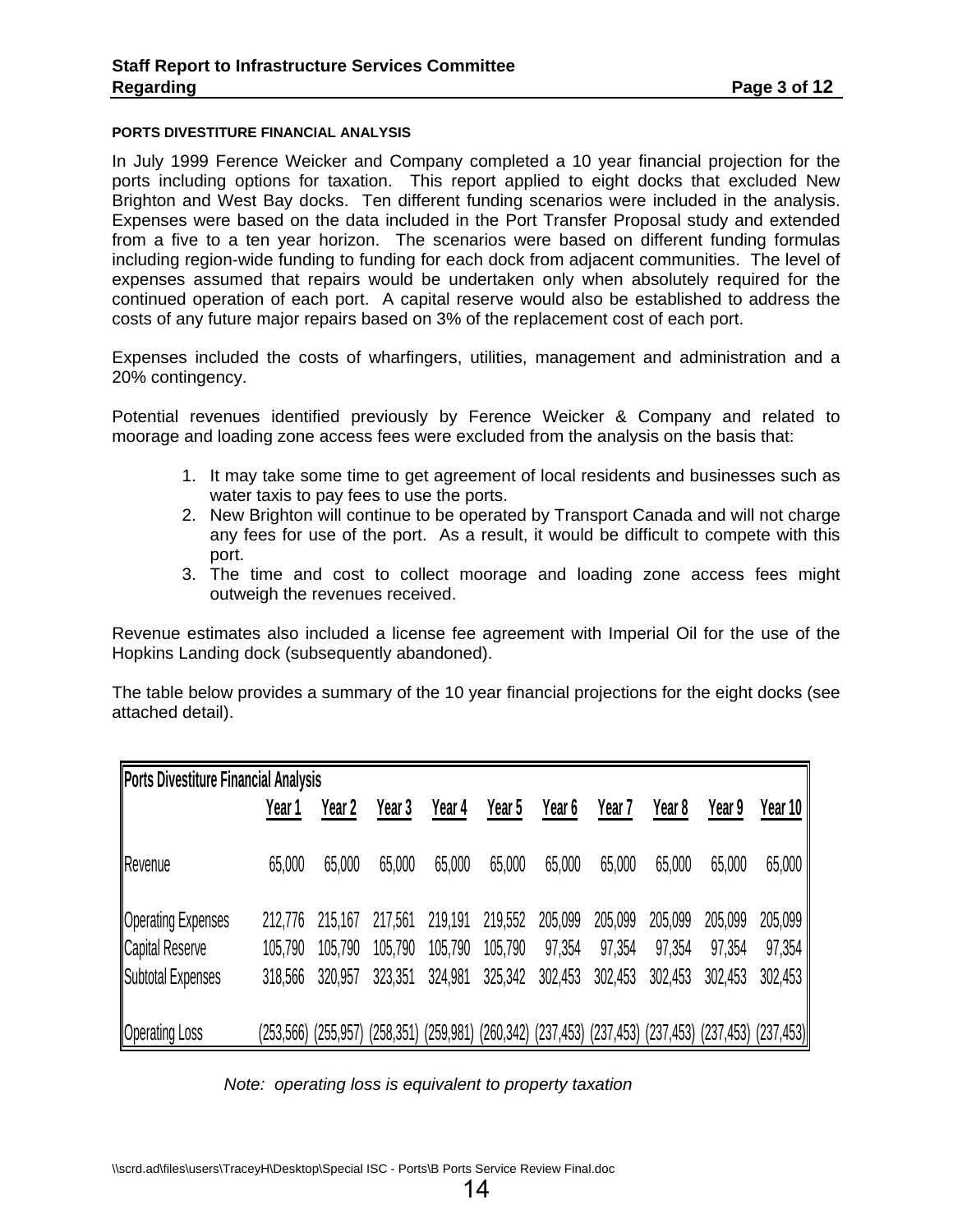#### **STRATEGIC BUSINESS PLAN 2006**

Ference Weicker and Company undertook the development of a strategic business plan on behalf of the SCRD and provided a final report in June 2006. The plan was based on the eight docks divested from Transport Canada as well as the West Bay dock divested from the Department of Fisheries and Oceans in 2004. The methodology for the plan included open houses in the Town of Gibsons and North Vancouver as well as a survey questionnaire. In addition phone interviews were conducted with various stakeholders and community groups. The study included a SWOT analysis with the Public Wharves Advisory Committee, a review of other jurisdictions and an analysis of key operating procedures. Key findings were as follows:

- 1. The SCRD docks are considered an essential service for many islanders.
- 2. The projected service life of the docks is very good based on recent major repairs.
- 3. About 75% of survey and interview respondents indicated that they were "somewhat satisfied" or "very satisfied" with the overall level of service provided.
- 4. Only 34% of respondents indicated satisfaction with the level of enforcement of dock rules and regulations.
- 5. The lack of sufficient parking at the docks was a significant issue.
- 6. Public access to some docks is in jeopardy due to private upland owners.
- 7. There is some support for moorage fees for docks that have longer term moorage space. There is less support for charges to commercial users.
- 8. Use of local residents for enforcement and administration is cost-effective.
- 9. There is a need for more long term parking at Keats Landing.
- 10. There is a need for repairs to cranes.
- 11. There is little support for the divestiture of any of the docks.

The conclusions and recommendations from the study were:

- 1. Repair and Maintenance inspect all docks within five years, undertake major repairs as necessary based on inspections within subsequent five years and use local residents to report on the need for minor repairs.
- 2. Enforcement use local residents to assist in enforcement and to report abuse of bylaws.
- 3. Parking and Moorage the SCRD should review the feasibility of providing additional parking and moorage.
- 4. Public Access the SCRD should petition the province to remove the need for upland owner consent.
- 5. User Fees The SCRD should consider implementing user fees where practical.
- 6. Divestiture of Ports although there is a current need for all ports this option should be reviewed every five years.
- 7. Financing the SCRD should approach the province to revise legislation to allow switching from a capital to an operating reserve.

The table below summarizes the five year financial projection for the Ports function along with the comparable figures from the Ports Transfer Proposal and the Strategic Business Plan.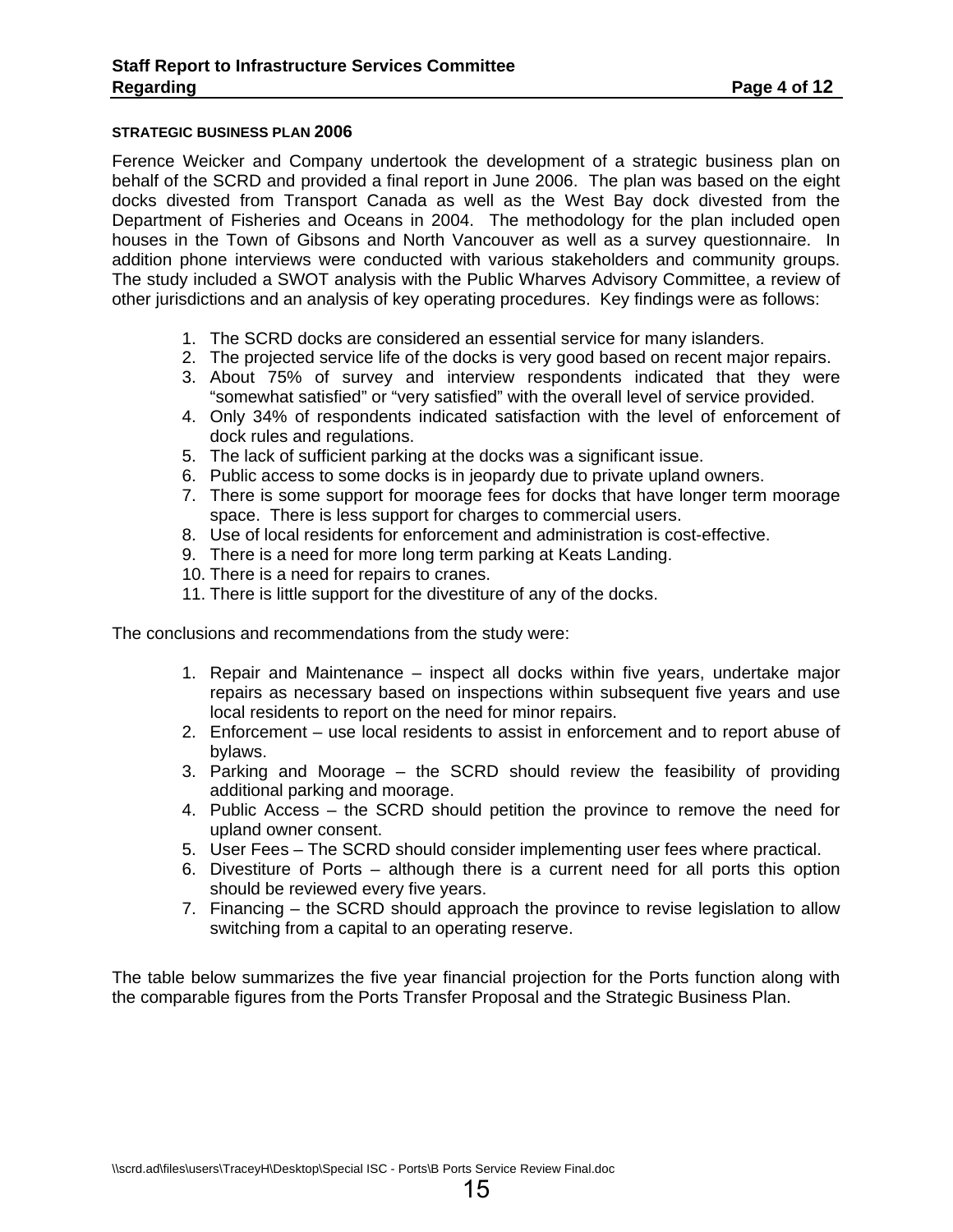#### **Ports Budget Summary 2001 to 2008**

| <b>SCRD Budget</b>                                                    | 2001     | 2002     | 2003      | 2004     | 2005     | 2006    | 2007    | 2008    |
|-----------------------------------------------------------------------|----------|----------|-----------|----------|----------|---------|---------|---------|
| Revenue:                                                              |          |          |           |          |          |         |         |         |
| <b>I</b> Federal Government Transfers                                 | 120,000  | 240,000  | 280,000   | 632,000  | 561,382  | 107,000 |         |         |
| Rental/Lease Buildings                                                | 5,000    | 19,900   | 19,900    | 19,900   | 1,200    | 1,200   | 1,200   | 1,200   |
| Interest on Investments                                               |          |          | 50,000    | 25,000   | 5,000    |         |         |         |
| <b>Revenue Required</b>                                               |          |          |           |          |          |         | 5,401   |         |
| Surplus Prior Year                                                    |          | 94,393   | 75,281    | 49,470   | 52,919   | 15,961  | 17,825  | 76,877  |
| Subtotal Revenue                                                      | 125,000  | 354,293  | 425,181   | 726,370  | 620,501  | 124,161 | 24,426  | 78,077  |
| Expenditures                                                          | 352,105  | 504,754  | 519,523   | 746,377  | 620,501  | 215,732 | 164,292 | 132,245 |
| <b>Budgetted Property Taxes</b>                                       | 227,105  | 150,461  | 94,342    | 20,007   |          | 91,572  | 139.866 | 54,168  |
| Ports Transfer Proposal (1997)<br>Ports Transfer Proposal - July 1999 | (64,210) | (60,050) | (55, 889) | (53,069) | (52,663) |         |         |         |
| <b>I</b> IEstimated Loss                                              | 253,566  | 255,957  | 258,351   | 259,981  | 260,342  | 237,453 | 237,453 | 237,453 |
| <b>Estimated Property Tax (2006</b>                                   |          |          |           |          |          |         |         |         |
| <b>Strategic Business Plan)</b>                                       |          |          |           |          |          |         | 110,135 | 139,712 |

The table shows that the SCRD budget for ports has been far below the projections from the Ports Transfer Proposal that formed the basis for the original agreement to take over the ports from Transport Canada. In addition the Strategic Business Plan projected taxation amounts of \$237,453 for both 2007 and 2008 compared to the actual budget of only \$194,000 in total.

#### **PORTS SERVICE REVIEW 2008**

On February 6, 2008 the Gibsons Town Council made a resolution providing notice to the SCRD that the Town wished to initiate a service review for the Ports function (copy attached). At that time there was also a request for the SCRD to include implementation of commercial and docking and overnight moorage fees for ports facilities in the 2007 budget discussions.

The SCRD received a letter dated May 9, 2007 from Mayor Janyk advising that pursuant to Section 813.04 of the Local Government Act, that the Town wished to initiate a service review for the Ports function. The letter referred to the Town's concerns related to the operation and administration of the ports function that had not been addressed to the Town's satisfaction. The issues raised in the letter were:

- 1. The costs of upgrades and maintenance of the docks.
- 2. The lack of user fees for dock use including for commercial users and BC Ferries.
- 3. The projected escalation of costs in years 2006 to 2010.
- 4. The lack of direct benefits to the Town of Gibsons.
- 5. The lack of representation from the Town of Gibsons on the Public Wharves Advisory Committee (PWAC).

On July 10, 2007 the chair of the SCRD sent a letter to Mayor Barry Janyk acknowledging that the SCRD had received notice of the Town of Gibson's desire to initiate several service reviews. The letter went on to document resolutions adopted at the June 28, 2007 regular Board meeting concerning these service reviews. The letter also advises of the requirement for a first meeting prior to September 8, 2007.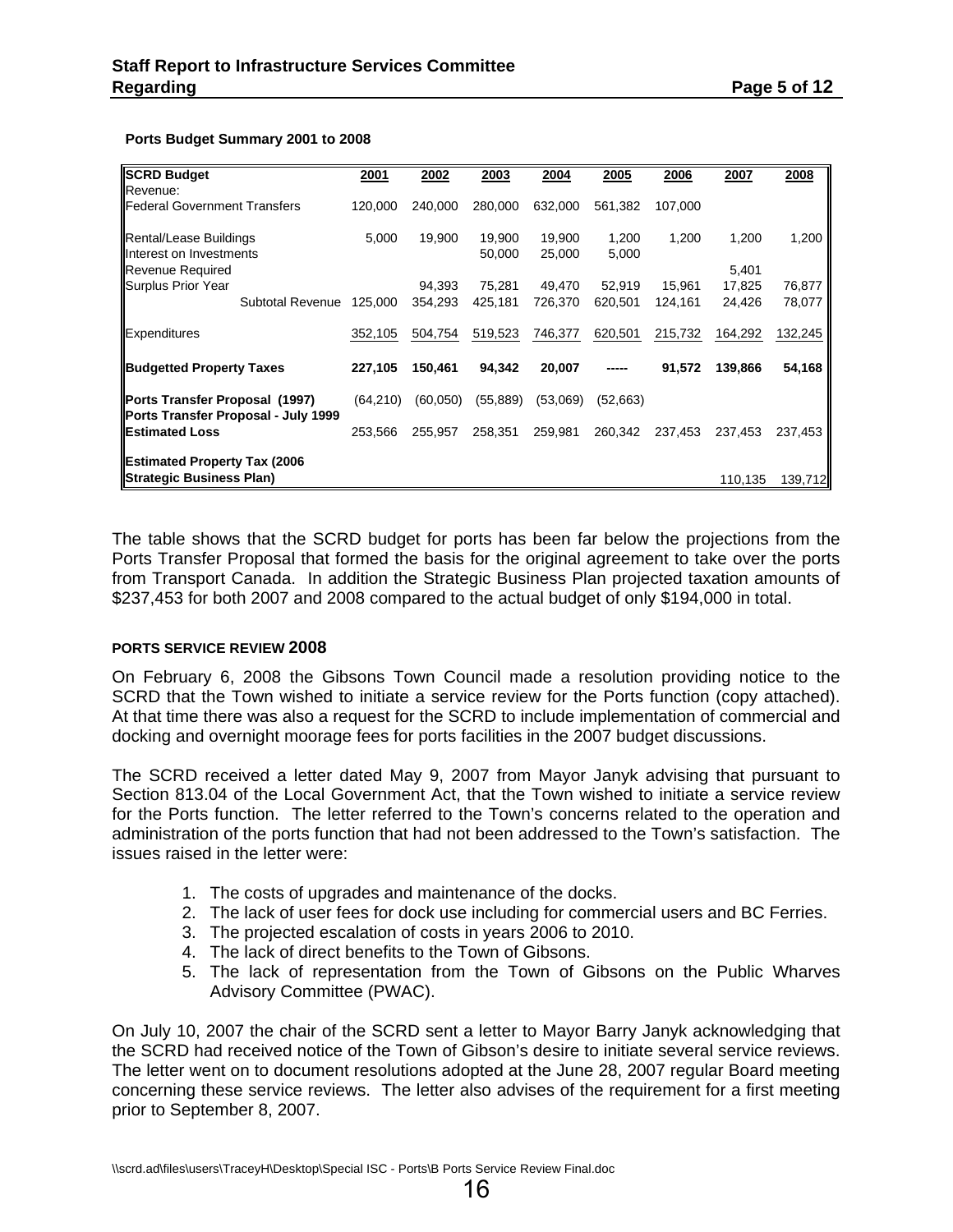SCRD staff prepared a report for the July 26, 2007 Corporate and Administrative Services Committee outlining the requested withdrawal from the Town of Gibsons along with a summary of the issues, potential impacts, financial analysis and potential options (copy attached). A resolution followed the discussion stipulating that the report be deferred to a meeting of the parties in September 2007.

#### *Ports Service Review Committee – September 5, 2007*

On Wednesday September 5, 2007 the first meeting of the Ports Service Review committee was held in accordance with section 813.06 of the Local Government Act. Attendees included the Director Area A (Chair), and representatives from the affected areas, the Town of Gibsons and the District of Sechelt (Agenda attached). The agenda for the meeting included a review of the establishment bylaw (No. 1038, 2000) for the ports function, the letter from the Town of Gibsons of May 9, 2007 and the SCRD staff report for the July 26, 2007 Corporate and Administrative Services Committee.

The Committee recommended that the issue of the Town of Gibson's withdrawal be tabled pending a staff report addressing:

- 1. Dock specifications, use and costs
- 2. Revenues
- 3. Economic benefits of docks
- 4. BC Ferry usage
- 5. Islands Trust divestiture

#### *Ports Service Review Committee – November 1, 2007*

 A second meeting of the service review committee was held on November 1, 2007 consistent with the requirement under section 813.06 for a meeting to be held within 60 days of the preliminary meeting (agenda attached). The agenda included a report from SCRD staff that addressed the recommendation from the September 5, 2007 meeting. The committee recommended that staff send letters to BC Ferries and the various church camps regarding contributions for their use of the docks. The committee also recommended that staff define concerns, prepare fact sheets and develop options taking into account:

- 1. Growth of Keats Camp and increased development on the islands,
- 2. Public Wharf Advisory Committee structure and mandate,
- 3. Development Cost Charges through Island Trust,
- 4. Divestiture of docks,
- 5. Revenue from commercial island operations, and
- 6. Ference Weicker report review.

The committee further recommended that staff develop and explore revenue options for the next meeting.

#### *Ports Service Review Committee – January 10, 2008*

The third meeting of the committee included a staff report concerning the service review process, fact sheets, and actions taken on the basis of the recommendation from the November 1, 2007 meeting (agenda attached). The process documented in the report included six steps as follows: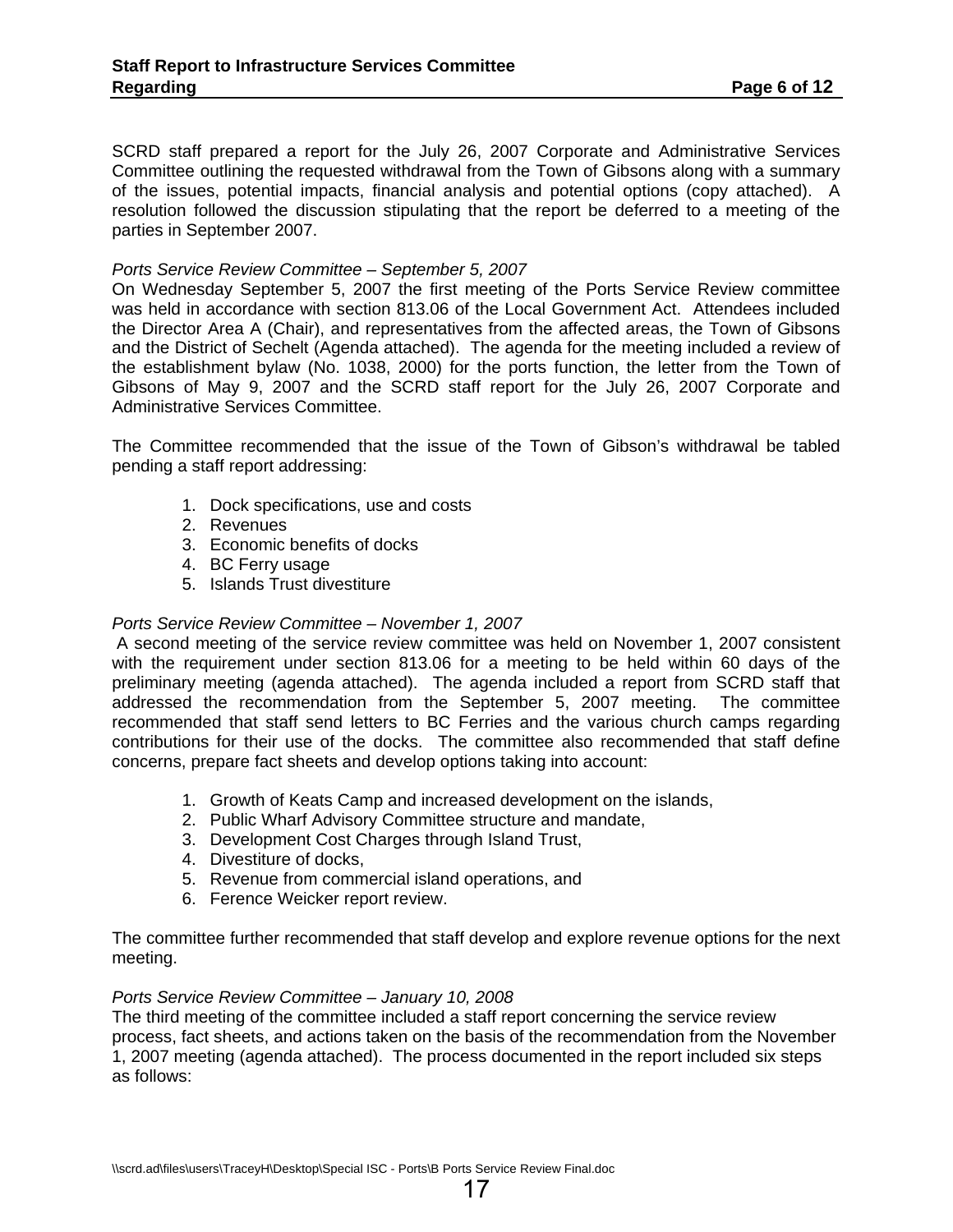- 1. Defining the problem
- 2. Constructing fact sheets
- 3. Developing options
- 4. Evaluating options
- 5. Reaching a decision
- 6. Documenting the results

Discussion during previous meetings had essentially defined the problem. The fact sheet for the Ports function led to the development of three general options as follows:

- 1. Address the issues raised by the Town of Gibsons
- 2. Revise ports funding strategy
- 3. Approve the Town of Gibsons request for withdrawal

The staff report was reviewed at the regular board meeting on January 31, 2008 and resulted in the following direction to staff:

- 1. Send letters to Camps Artiban, Keats, and Fircom regarding contributions for the use of the SCRD docks and invite them to meet with staff regarding the Ports Service Review,
- 2. Explore alternatives to Development Cost Charges that would have developers contributing financially to ports.
- 3. Review the options of divesting the docks,
- 4. Review the options of the islands carrying the costs of the docks and not paying into other functions such as libraries and transit services.
- 5. Arrange a meeting to engage the Public Wharves Advisory Committee in the discussion of options.

#### *Ports Service Review Committee – April 3, 2008*

The committee received a report providing an update on the progress to date and to confirm the actions taken in response to the staff direction from the SCRD Board dated January 31, 2008 (agenda attached). The agenda also included a letter from the Chair of the SCRD to Mr. David Hahn President and CEO of BC Ferries requesting that BC Ferries make a contribution to the maintenance of docks that they use.

The committee also received a report concerning the financial implications of the Town of Gibson's desire to withdraw from the function.

The committee recommended that staff:

- 1. Report on the number of residences on the islands
- 2. Review taxes paid by camps including exemptions
- 3. Report on upland ownership and public access to docks
- 4. Review the expiry date and agreements with the Keats Moorage Society and Camp Artiban
- 5. Confirm the status of a barge that sank in Gibsons Harbour that may be moored at Keats Landing.

*Ports Service Review Committee – May 1, 2008*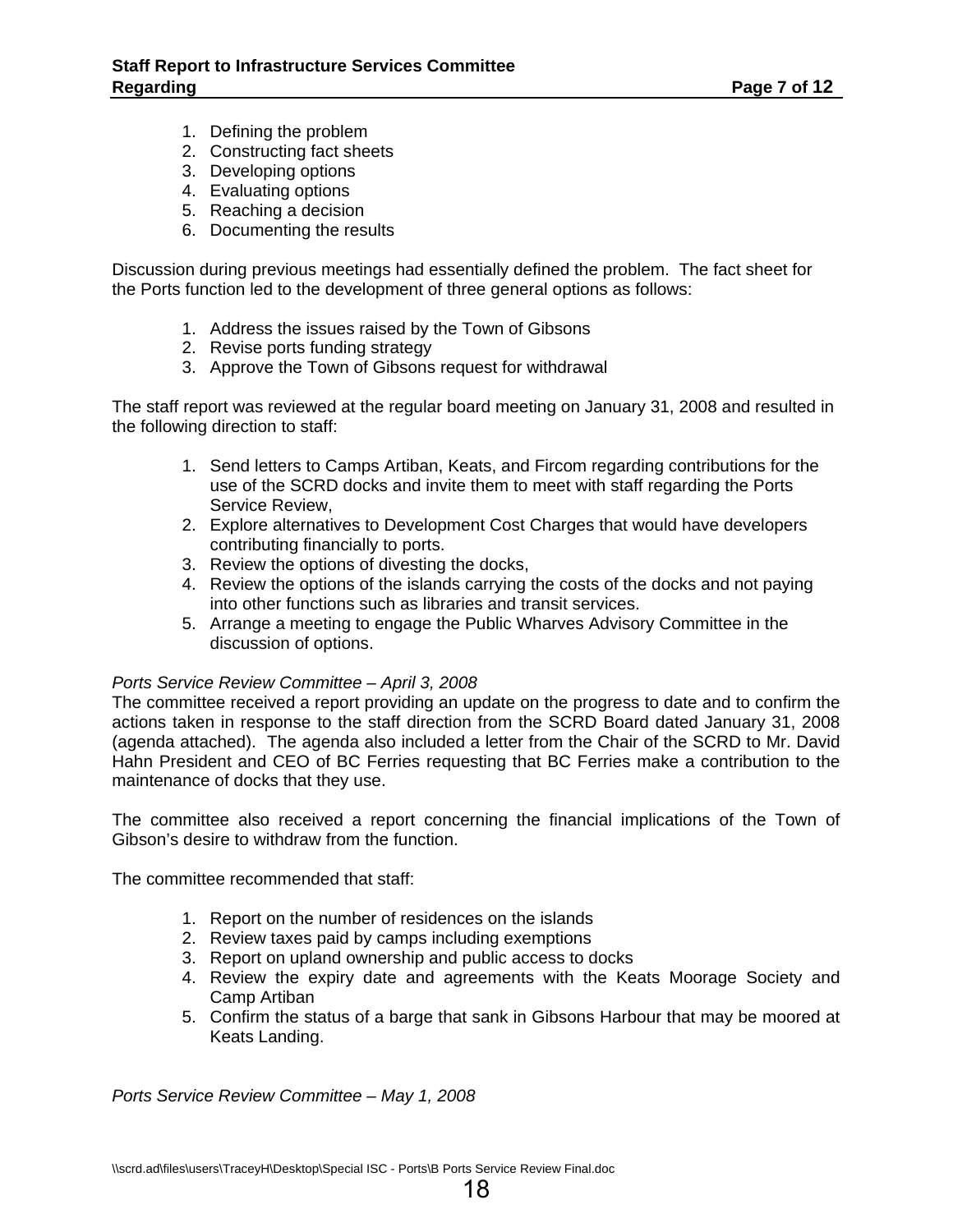The final meeting of the committee was held on May 1, 2008. The agenda included staff reports in response to the recommendations from the April 3, 2008 meeting (attached). Verbal reports confirmed that lease agreements were negotiated with upland owners in 2007 and remain in effect for five years. In addition, staff confirmed the basis for the use agreement with Camp Artiban. Staff were unable to confirm that the barge that sank in Gibsons Harbour was at any time moored at Keats Landing, however it was reported to be moored at Plumper Cove.

#### **DISCUSSION**

In the initial correspondence from the Town of Gibsons five issues were raised related to the ports function that formed the basis for their request to withdraw from the function:

- 1. The costs of upgrades and maintenance of the docks.
- 2. The lack of user fees for dock use including for commercial users and BC Ferries.
- 3. The projected escalation of costs in years 2006 to 2010.
- 4. The lack of direct benefits to the Town of Gibsons.
- 5. The lack of representation from the Town of Gibsons on the Public Wharves Advisory Committee (PWAC).

This section of the report responds to each of these and other issues raised through the Service Review process.

#### *Costs*

The net costs of the docks since divestiture in 2001 have been consistently lower than the projections that formed the basis for the referendum that resulted in the agreement to assume ownership for the docks. In 2007 much of the funding for dock repairs and maintenance was funded from the capital reserve that subsequently reduced the property taxation for 2008 from a level of \$131,000 to \$54,000. Recent changes to the administration of the ports function have increased the amount of control over inspections and all maintenance such that costs will be minimized in the future. It should be noted that there is a need for full inspections of the docks in 2009 that will likely result in more significant repairs and maintenance. These inspections are done every five years.

#### *User Fees*

The SCRD is pursuing funding from BC Ferries for their use of the docks on Keats and Gambier Islands. This recognizes that BC Ferries is a prime user of certain docks that in turn contributes directly to the costs of maintenance.

The SCRD is also reviewing opportunities to implement further user fee arrangements with organizations and agencies that make significant use of the docks. These include church camps and commercial users.

Other options for generating funding that have been identified through other studies and the Service Review process include implementation of a permitting system for longer term dock use as well as daily charges for transient use. The difficulty that has been recognized throughout the studies of the docks is that the costs of enforcement can often outweigh the revenues. The option of using local volunteers for enforcement has not proven effective in the past because of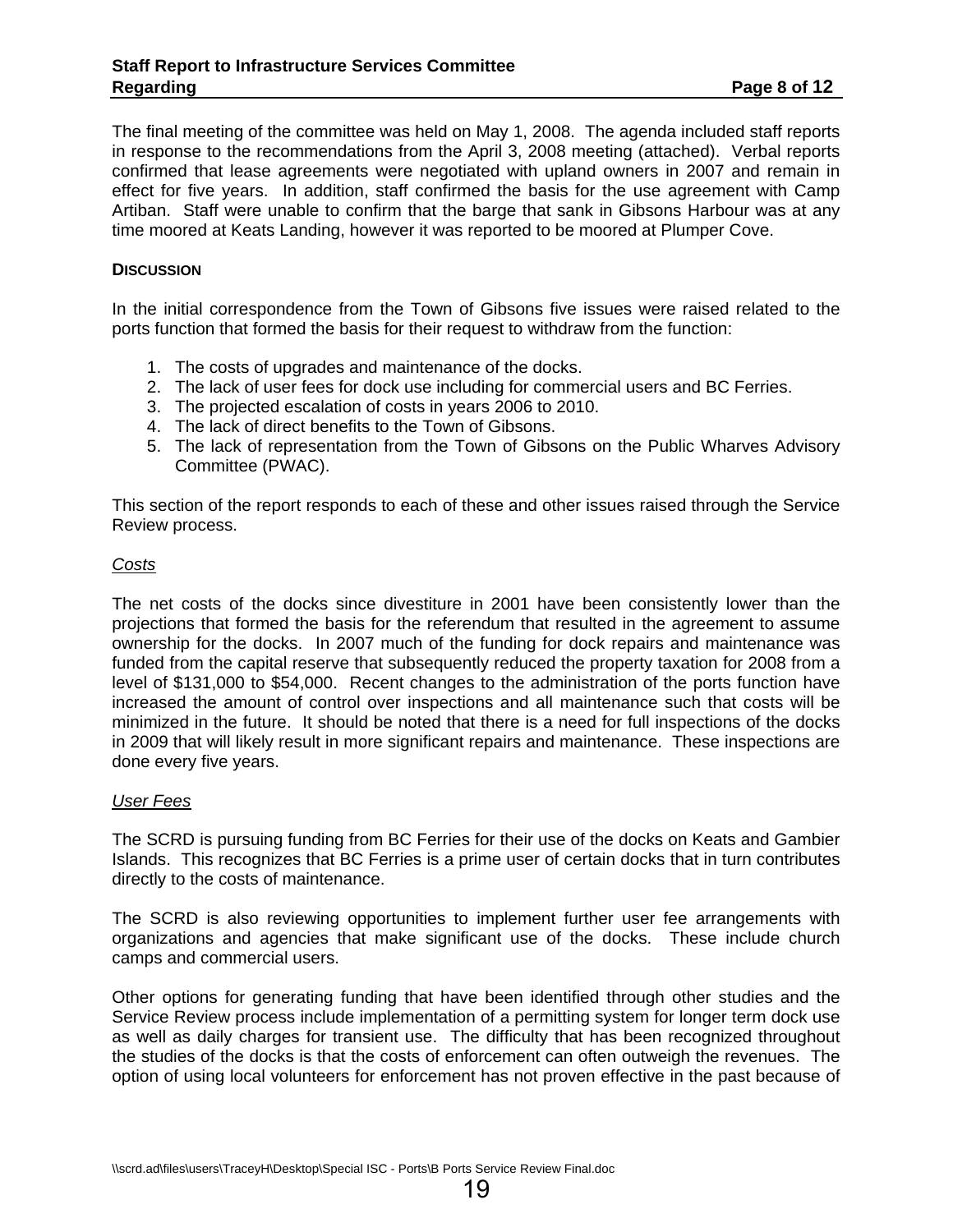harassment of the volunteers. Therefore any initiatives in this area would have to be based on minimizing the need for enforcement.

#### *Cost Escalation*

The cost of dock maintenance in 2006 was \$215,000 based on funding from the federal government of \$107,000. Budgeted costs in 2007 and beyond are as follows:

| Year | <b>Expenditures</b>   |
|------|-----------------------|
| 2007 | 164,292               |
| 2008 | 132,245               |
| 2009 | 182,447               |
| 2010 | 147,603               |
| 2011 | 149,294               |
| 2012 | 152,000 (preliminary) |

In addition to the review of expenditures, the following chart summarizes the actual and projected property taxation from the 1999 Divestiture Financial Analysis, the SCRD budget and the 2006 Ports Business Plan.



The chart shows that property taxes have consistently been below the amounts contemplated in the 1999 Divestiture Financial Analysis, and with the exception of 2006 and 2007 have also been below the levels anticipated in the Business Plan.

The funding from Transport Canada that was in place through the period of the Contribution Agreement ended in 2006 such that 2007 was the first year where there was no federal funding. However contributions made since 2001 to the capital reserve has resulted in a balance of about \$629,000. As noted previously the current financial plan for the ports function assumes costs far lower than those in the divestiture plan of 1999 which formed the basis for the public referendum.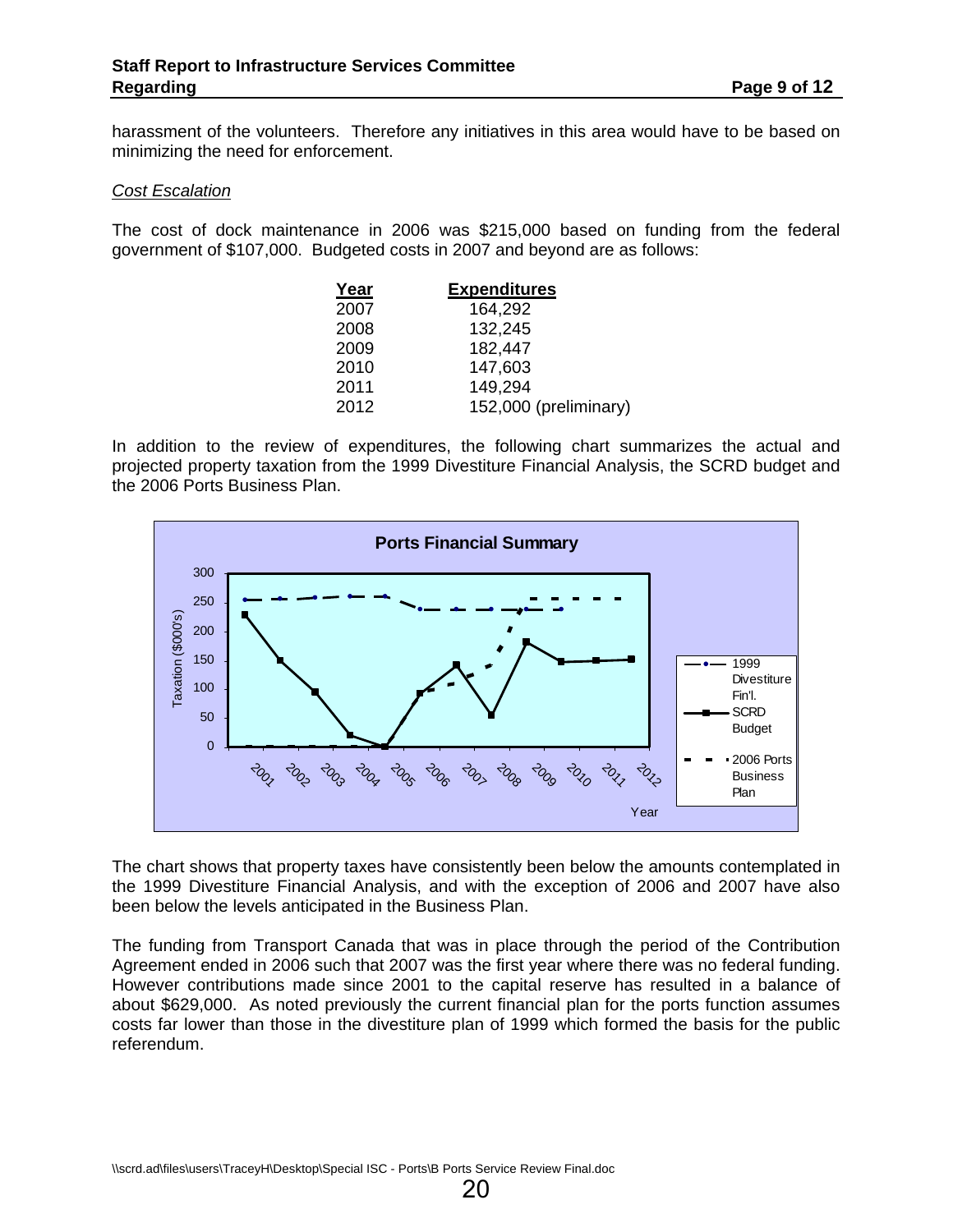#### *Benefits to the Town of Gibsons*

The Town of Gibsons letter makes reference to a perception that the SCRD docks do not result in any measurable economic benefit to the town. The economic benefit of the ports to the Town of Gibsons has not been measured however the island residents have certainly been adamant that they use the SCRD docks to gain access to the Gibsons Harbour in order to shop and use services in the Town of Gibsons. In fact the extensive use of Gibsons Harbour by commercial vessels was the subject of a recent initiative by the Harbour Authority to restrict access to the dock ramp. The assumption is that the commercial traffic is to a large extent being generated by demands from island residents. While economic benefit is difficult to measure, it is certainly evident that Town of Gibson's businesses directly benefit from trade with island residents.

#### *Participation on the SCRD Public Wharves Advisory Committee*

The public Wharves Advisory Committee (PWAC) terms of reference stipulate that there will be a representative from the Town of Gibsons. In the past there was a representative from the Gibsons Harbour Authority who provided the link to the Town. However the lack of a dedicated Town of Gibsons representative was a concern and therefore a representative was approved by the SCRD board on September 6, 2007. The PMAC also continued to have a representative from the Gibsons Harbour Authority on the basis that the two organizations would have the opportunity to share information.

#### *Other Issues*

The discussions at the meetings of the Service Review Committee identified the following additional issues:

#### **Divestiture (Vaucroft Dock)**

One of the issues or options that arose through discussion at the Service Review Committee meetings involved the option of divesting docks to local community organizations, agencies or stakeholders. This option was raised as a way of reducing costs to the SCRD. There was further discussion at the January 31, 2008 Regular Board meeting that resulted in a resolution for staff to consult with residents of Thormanby Island and North Thormanby Island for the purposes of determining if there is interest in purchasing the Vaucroft Dock.

On February 22, 2008 staff began mailing survey forms to property owners on Thormanby and North Thormanby Islands asking if they support the concept of assuming ownership of the Vaucroft dock. The results indicated that 19 of 40 responses were in favour of the proposal or about 48%. Many of the responses were qualified on the basis that taxation would not increase and various issues would have to be negotiated. The 52% that did not support the divestiture cited concerns with privatization, costs, access to the dock, and the lack of services received from the SCRD for tax dollars.

Although there was some support for the divesting of the Vaucroft dock it is unlikely that a majority of residents would support an agreement given their stated concerns.

#### **Development Cost Charges**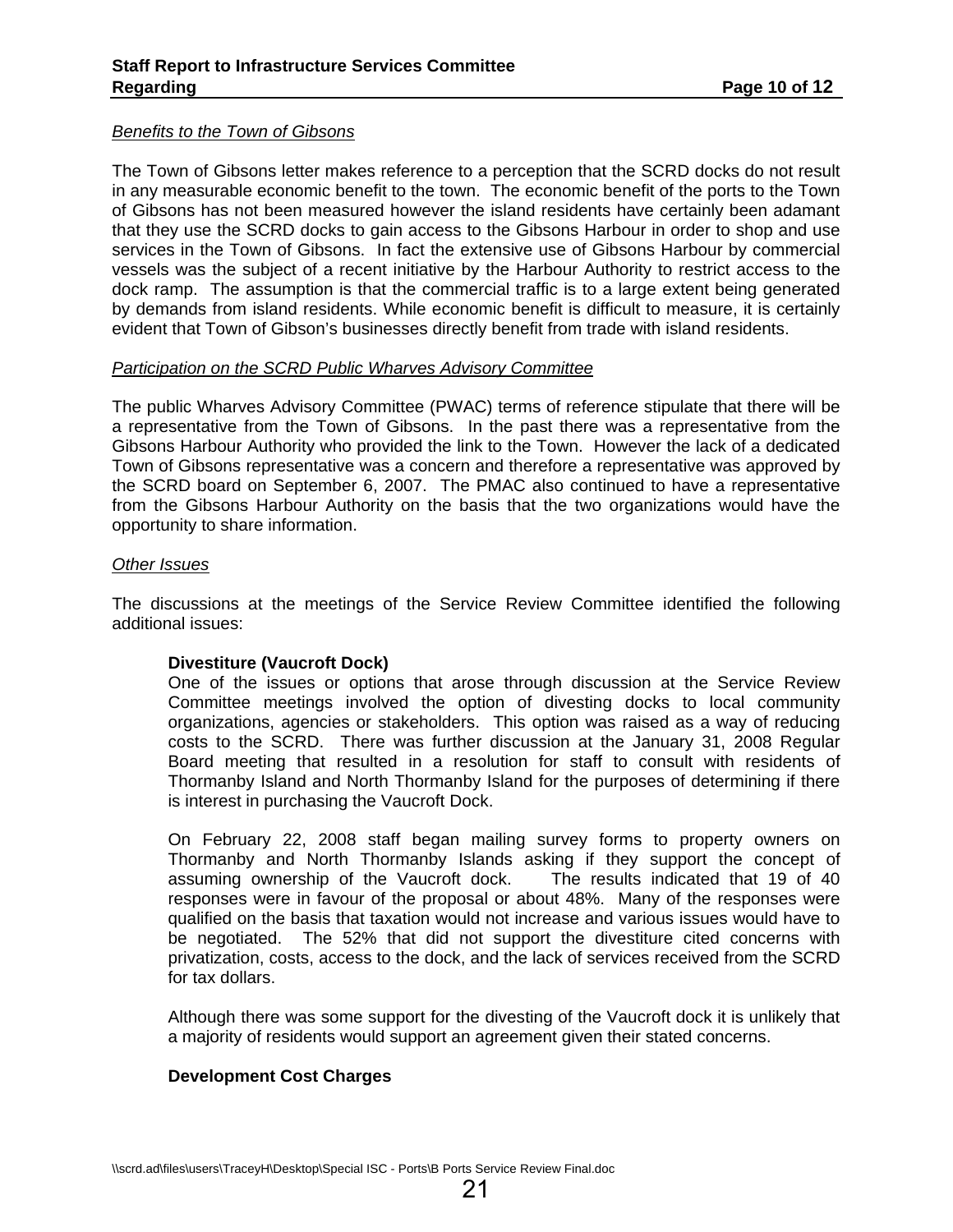The use of Development Cost Charges (DCC's) has been an effective funding source for many municipal infrastructure projects and services. However there are numerous restrictions that govern the use of DCC's including the following:

- 1. The use of DCC's must be related to the capital costs of providing, constructing, altering or expanding sewer, water, drainage and road infrastructure and for capital costs of providing and approving parkland.
- 2. The DCC must be to service, directly or indirectly the development for which the charge is being imposed.

The provision and maintenance of docks fails to satisfy either of these key requirements and on that basis would not be supported by the Inspector of Municipalities who must approve all DCC bylaws.

Staff efforts to identify alternative methods of seeking funding from developers were unsuccessful.

#### **Public Wharves Advisory Committee (PWAC)**

When the SCRD took over the ports from Transport Canada in 2001 a public advisory committee was formed to provide input to the board. The purpose of the committee was to act as a liaison between the SCRD board and the communities that use the docks and to increase local involvement in ports planning and operations. The committee was originally based on a maximum of 10 community representatives and met quarterly.

Through 2001 to 2006 the committee evolved in terms of its perceived role as well as representation. During this period the committee members took on the role of advocates for their specific docks and the number of committee members rose to 12. When the Ports function was transferred to the Transportation and Facilities Division, staff made changes to the work program to improve the level of responsiveness to maintenance issues. This involved a greater use of staff resources in place of private contractors that has resulted in more timely completion of major and minor repairs. The plan is to continue to use private contractors where the project and expertise is outside the scope of internal resources. The model for addressing maintenance requirements is to undertake regular inspections of the docks to identify the work that is required. These inspections are done by the SCRD Building Maintenance staff who have the expertise to determine what work is required and the priorities. In the past the PWAC members took on a major role in identifying work requirements for their individual docks. This led to inconsistencies in terms of the work program and also expanded the work program. An ongoing problem has been that PWAC members tend to refer to any deficiency as a safety issue has also made it difficult to prioritize the repairs. The use of SCRD staff to takeover this function has greatly reduced the cost of addressing repairs and allowed priorities to be established independent of local advocacy.

At this time the PWAC has only seven (7) members from local communities of which two are representatives of the Town of Gibsons and the Gibsons Harbour Authority. The remaining five (5) members generally represent and advocate for their individual docks. This was particularly evident during 2007 when a shelter was designed for the Eastbourne dock that was based on the need to allow for golf carts to be able to manoeuvre in the area. The design far exceeded requirements to the extent that staff

22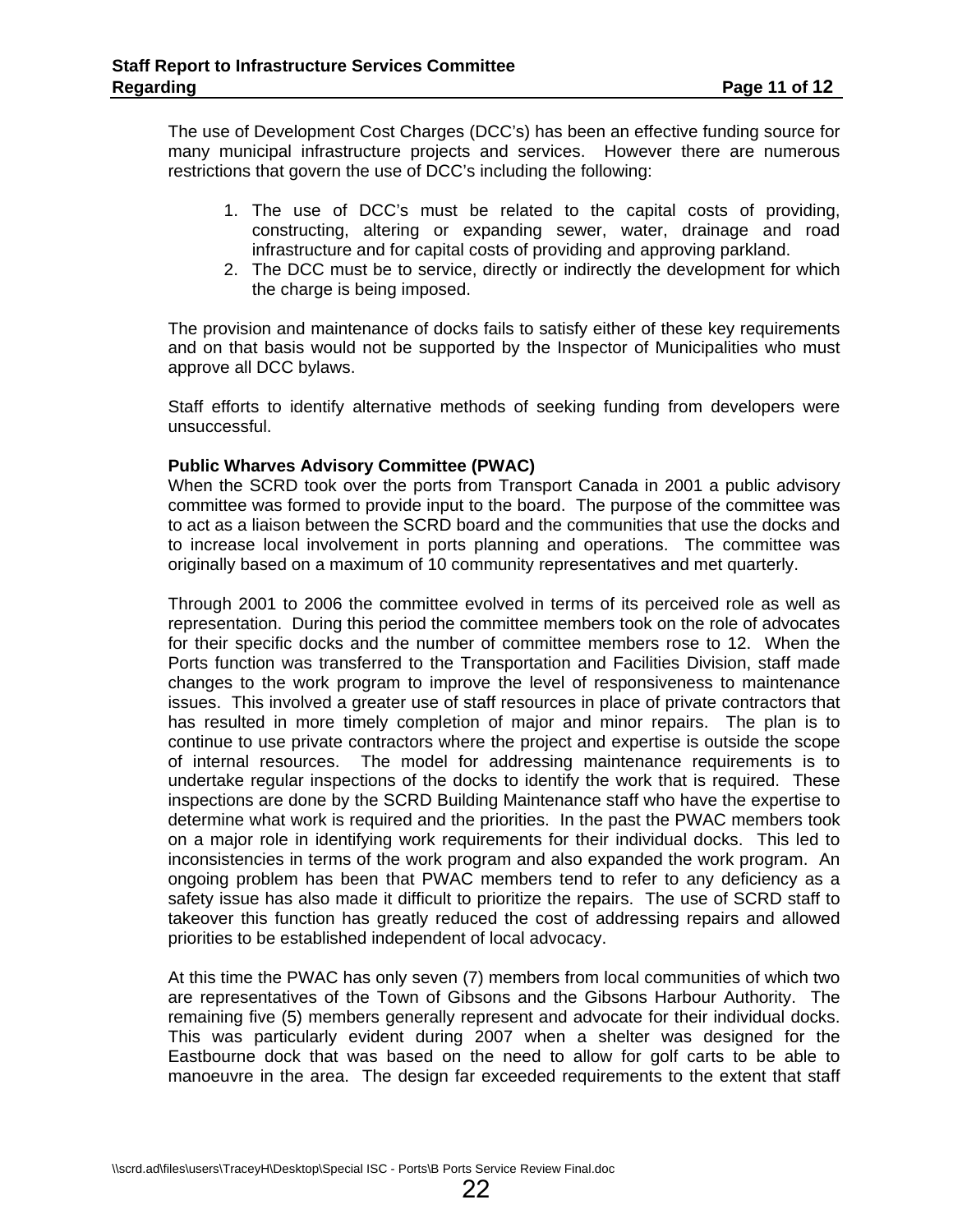had to recommend that the scope be changed to reduce costs to more appropriate levels.

The Halfmoon Bay, Hopkins Landing, Halkett Bay and Port Graves docks do not have representatives on the PWAC at this time. However through the SCRD's inspection process as well as feedback from the public, the maintenance program for those docks has been effective in addressing issues as they arise.

Given the need to control costs and based on the effectiveness of the current Ports maintenance program, the ongoing need for the PWAC is questionable.

#### *Outstanding Issues*

A number of issues remain outstanding that may have some relevance to the discussion and review of options for addressing issues raised through the service review process. Specifically discussions with BC Ferries and with the camps on Gambier and Keats Islands concerning funding for their use of the docks are ongoing. In addition the budget for the docks for 2008 was reduced significantly by the SCRD as a result of reallocation of 2007 costs and use of capital reserve funds. Staff have also outlined options for revenue generation including permits for the use of docks by residents and commercial users.

Although the SCRD has agreements with Camp Artiban and the Keats Landing Moorage Society for their use of the docks, the options to revise the terms of those agreements are somewhat limited in the short term due to existing obligations.

The SCRD has been advised in the past to pursue a provincial lease or right of way relating to areas adjacent the docks in order to eliminate the need for upland owner consent. This action will be pursued by staff prior to expiry of the current leases with upland owners.

#### *Conclusion*

Staff suggest that the issues brought forward by the Town of Gibsons have been addressed and ongoing issues will certainly be monitored. The next decision to be made by the committee is to report out to the Infrastructure Services Committee and the SCRD Board on its recommendation. Staff recommend that the committee advise the Board that there are no grounds for a withdrawal by the Town of Gibsons from the Ports Service and further that the Town of Gibsons be provided with a copy of this report together with a letter requesting that they reconsider their position based on the issues addressed by the process.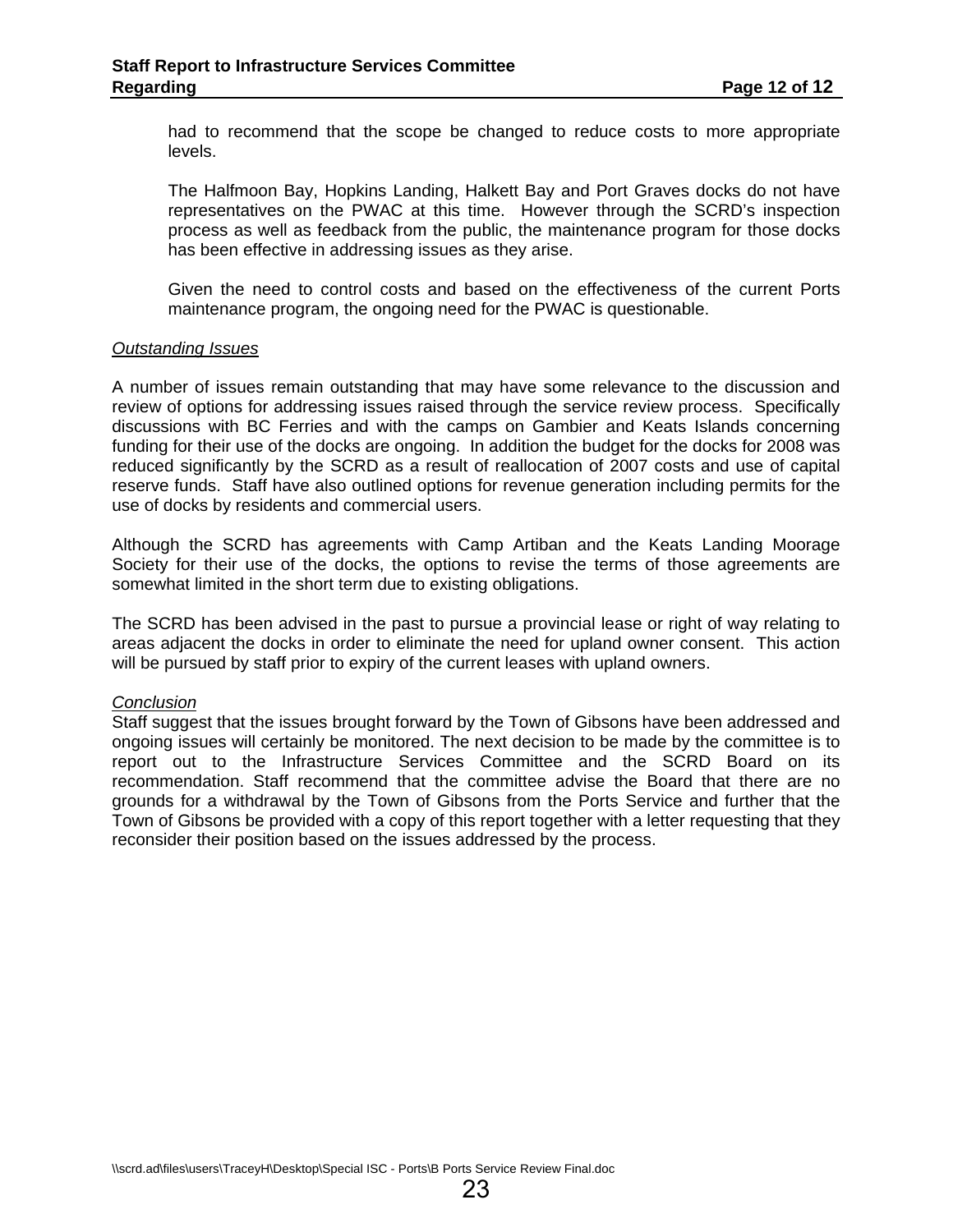

# TOWN OF **GIBSONS**

"The World's Most Liveable Town" 2009

#### Office of the Mayor

Wayne Rowe Mayor

September 4, 2013

 $\bigcirc$ 

Chair Garry Nohr and Board of Directors Sunshine Coast Regional District 1975 Field Road Sechelt, BC VON 3A1

Dear Chair Nohr;

#### Reference: Service Withdrawal — Ports Service

Section 802.3 of the Local Government Act outlines special provisions respecting service withdrawal. The Town of Gibsons hereby gives formal notice of its desire to withdraw from the above noted service in accordance with this section.

ECEI

 $SEP - 62013$ 

**S.C.R.D.** 

 $\mathbb{W}$ E

**RECEIVED** 

SEP 05 2013

CHAIR

**SCRD** 

mailed

Attachment C

The Town agreed to participate in this function when the federal governmen<sup>t</sup> undertook its divestiture program in 2000. Since then, working with the Board, it has always been the intent of Town to seek ways and means to offset the significant costs for upgrades and maintenance associated with these federally offloaded facilities. These docks are all within the Islands Trust jurisdiction and within two rural areas of the SCRD — West Howe Sound (Area F) and Halfmoon Bay (Area B). There are no participating wharves within the Town of Gibsons. All docks excep<sup>t</sup> Hopkins Landing and Halfmoon Bay are on Gambier, Keats and Thormanby Islands.

The Town of Gibsons, through its own corporate adjunct — the Gibsons Landing Harbour Authority, manages its own Small Craft Harbour facility and must offset its costs, in part, through moorage fees and provincial and federal funding. It is our belief that the substantial capital investments made in the Gibsons Harbour are <sup>a</sup> benefit to the whole Sunshine Coast, without the assistance of regional funding. The continued success of this facility requires our full attention and financial support, some of which is being diverted to the regional ports function. Thank you in advance for considering the Town's reques<sup>t</sup> and we look forward to <sup>a</sup> positive response from the Board.

Yours Truly,

Wayne Rowe Yours truly,

**TOWN OF GIBSONS** 

**Wayne Rowe Mayor** 

24

474 South Fletcher Road P.O. Box 340 Gibsons, B.C. VON IVO

> info@gibsons.ca www.gibsons.ca P: 604.886.2274 F: 604.886.9735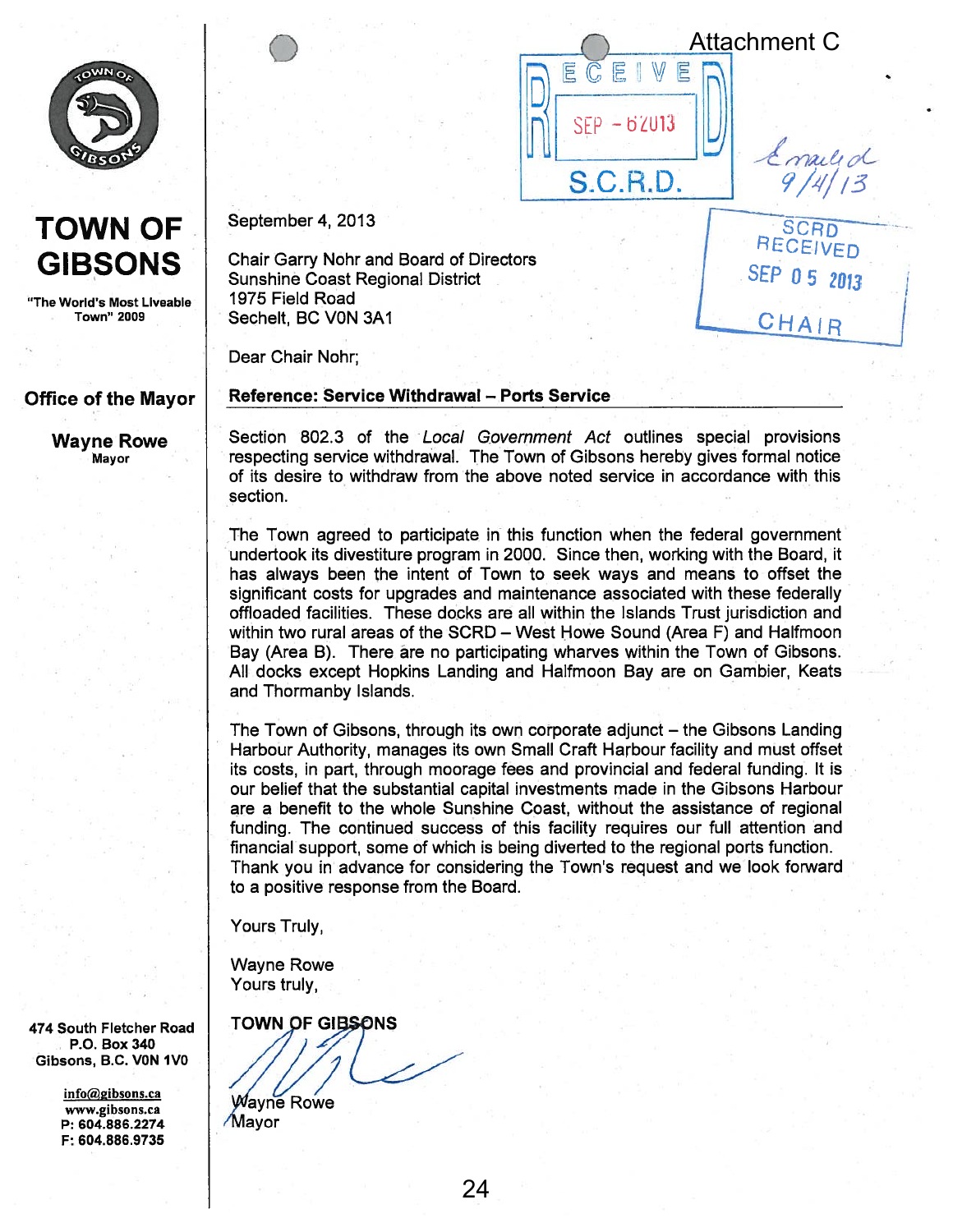#### **SCRD STAFF REPORT**

| <b>DATE:</b> | June 10, 2011                                               |
|--------------|-------------------------------------------------------------|
| TO:          | Infrastructure Services Committee - July 7, 2011            |
| <b>FROM:</b> | <b>Brian Sagman, Manager, Transportation and Facilities</b> |
| RE:          | <b>DOCK DIVESTITURE PUBLIC CONSULTATION</b>                 |

#### **RECOMMENDATION(S)**

**THAT the Manager of Transportation and Facilities' report entitled "DOCK DIVESTITURE PUBLIC CONSULTATION" be received for information.** 

#### **BACKGROUND**

The concept of the divestiture of one or more of the SCRD's nine docks was first raised during the 2009 budget discussions, when the Board directed staff to review the divestiture of the Port Graves dock with the Public Wharves Advisory Committee (PWAC). That discussion was delayed while new members of the PWAC were recruited and approved by the Board. The issue was discussed at the PWAC meeting of October 2009 at which time the committee recommended that rather than focussing only on the Port Graves dock that the scope be expanded to include an evaluation of all of the docks. The rationale was that other docks may be more appropriate for divestiture than Port Graves depending on the criteria to be applied. A report was prepared for the December 3, 2009 meeting of the Infrastructure Services Committee that outlined the discussion at the PWAC meeting and provided recommendations as follows: Attachment D<br> **Example 15 Attachment D**<br> **Examplement Attachment D**<br> **Examplement Attachment Constant Attachment Constant Attachment CPAC Constant<br>
Trachilities' report entitled "Dock Divesting directed staff to review the** 

#### **THAT the Infrastructure Services Committee receive the report entitled "PWAC Review of Dock Divestitures" for information;**

#### **And THAT the Infrastructure Services Committee direct staff to develop criteria for evaluating docks for possible divestiture**

The report led to the following directive from the Board (Ref. #492/09 Rec. #3 subrecommendation #4):

#### **Recommendation No. 4 PWAC** – *Divestiture of Docks*

THAT staff review the criteria used to determine which docks are most viable for divestiture.

Staff reviewed possible criteria with PWAC at the meeting of January 18, 2010 that included usage levels, impacts on community access, impacts on emergency access and costs. The PWAC agreed that staff would develop a list of criteria including a strategy for measurement for each dock. This matrix would then form the basis for further discussion.

The criteria and measurements were reviewed at the PWAC meeting of April 19, 2010. The committee agreed that staff should move towards evaluating each dock and assigning a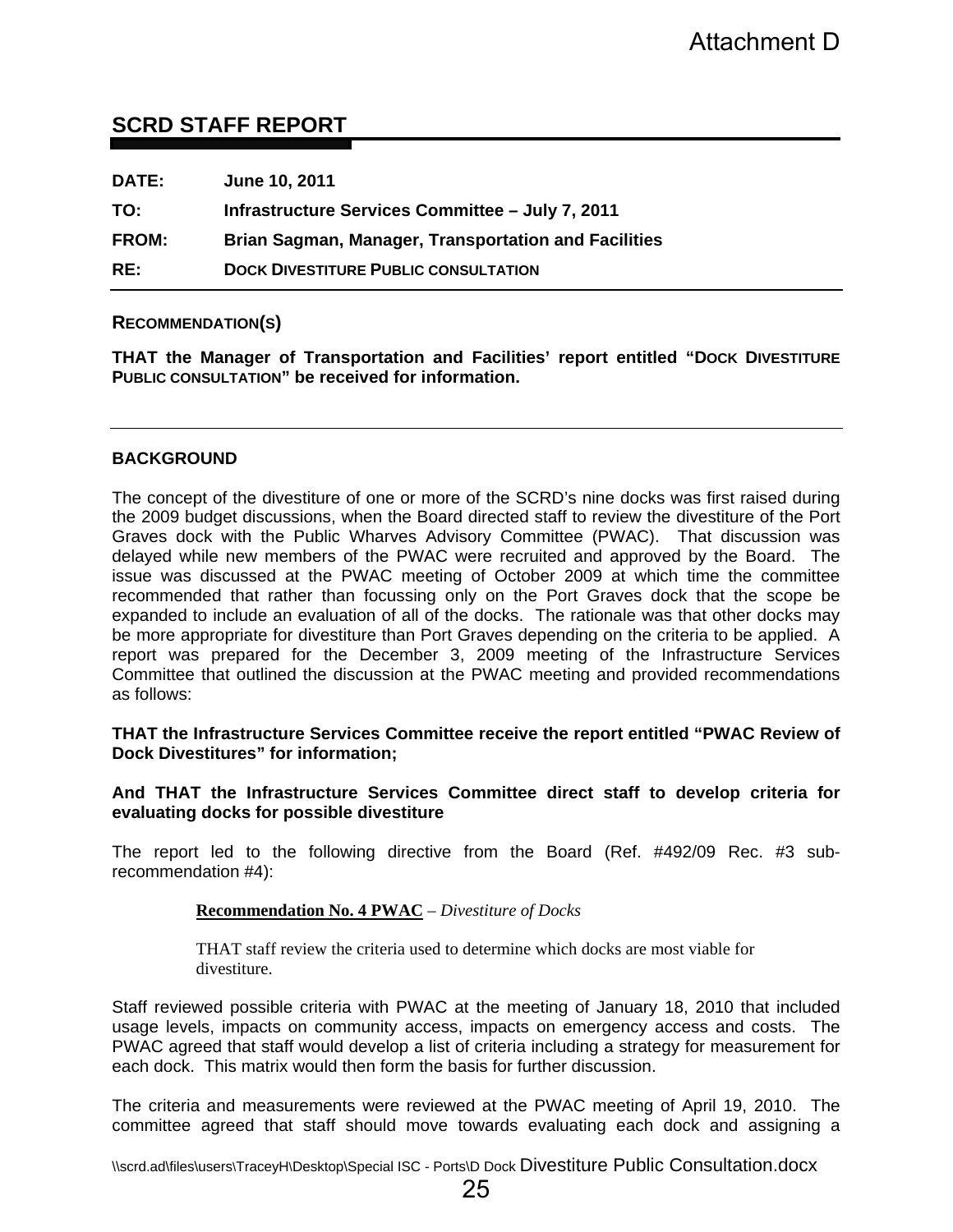preliminary rating for each of the identified criteria such that the total score for each dock would determine its suitability for divestiture.

Staff presented the matrix of criteria and ratings at the July 19, 2010 PWAC meeting. The committee found it difficult to rationalize the ratings for each dock as compared to the others . Staff suggested that as an alternative to rating all the docks, that the discussion could focus on reducing the number of docks under consideration by eliminating those docks that were critical to the community and would not be suitable for divestiture. The committee agreed with that approach and identified four docks that would appear to warrant consideration for divestiture subject to public consultation. The committee members agreed to provide feedback on these four docks based on discussions within their respective communities and their own perspectives. The four docks that the PWAC viewed as being candidates for divestiture included:

- West Bay (Gambier Island)
- Halkett Bay (Gambier Island)
- Port Graves (Gambier Island)
- Vaucroft (Thormanby Island)

Staff completed an analysis of each of the four docks based on available use and cost information. A report was submitted to the September 9, 2010 meeting of the Infrastructure Services Committee.

Based on the September 9 report the Board provided the following direction (ref. #388/10):

#### **Recommendation No. 9** *Dock Divestiture Evaluation*

THAT the Manager of Transportation and Facilities' report entitled "Dock Divestiture Evaluation" be received;

AND THAT staff provide a report outlining recommendations with respect to a public process for all contributing areas of docks;

AND FURTHER THAT staff follow up with the Public Wharves Advisory Committee (PWAC) members for their comments and include this information in the report.

The issue of the possible divestiture of one or more docks was discussed further at the November 16, 2010 meeting of the PWAC. Staff received some feedback at the meeting but also sent out a request for further input via e-mail based on the Board resolution and with the September 9, 2010 report as a reference. Only one comment was received as follows:

• Involve the Gambier Island Community Association in the development of the public consultation process.

A further opportunity for feedback was provided to PWAC members via e-mail in early December to ensure that members had every chance to contribute. No further comments were received.

Throughout this process the Board has maintained a desire to explore the option of divestiture as opposed to directing staff to specifically begin the process of divesting one or more docks. This approach had the benefit of allowing the PWAC to have the opportunity to provide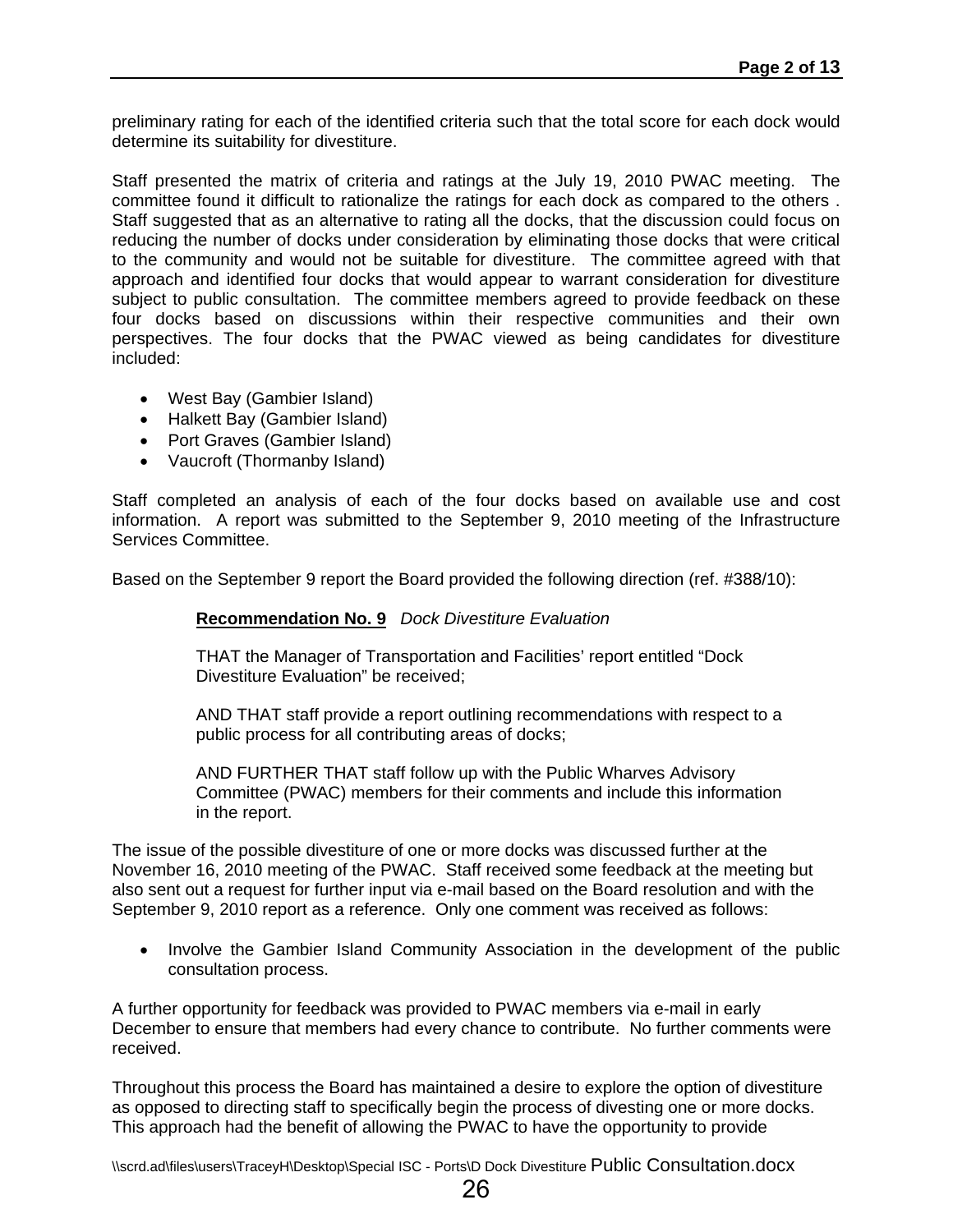feedback throughout the process. Based on the schedule of PWAC meetings this has extended the time line for this project, but has had the benefit of establishing a foundation for the public consultation process by ensuring that PWAC representatives remain informed.

There was further discussion of the issue of divestiture at the November 15, 2010 meeting of the PWAC that was referred to the Board through the meeting minutes. This led to the following Board resolution from the meeting of December 9, 2010 (Ref. #504/10):

#### **Recommendation No. 5** *Public Wharves Advisory Committee*

THAT the Public Wharves Advisory Committee (PWAC) minutes of November 15, 2010 be received;

AND THAT staff report back, no later than July 2011, with recommendations for Public Wharves divestiture and including results of the completed public consultation process;

AND FURTHER THAT staff consider holding public consultation meetings on the North Shore as well as the Sunshine Coast and islands to enable more property owners to attend.

In addition to the direction concerning public consultation the Board also has a resolution related to negotiating with the church camps for a fee structure that recognizes their use of the docks and that they do not pay taxes.

#### **DISCUSSION**

Based on the Board's direction staff conducted public meetings as follows:

| May $30th$           | Gibsons and Area Recreation Center       | 7:00 to 8:30 pm |
|----------------------|------------------------------------------|-----------------|
| May $31th$           | Coopers Green                            | 7:00 to 9:00 pm |
| June 4 <sup>th</sup> | Keats Landing (Clam shack)               | $10:00$ to noon |
|                      | <b>Gambier Community Hall</b>            | 2:00 to 4:00 pm |
| June 7 <sup>th</sup> | West Vancouver Library - Welsh Hall West | 7:00 to 8:45 pm |

The session at the Gambier Community Hall also included a review of options for the repair or replacement of the Gambier Harbour float.

A letter was sent via bulk mail to all island residents on April 6, 2011 that provided background information concerning the open houses. In addition staff posted a notification on the SCRD website and put advertisements in the Coast Reporter. Island residents were encouraged to spread the word through their affiliations with local organizations. Further to this, notifications were posted at all docks showing the dates and times of the meetings. Staff also arranged for notification on the local cable channel community notice board.

#### **Public Meeting Format**

All the public meetings followed the same basic format with staff providing a PowerPoint presentation that summarized the background, objectives of the sessions, and the next steps in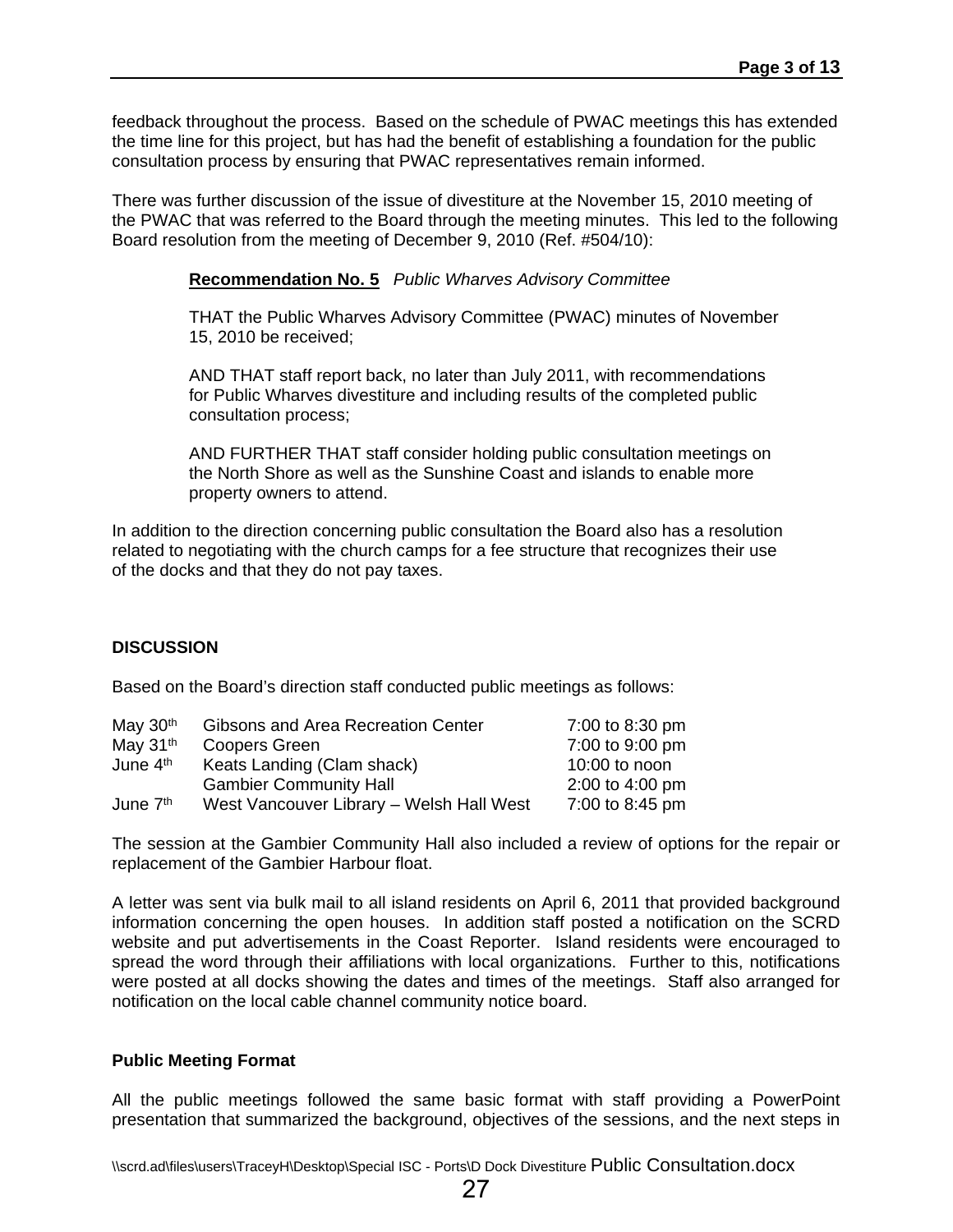the process. Staff specifically focussed on the goal to obtain information through these sessions on the potential community impacts of dock divestiture.

The open houses provided the opportunity for interested parties to voice their opinions on this issue or to provide written comments.

#### **May 30th - Gibsons and Area Community Center (GACC)**

The session at the GACC ran from 7:00 to 9:00 pm and was attended by approximately 12 people in addition to Director Turnbull and Alternate Director Clegg and one member of the media. Although there are no SCRD docks within the Town of Gibsons, this meeting recognized that the Town is included in the function and provided the opportunity for feedback from area residents. The comments we received were generally as follows:

 The docks provide a focus for family and community events.



- Docks that have a MOTI right of way to the dock head are of higher value given that there is no need to negotiate with an upland owner for water lot lease consent.
- Contractors rely on the docks for access to projects on the islands. Specifically in relation to the Gambier Harbour dock and discussion concerning repair/replacement.
- Docks that have a church camp as the upland owner can be subject to the rules and regulations of the church, given that dock users have to enter church property (criminal records checks of contractors).
- Is there the possibility of establishing a road right-of-way through the church property? This would require negotiation with the church which can be dependent on other considerations including the fact that they currently have free use of the docks.
- Halkett Bay and West Bay are serviced by the Mercury Marine water taxi.
- The United Church is reportedly no longer the upland owner of the Halkett Bay dock due to a negotiated takeover of land by private developer who in turn allowed it to be converted to a MOTI right of way.
- The Halkett Bay dock has an adjacent barge ramp that is within the MOTI right of way and as such represents a valuable associated asset of the dock.
- Removal of a dock would result in an increase in travel distance for water taxis and on land which translates into increased GHG emissions.
- Establish a business license fee for all SCRD businesses in order to fund SCRD services.
- When evaluating the repair/replacement of the Gambier Harbour float, include the option to separate the float into two sections that are connected to allow each to move independently and address the impacts of the wave action.

#### **May 31st - Coopers Green**

Staff arranged for a session at Cooper's Green in Halfmoon Bay in order to provide a convenient location for residents to comment specifically in relation to the Vaucroft dock. The Vaucroft dock had the lowest rating by staff, which subject to community feedback, made it the most suitable for divestiture at first glance.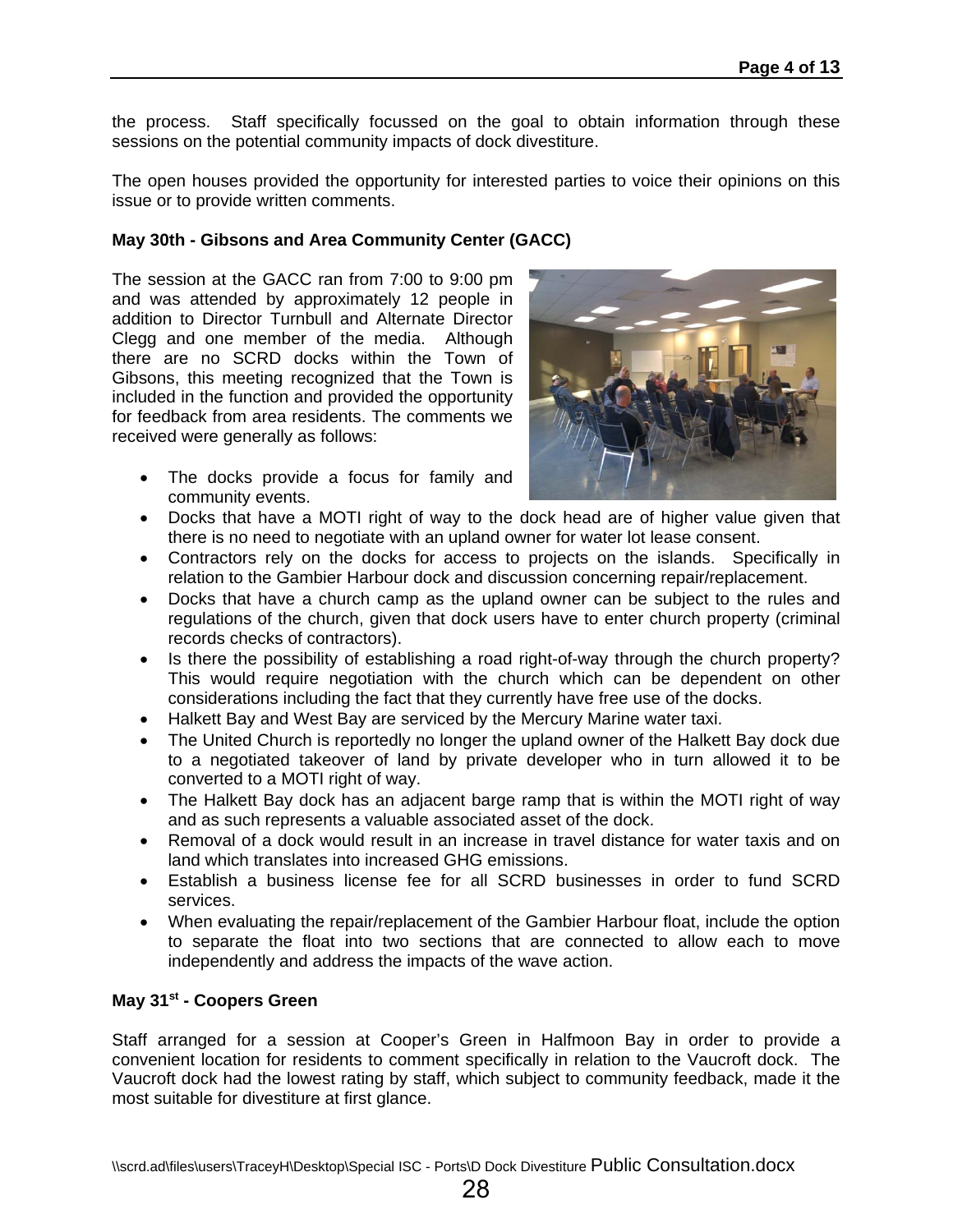The divestiture of the Vaucroft dock to North Thormanby property owners was the subject of a survey in 2008. Although the responses were almost evenly split, those who were in favour of assuming ownership for the dock were concerned about the costs and whether property taxes would be significantly reduced.

The following comments were received at the meeting that was attended by approximately 13 members of the public as well as Chair Nohr, Director Turnbull and Alternate Director Clegg:

- One of the key messages was that the docks provide access to SCRD and other facilities including foreshore areas and parks on the islands.
- The docks have value as heritage sites given that most are at least 40 years old.
- The docks provide public access to the islands that would be lost if they are privatized.
- The SCRD should take a long term view to the value of the docks in light of development that is occurring on the islands.
- The MOTI uses the SCRD docks to move equipment and supplies to the islands. The loss of a dock could impact their ability to maintain the roads.
- The docks were established as a community asset and should be retained even if there are costs to maintain them. The loss of one could lead to others being privatized.
- Water taxis and other businesses rely on the docks for their livelihood. In addition contractors and property owners rely on the docks to move materials and equipment.

As the discussion progressed it was interesting that the participants moved from a position of supporting the retention of all the docks and began to question the community value of the Port Graves dock. There is a definite perception that the church monopolizes that dock to the extent that people have reported that camp staff have discouraged the public from using the dock.

#### **June 4 - Keats Island**

The session on Keats Island was scheduled to provide an opportunity for input even though none of the docks under consideration are on Keats and the use of the Gambier docks by Keats residents would be expected to be minimal. This session was therefore expected to generate more comments of a general nature concerning the Ports function and SCRD services. The session was attended by about 12 members of the public as well as Director Turnbull and Alternate Director Clegg. Director Turnbull provided a summary of the Board's position on dock divestiture and noted that the Board appreciates the value of that service to the community as well as the annual garbage pick-up.

The following is a summary of the comments raised at the meeting:

- The docks provide public access to interior developments
- The SCRD should take a long term perspective on usage and consider that development of the islands will contribute to an increase in demand for these types of facilities.
- As development progresses, property value will increase and reduce the impact of the dock maintenance costs.
- The Port Graves dock provides access to the Sea Ranch development and the rest of Brigade Bay.
- The SCRD could look at downsizing the docks rather than eliminating any docks.
- Once a dock is divested it is lost to public use and it is unlikely that future needs could be met with the construction of additional facilities due to the difficulty obtaining the required water lot lease.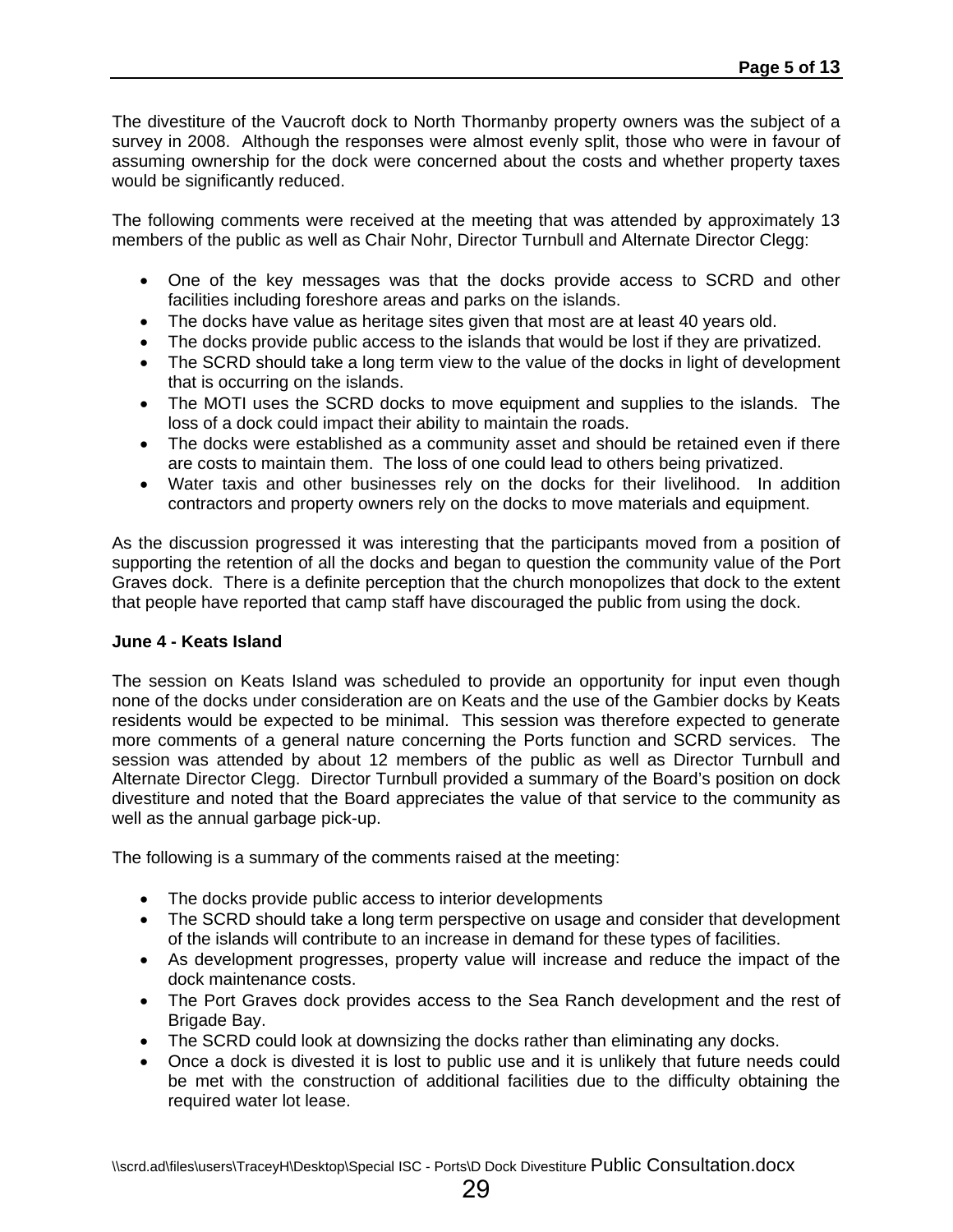#### **June 4 – Gambier Island**

Three of the four docks under consideration for divestiture are on Gambier Island. As a result it was expected that property owners there would have the most concern about any of the options surrounding divestiture. The public meeting at the Gambier Community Hall was attended by about 45 residents and stakeholders in addition to Chair Nohr, Director Turnbull and Alternate Director Clegg. Staff had the assistance of the President of the Gambier Island Community Association, Lynn Bell, in facilitating this meeting. Director Turnbull again summarized the Board's position and noted that islanders value the docks and garbage pick-up very highly. The overview of the agenda by staff included the dock divestiture component as well as a discussion concerning the options for repair or replacement of the Gambier Harbour float. The Gambier Harbour float issue is the subject of a separate report.

In general there was more animosity towards the concept of divestiture at this meeting than at others and more focus on the SCRD services that are provided to the islands in comparison to taxation. However there were also some interesting comments and perspectives that were offered that included the following:

- Attendees noted that dock divestiture would increase the generation of GHG's by increasing the travel distances for boaters and also adding to the use of vehicles to provide transportation between communities.
- There are few parks in the area of West Bay dock so people tend to congregate on the docks.
- The loss of a dock would negatively impact property values that would in turn reduce property taxes.
- The use of the docks will increase over time as development on the island continues.
- The docks play a central role in attracting residents to Gambier Island and as such the SCRD should be looking to add more docks rather than divesting docks.
- The SCRD should petition the province to change legislation that allows churches to avoid paying property taxes.

#### **June 7 – West Vancouver Library**

Many property owners within the SCRD and specifically on the islands have principal residences on the Lower Mainland. A public meeting was scheduled for the West Vancouver Library to provide a more convenient site for those people to attend and provide input. Because of the seasonal use of their properties, these people had a somewhat unique perspective on the value of the docks. There were approximately 45 members of the public at the meeting and Chair Nohr, Director Turnbull and Alternate Director Clegg also attended.

Because this was the last in the series of public meetings many of the concerns with dock divestiture had been voiced at other venues. However other issues included the following:

- There was a specific concern with the impact divestiture would have on the accessibility that is necessary for the elderly and mobility impaired.
- Attendees noted the advantage of having centralized dock facilities that can be used by multiple property owners as an environmentally sustainable option in comparison to having multiple private docks cluttering up the shoreline. In addition the existing docks can be used in the winter months when conditions may not allow use of smaller private docks.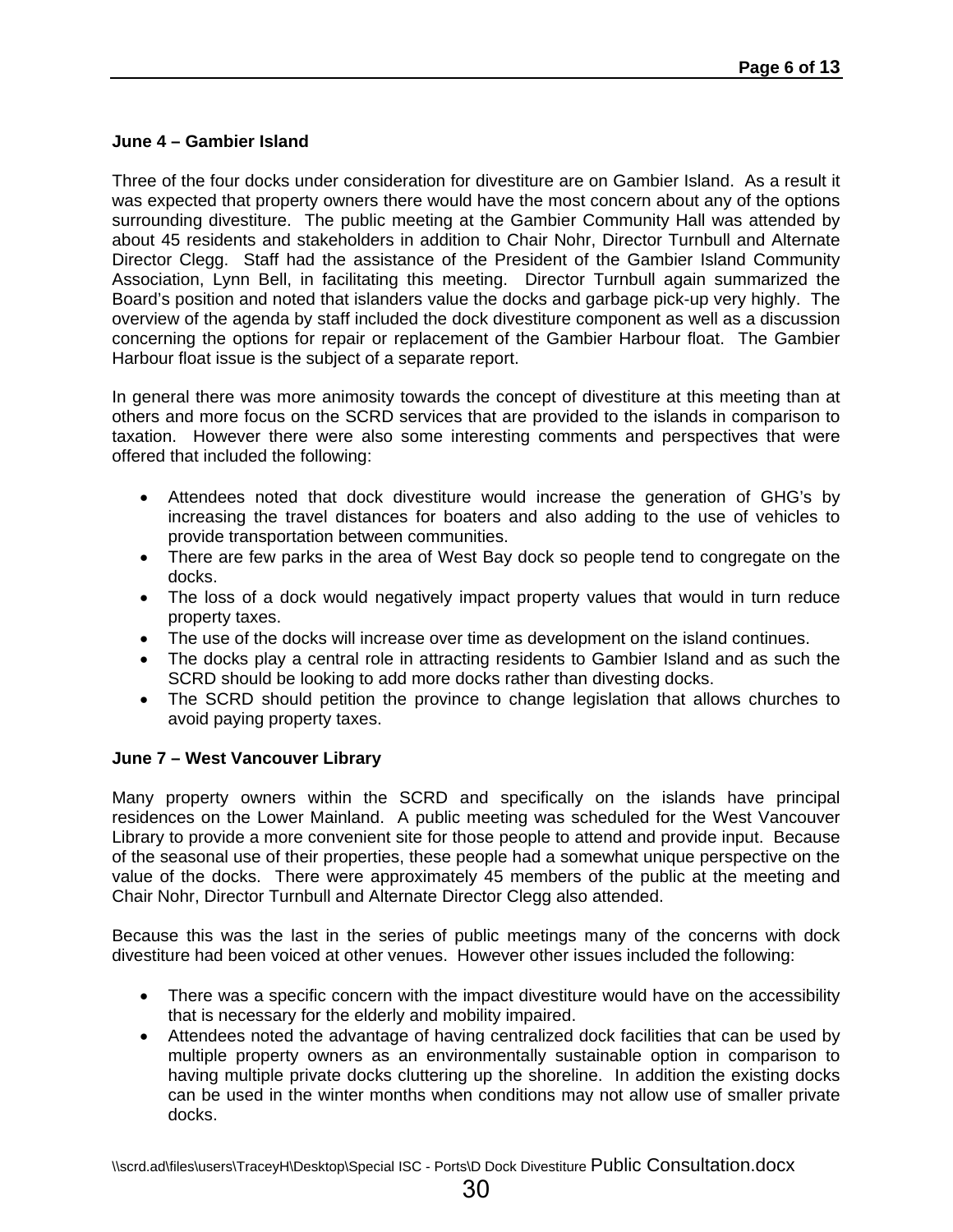- The need for the SCRD docks is going to expand as development progresses, particularly in the case of Gambier Island where there has been considerable development over the past 10 years.
- There was also some discussion concerning the use of the docks by church camps and the possibility that the camps would not have adequate funding to purchase and maintain the docks.

During the discussion Chair Nohr specifically addressed the basis for the dock divestiture review and the benefit of having a better appreciation for the value of these facilities to the community. He reinforced that the SCRD was not pursuing divestiture of any dock at this time.

#### **Comments via E-mail**

The notifications and advertising that were sent out in regards to the public meetings provided interested parties with the opportunity to e-mail or mail their comments to staff. Many individuals took advantage of that opportunity due to commitments that prevented them from attending one of the public meetings. A summary of the comments is as follows (check marks indicate the docks referenced):

| Comment                                                                                                | West Bay | Halkett | Port   |          |     |
|--------------------------------------------------------------------------------------------------------|----------|---------|--------|----------|-----|
|                                                                                                        |          | Bay     | Graves | Vaucroft | All |
| The docks are one of few services<br>islanders<br>that<br>receive<br>for<br>their<br>property taxes    |          |         |        |          |     |
| The<br>dock is needed<br>based<br>on.<br>development in the area                                       |          |         |        |          |     |
| The dock is required for emergency<br>access                                                           |          |         |        |          |     |
| The docks contribute to tourism                                                                        |          |         |        |          |     |
| The dock is a drop-off point for water<br>taxis.                                                       |          |         |        |          |     |
| Many residents do not have boats so<br>rely on the docks for access to their<br>properties.            |          |         |        |          |     |
| Some residents do not have cars on<br>the island so cannot use alternative<br>docks.                   |          |         |        |          |     |
| The loss of one dock would result in a<br>parking problem at other docks,<br>specifically New Brighton |          |         |        |          |     |
| The dock is a focus for family and<br>community activities                                             |          |         |        |          |     |
| The road network is not an alternative<br>for water access                                             |          |         |        |          |     |
| The local community cannot take on<br>the financial burden of the dock<br>through divestiture.         |          |         |        |          |     |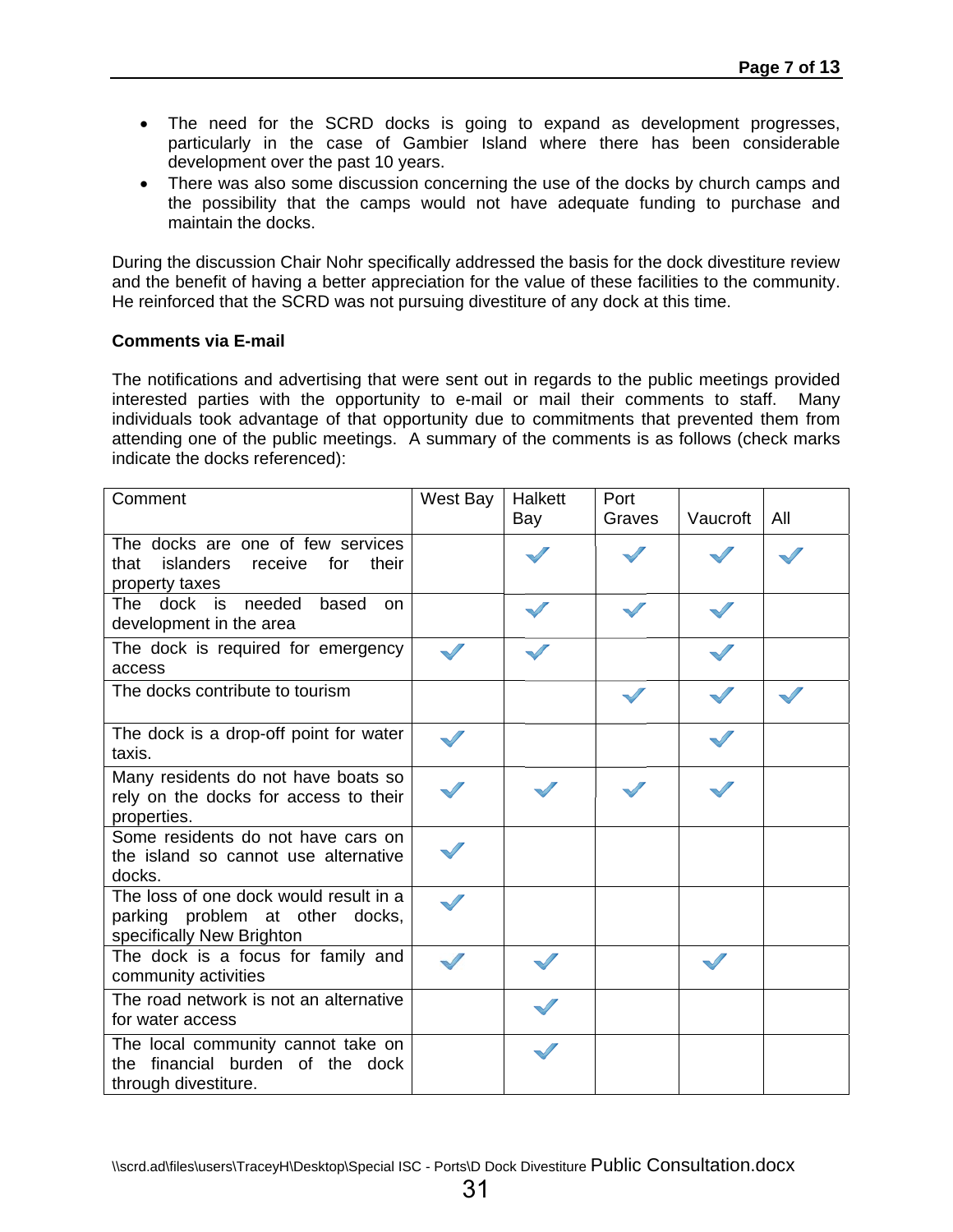| Loss of a dock would increase boat<br>and auto travel, increasing GHG<br>emissions.                                            |  |  |  |
|--------------------------------------------------------------------------------------------------------------------------------|--|--|--|
| Loss of the dock will reduce property<br>values and as a result, taxes                                                         |  |  |  |
| The Town of Gibsons should not be<br>paying for docks given that they are<br>remote and the Town does not benefit<br>from them |  |  |  |
| The Town of Gibsons and District of<br>Sechelt benefit from dock generated<br>business and tourism                             |  |  |  |
| The dock is essential for church camp<br>operations                                                                            |  |  |  |
| The dock provides access to other<br>community facilities such as parks.                                                       |  |  |  |
| Once divested it would be difficult to<br>acquire a new water lot lease                                                        |  |  |  |
| The SCRD should review options for<br>increasing funding instead of reducing<br>services.                                      |  |  |  |
| The docks provide access to the<br>church camps that are highly valued                                                         |  |  |  |
| Loss of the dock will put<br>more<br>pressure on remaining facilities.                                                         |  |  |  |

#### **OFFICIAL COMMUNITY PLANS**

One reference source for evaluating the general concept of the divestiture of docks is any Official Community Plans (OCPs) that exist. The OCP can provide some general guidance to the objectives for the docks in terms of the growth of a community.

#### **Gambier Island OCP**

In the case of Gambier Island, the OCP provides the following community goals relating to the provision of dock facilities:

2.8 to maintain for the immediate future a water access Gambier Island community with sufficient community docking facilities, limited roads and the absence of a car ferry.

2.9 to maintain flexibility, while planning for a water access community, to provide for road and transportation requirements of a more developed Gambier Island community in the longer term.

These goals would appear to support the ongoing provision of the docks as a way to limit the development of the internal road network and recognizing the lack of a car ferry service. The plan also establishes criteria for determining land and foreshore use as follows: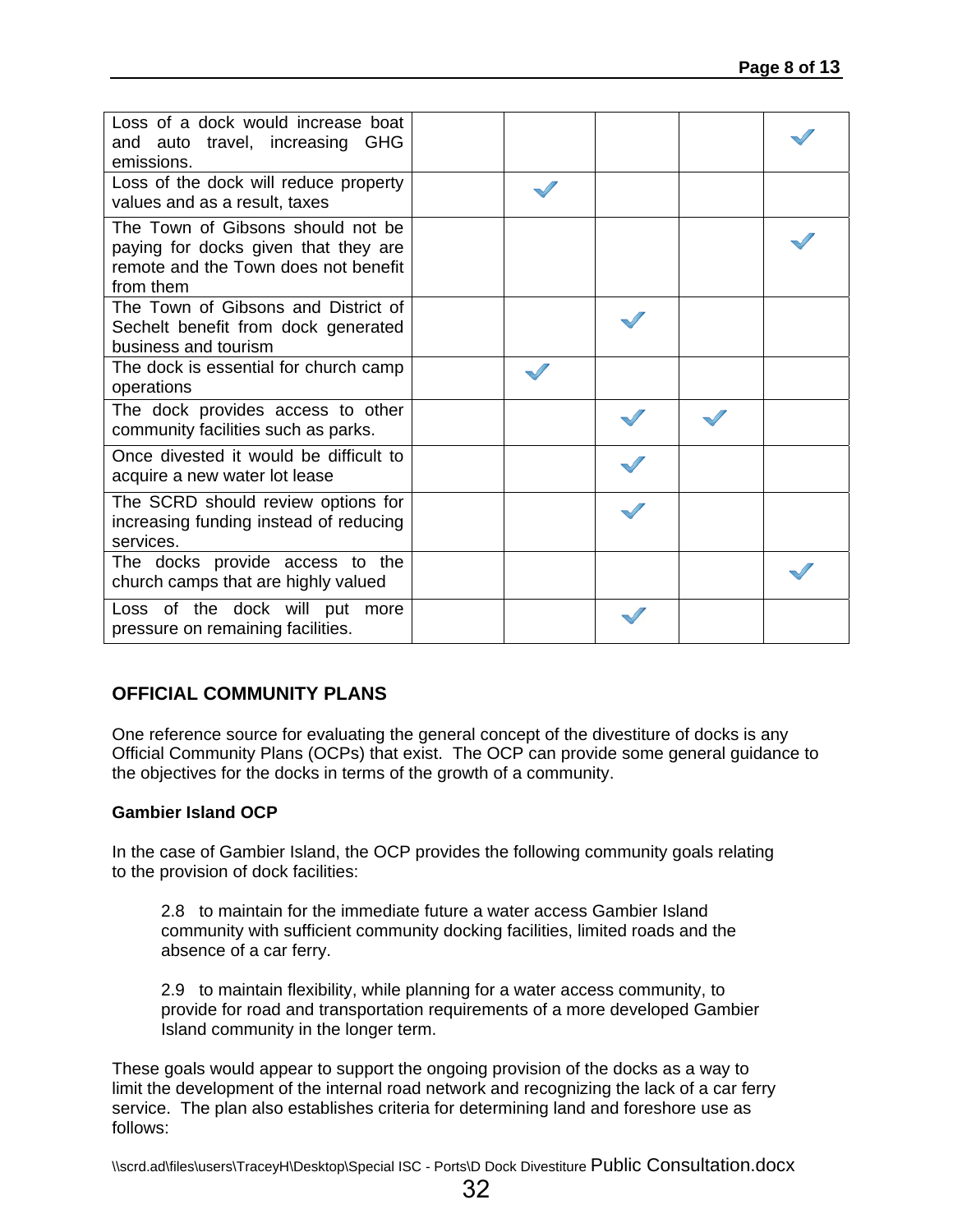Policy 3.1

 the impact of any new development on existing public services and infrastructure and the ability to accommodate any deficiencies in such services or infrastructure at minimum public cost;

Policy 3.7 (iii)

- to protect marine and riparian habitat and water quality; and
- to maintain a view of the coastline that is rural in character and relatively pristine in appearance.

These policies reflect the commitment to environmental stewardship and the preservation of the natural habitat of the island but put more onus on developments to include consideration of the impacts on public services.

The plan includes objectives for residential development which include:

- 4.2 to promote a form of residential development on Gambier which retains a set of distinct settlement nodes (or neighbourhoods) physically separated from one another by tracts of undeveloped land retained in its natural state and connected by trails and country lanes;
- 4.5 In new subdivisions, located in areas outside of the planning area's existing public road network, access by water (from the sea) to upland parcels should only be considered in locations where a public road right-of-way may be constructed to provide each upland lot with access to a location fronting on navigable water which is able to reasonably accommodate a site for boat moorage.

The plan is that the internal transportation network will be developed to link communities which would thereby reduce the necessity for docks that currently provide water access to communities that are not linked. In addition there is an onus on new developments to consider and account for the need for water access if the development is remote from the MOTI right of way.

The plan designates advocacy policies for areas that lie outside the responsibility of the Islands Trust that includes the provision of dock facilities. Of particular note is Advocacy Policy 6.2:

*"Gambier Island's existing inventory of public wharves should be retained and maintained as they represent an important means of accessing the island's trails and crown lands.* 

*Based on this cursory review it is apparent that the docks are a key component of the planned development of Gambier Island."* 

One of the marine and foreshore policies (Policy 7.32) promotes zoning to allow:

"*Cooperatively owned or operated docks to provide marine access to residential areas as a means of minimizing the need for upland road links between residential communities and to limit the need for multiple dock development along the shoreline;"* 

This policy points to the need to retain dock facilities to maximize the marine access to residential areas.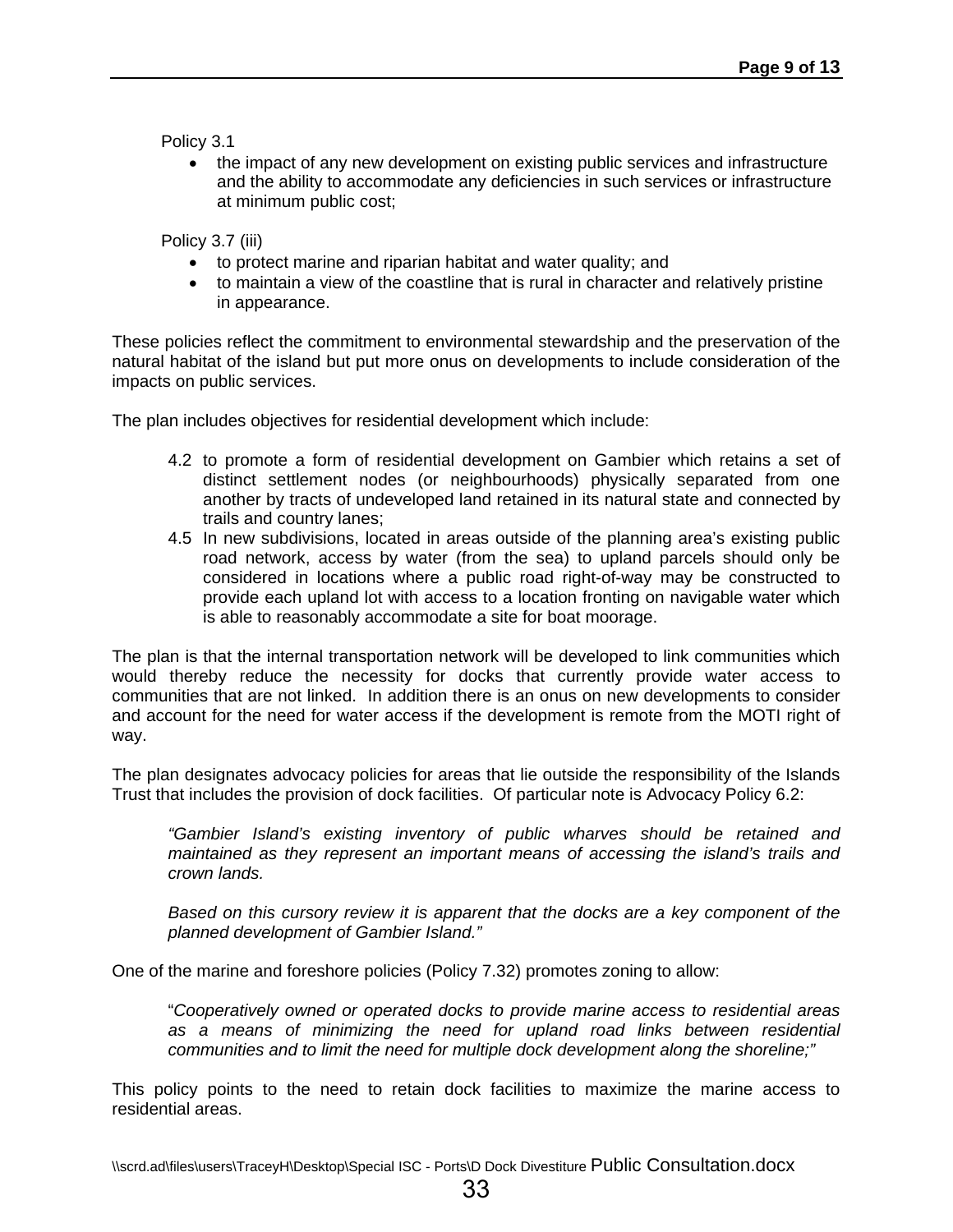There are policies concerning heritage resources (Policy 8.29) that advocate for the retention of the docks as follows:

*"Wharves constructed by the Federal Government for access to Gambier Island should be retained as they also represent an important part of the island's culture and heritage."* 

This policy is also reflected in the policies concerning water transportation.

#### **Gambier Associated Islands OCP**

Although North Thormanby does not have its own OCP it falls within the scope of the Gambier Associated Islands OCP. That document was developed by the Gambier Island Local Trust Committee (LTC) and applies to the Vaucroft dock on North Thormanby Island through the following policies:

3.9 Policies for Marine and Foreshore Uses

The LTC should permit and encourage the construction and use of common, community, or communal docks where feasible in order to limit the need for multiple private dock development along the shoreline.

4.3.12 Objective and Policies for North and South Thormanby Islands

Marine zoning should permit existing and future community docks. Regulations should limit the proliferation of additional individual or private docks.

#### **Summary of OCP Guidance**

The Gambier Island OCP supports the maintenance of the dock facilities on Gambier in order to provide adequate transportation and access to waterfront and interior properties. The docks are clearly seen as an alternative to car travel and a way to reduce the need for expansion of the road network.

The Gambier Associated Islands OCP recognizes the need for public docks to prevent an increase in the development of private docks.

#### **DOCK CRITERIA AND RATINGS**

Staff undertook an initial evaluation of the four docks under review in an attempt to quantify their strategic value to the community. This evaluation was recognized as a starting point for a public discussion and a way to generate feedback from the community given that five different public meetings were scheduled. In fact there was less focus on the criteria or ratings than expected and more focus on specific impacts if divestiture were to go ahead. The table below shows the criteria and ratings that staff applied and presented at the meetings: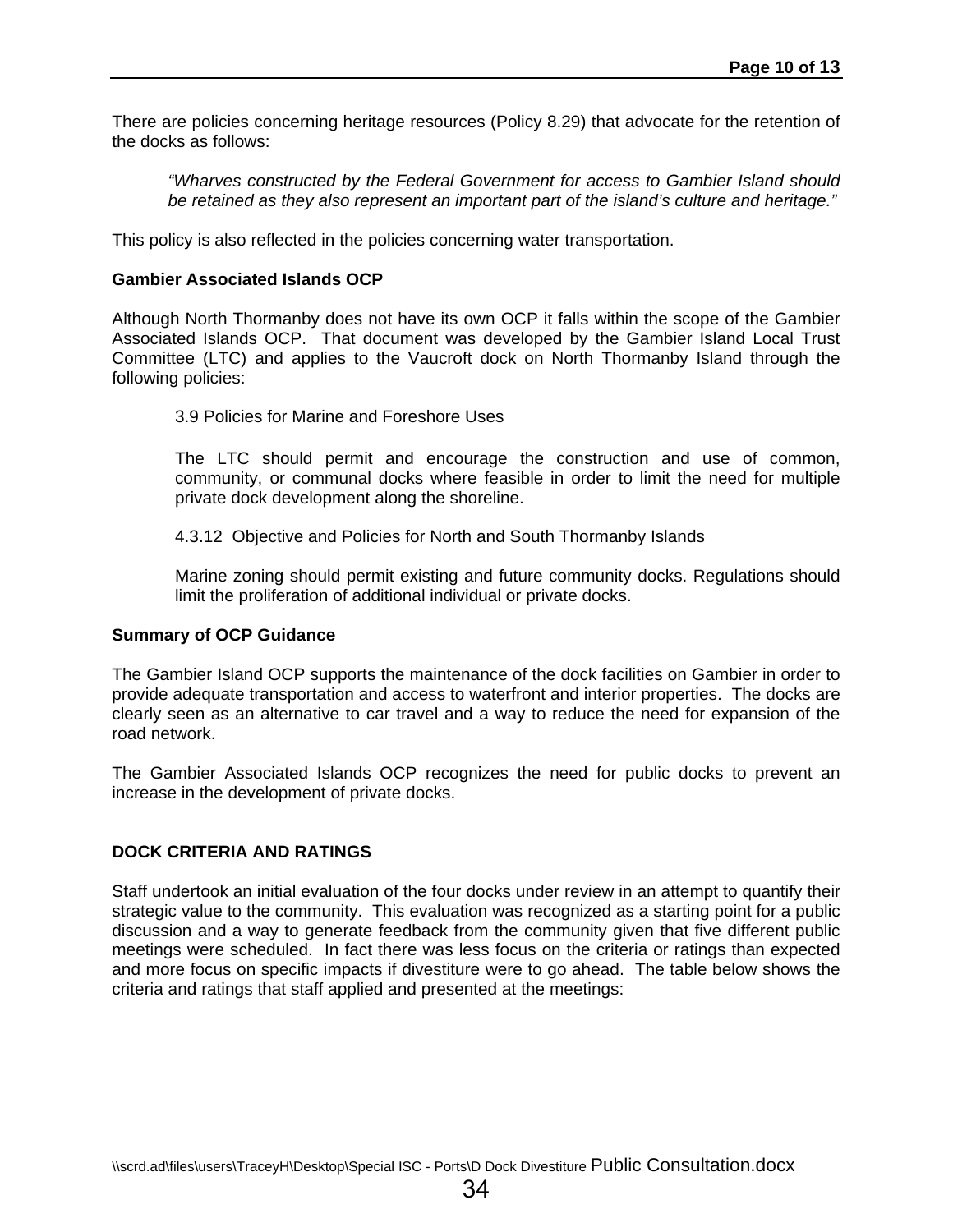#### **Dock Ratings by Staff**

| Criteria/dock                       | West Bay       |         | Halkett Bay Port Graves Vaucroft |               |
|-------------------------------------|----------------|---------|----------------------------------|---------------|
|                                     |                |         |                                  |               |
| <b>Service impacts</b>              | 4              | 5       | 3                                | $\mathcal{P}$ |
| <b>Alternative/Emergency access</b> | 1              | 5       | 5                                | 5.            |
| <b>Public access</b>                | 4              | 4       | 3                                | 1             |
| Level of use and types of use       | 4              | 3       | $\overline{2}$                   | 1             |
| Revenues - existing and             |                |         |                                  |               |
| potential                           | $\overline{2}$ | 5       | 4                                | 1             |
| <b>Economic Impact</b>              | 2              | 4       | 3                                | 1             |
| <b>Market Value</b>                 | 1              | 4       | 3                                | 3             |
|                                     |                |         |                                  |               |
| <b>Total</b>                        | 18             | 30      | 23                               | 14            |
|                                     |                |         |                                  |               |
| Costs:                              |                |         |                                  |               |
| <b>Annual Avg. Maintenance cost</b> |                |         |                                  |               |
| $(2007 - 2009)$                     | \$643          | \$3,124 | \$1,894                          | \$5,131       |
| Avg. Capital Cost- (2007-2009)      | \$4,906        | \$131   | \$1,884                          | \$4,233       |
| Planned Repair Costs (2011-         |                |         |                                  |               |
| 2014)                               | \$66,000       |         |                                  | \$7,000       |
|                                     |                |         |                                  |               |

Notes:

The criteria and ratings are designed to measure the relative importance of each dock to the community. A scale of 1 to 5 has been used with higher ratings reflecting a dock that is more valuable to the community or one that would be expected to have a higher value if put up for bid.

**Service impacts** refer to the degree to which various community services rely on the dock.

**Alternative/emergency access** refers to whether there are other docks in the area that could be used by emergency services.

**Public access** measures to what degree the public including non‐residents, use the dock.

**Level of use and types of use** is a non‐quantified estimate of use and whether there are multiple uses of the dock for example for water taxis, contractors, etc.

**Costs ‐ capital** were rated similar to maintenance costs and reflect the costs of major repairs between 2007 and 2009.

**Planned repair costs** have been rated based on expected repairs that will have to be carried out as identified in major inspections that are done about every five years.

**Revenues ‐ existing and potential** reflect whether there is an option for either the SCRD or other owner to implement charges or permanent moorage as a way of offsetting costs.

**Economic impact** is a measure of whether the dock is relied upon by businesses including church camps. **Market value** is a rating that indicates whether the SCRD can expect to obtain funding through the divestiture of a particular dock. This again takes into account the potential for a new owner to generate revenues.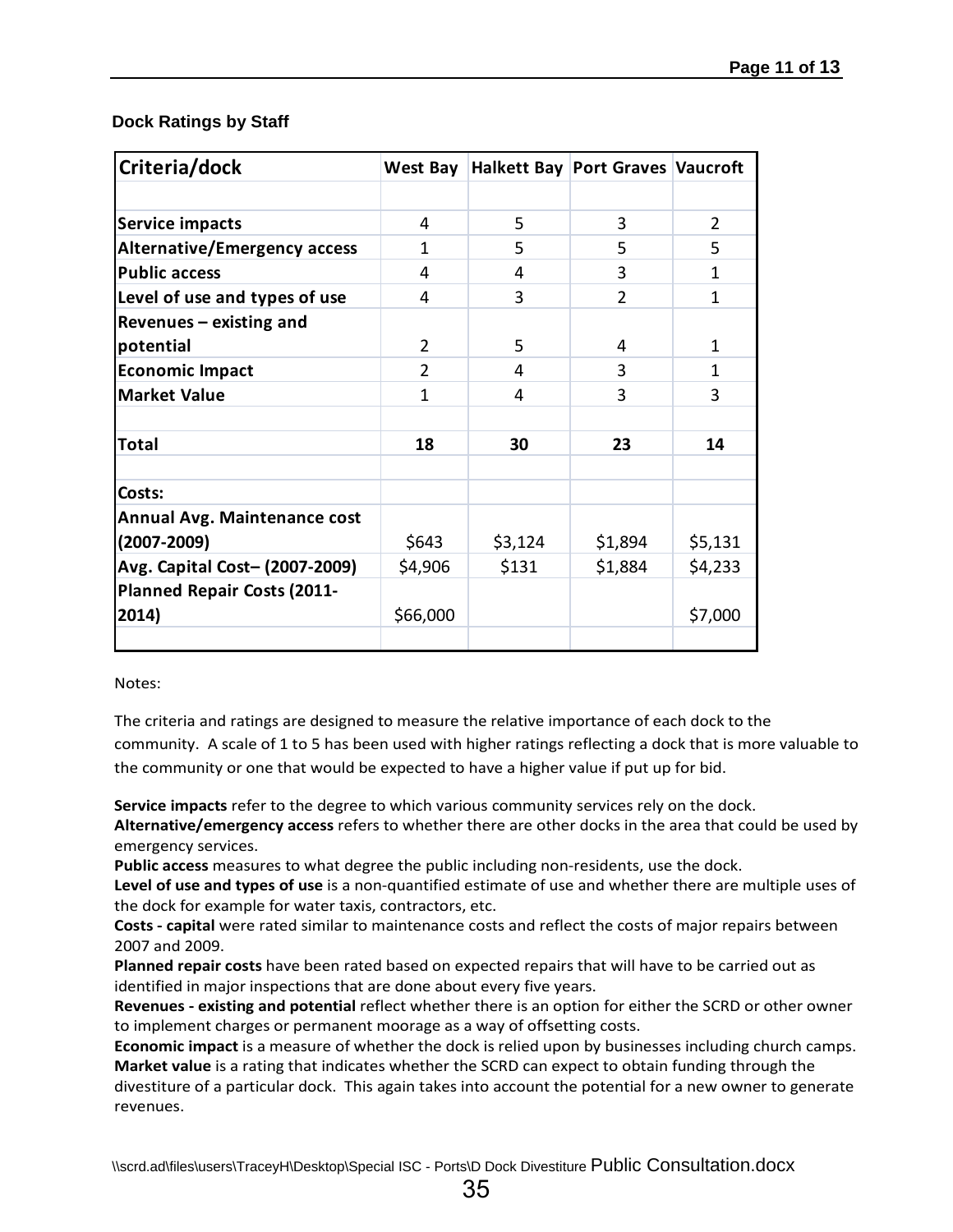#### **Summary of Ratings**

Although there is a significant focus among residents and property owners on the value of the docks for emergency access, this need was not borne out in a staff review with the Gibsons ambulance services. The ambulance services staff did not see the loss of any of the docks as a major issue from the point of view of extricating people, specifically from Gambier Island where there are multiple public and private docks that could be used. In addition there is an expectation that an injured person would have to be moved via the road network to reach a point where they could be transported by boat if necessary. Search and rescue and other emergency services staff could use the SCRD docks for a marshalling area but would use beach access or private docks if they provide better access to the site of their operations.

#### *Vaucroft*

The staff ratings for the docks resulted in the lowest rating for the Vaucroft dock indicating that it is the most suitable for divestiture. In general the low rating for Vaucroft is because historically there has been less use by the general public apart from local property owners. In addition the limitations of the water lot lease would not allow for any development of permanent moorage. There are virtually no retail, commercial or institutional services on the island that would be impacted by the divestiture of the Vaucroft dock.

The one area of concern from the public that may not be fully captured in the criteria is the public use of the dock to access beach areas on the island as well as the Buccaneer Bay Provincial Park at the south end of the island.

#### *West Bay*

The second lowest overall rating was for the West Bay dock where staff viewed the ongoing high maintenance costs combined with the availability of alternative dock facilities at New Brighton as key considerations in the evaluation.

The West Bay dock received a low rating for Alternative/Emergency access on the basis that other docks connected by the road network provided an alternative for access. Some attendees thought that the rating was too low and does not adequately reflect the use of that dock by residents who are moving an injured person or the use by police.

Even though there is an expectation that the Vaucroft dock will require ongoing periodic dredging, the West Bay dock presents the highest risk for significant maintenance costs in the longer term due to its proximity to the prevailing waves. The table shows that repairs identified through the major inspection in 2010 will require an outlay of approximately \$66,000 which could increase depending on the condition of internal components that cannot be inspected without the demolition of external components. In addition the West Bay dock is about 233 meters in length with 72 pilings, of which eight require replacement in the short term. The ongoing costs of the maintenance of this dock will be high due to its length.

#### *Port Graves*

The focus on the Port Graves dock has been to some extent based on the perception that Camp Artaban is the primary user of the dock. In fact there is a general view that the camp goes so far as to try to limit the public use of the dock based on their security requirements. This issue has not been identified at either the Halkett Bay (Camp Fircom) or Keats Landing (Keats Camp) where the proximity to campers is the same. The Port Graves dock is somewhat unique in that maintenance costs have been low. It is quite likely that any action to divest this dock would attract interest from Camp Artaban on the basis of their dependency on this facility to move campers and materials to/from their facilities.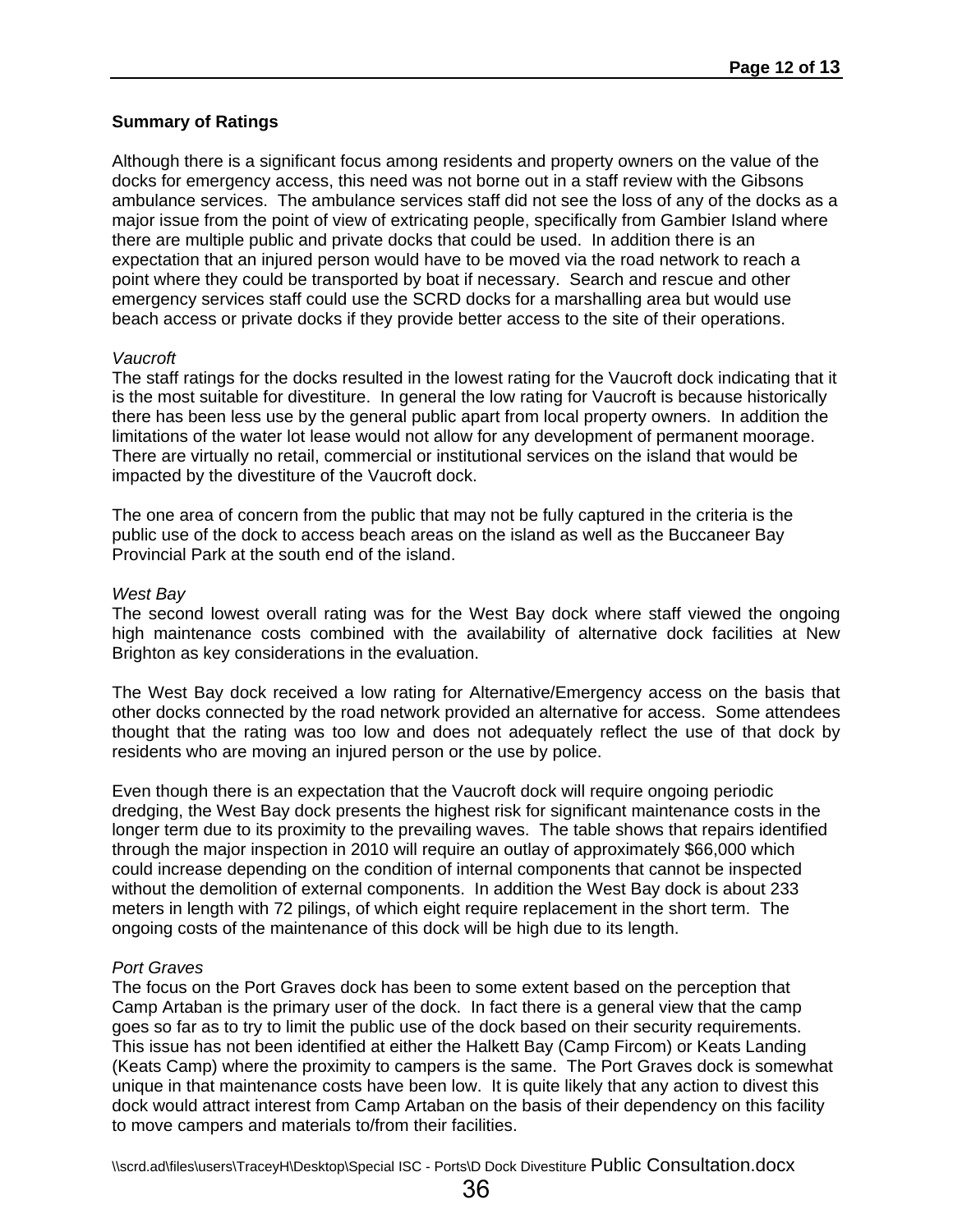#### *Halkett Bay*

The Halkett Bay dock has evolved from a local community dock similar to West Bay to a dock that is serving the general development on the island. Recent residential development in the interior of the island has put additional demands on the Halkett Bay dock for water access to properties that do not have road access. Much of the justification for not divesting the Halkett Bay dock comes in the form of the long term needs related to the development of the island. There was some consensus that this dock will evolve to provide access to more services on the island and offers a barge ramp that is now within the Ministry of Transportation and Infrastructure (MOTI) right of way.

Recently the MOTI road right of way that reached to a point on a bank above the dock was extended to the foot of the dock through the acquisition of land from the church. Therefore this dock will no longer require the upland consent of the church when the SCRD renews the water lot lease. The lack of private upland ownership could be viewed as a consideration for retaining this dock as opposed to other docks that are not located on MOTI right of way.

The advantages of divesting the Halkett Bay dock are that it would likely attract the attention of developers and other stakeholders based on its location and because the water lot lease is sufficient to permit installation of permanent moorage.

#### **CONCLUSIONS**

Based on the overall review of the docks staff have concluded the following:

- The island property owners see the docks and annual garbage pick-up as the two services that are of particular value and question property taxation that is in support of other functions.
- The docks are more than infrastructure for water transportation, but are a focal point for families and the community.
- The OCP for Gambier Island recognizes the community value of the docks and promotes their retention.
- There is a concern that once a dock or docks are divested it will be difficult to acquire the necessary water lot leases to meet future needs.
- There is no recognition of any need to evaluate the necessity for the current level of service within the ports function and no support for divesting docks to reduce costs.

In the event that the Board elects to pursue the divestiture of one or more docks, staff have concluded that the priorities should be:

- 1. West Bay
- 2. Vaucroft
- 3. Port Graves
- 4. Halkett Bay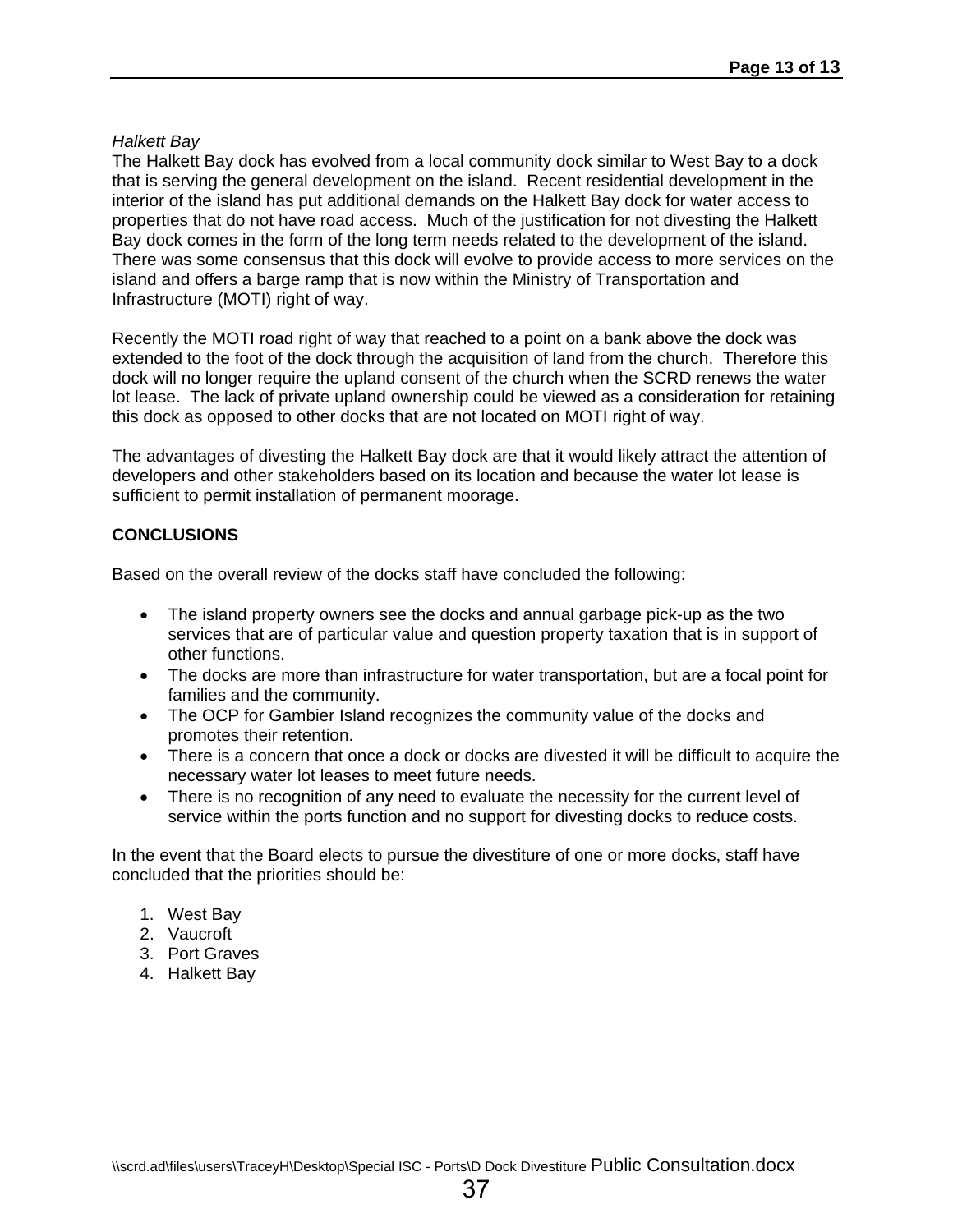



# REPORT

To: Sunshine Coast Regional District Board

From: Chief Election Officer

Date: October 30, 2000

Issue: Ports Local Service Other Voting

Please find attached the official results of the Ports Local Service Other Voting held on October 21, 2000 which indicate that 55.95% voted in favour of the following question:

"Are you in favour of the Sunshine Coast Regional District enacting Bylaw No. 1038 to provide for;

- • establishing the "Sunshine Coast Regional District Ports Local Service" within the Town of Gibsons and the Electoral Areas of Halfmoon Bay, Roberts Creek, Elphinstone and West Howe Sound to establish, acquire and operate ports, and
- • annually requisitioning up to <sup>a</sup> maximum of \$0.1 5/1 ,000 of net taxable value of land and improvements, other than land and improvements exemp<sup>t</sup> from taxation under the Hospital District Act, to pay for the ports local service?"

Voter turnout was 14.29%.

Harvey Joan Harvey, Chief Election Officer